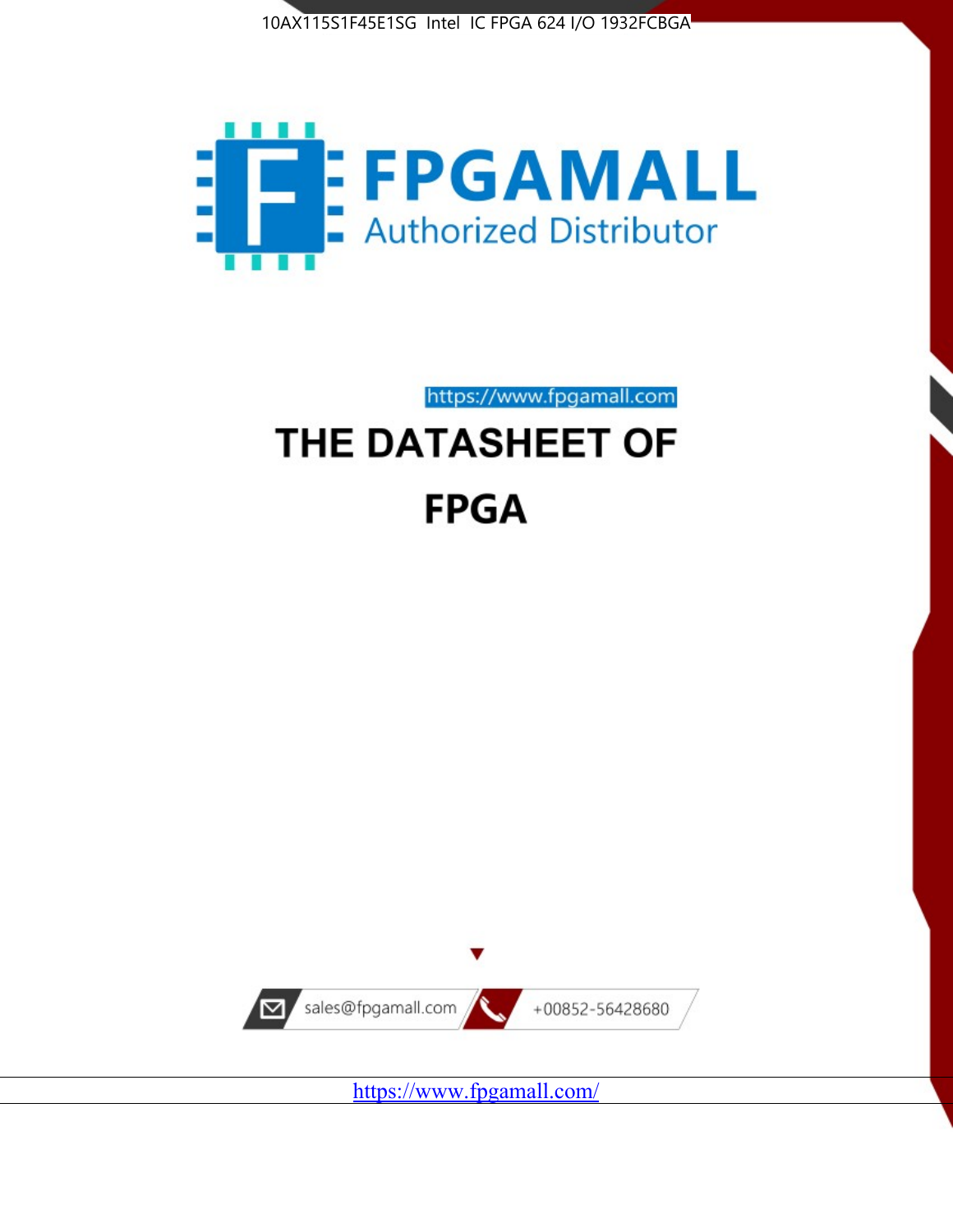10AX115S1F45E1SG Intel IC FPGA 624 I/O 1932FCBGA



# **Intel® Arria® 10 Device Overview**



**A10-OVERVIEW | 2018.12.06** Latest document on the web: **[PDF](https://www.intel.com/content/dam/www/programmable/us/en/pdfs/literature/hb/arria-10/a10_overview.pdf)** | **[HTML](https://www.intel.com/content/www/us/en/programmable/documentation/sam1403480274650.html)**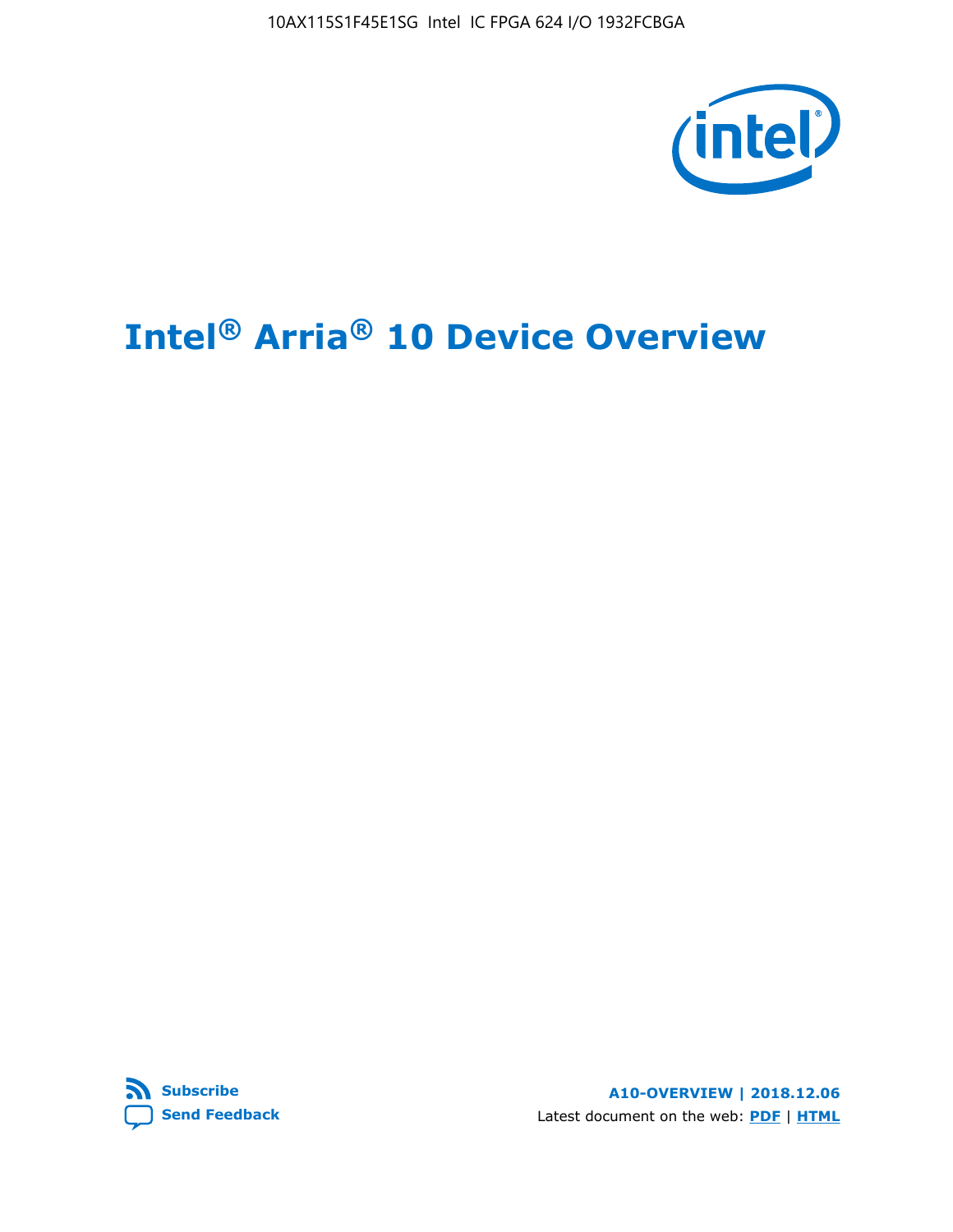

**Contents** 

# **Contents**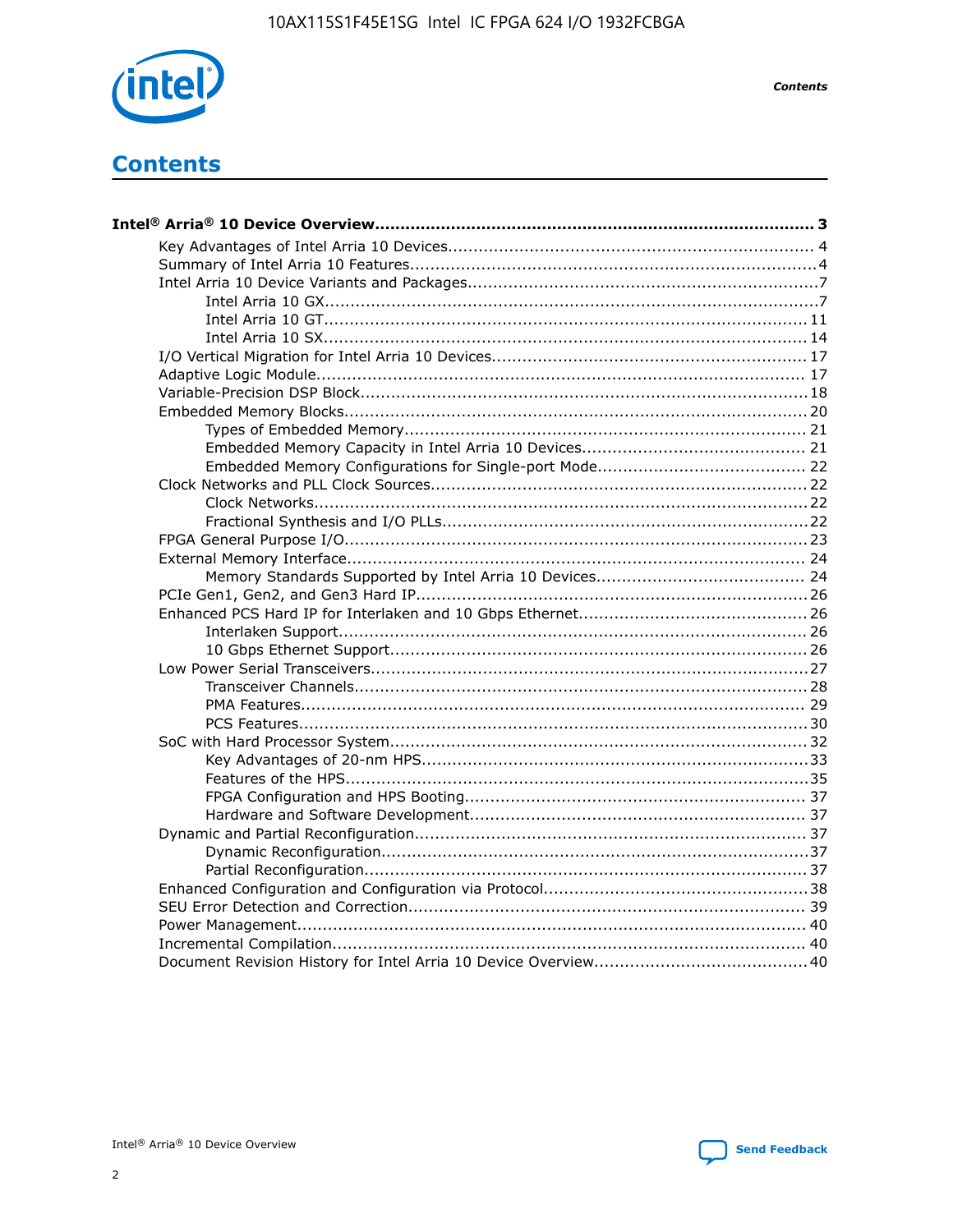**A10-OVERVIEW | 2018.12.06**

**[Send Feedback](mailto:FPGAtechdocfeedback@intel.com?subject=Feedback%20on%20Intel%20Arria%2010%20Device%20Overview%20(A10-OVERVIEW%202018.12.06)&body=We%20appreciate%20your%20feedback.%20In%20your%20comments,%20also%20specify%20the%20page%20number%20or%20paragraph.%20Thank%20you.)**



# **Intel® Arria® 10 Device Overview**

The Intel<sup>®</sup> Arria<sup>®</sup> 10 device family consists of high-performance and power-efficient 20 nm mid-range FPGAs and SoCs.

Intel Arria 10 device family delivers:

- Higher performance than the previous generation of mid-range and high-end FPGAs.
- Power efficiency attained through a comprehensive set of power-saving technologies.

The Intel Arria 10 devices are ideal for high performance, power-sensitive, midrange applications in diverse markets.

| <b>Market</b>         | <b>Applications</b>                                                                                               |
|-----------------------|-------------------------------------------------------------------------------------------------------------------|
| Wireless              | Channel and switch cards in remote radio heads<br>٠<br>Mobile backhaul<br>٠                                       |
| Wireline              | 40G/100G muxponders and transponders<br>٠<br>100G line cards<br>٠<br><b>Bridging</b><br>٠<br>Aggregation<br>٠     |
| <b>Broadcast</b>      | Studio switches<br>٠<br>Servers and transport<br>٠<br>Videoconferencing<br>٠<br>Professional audio and video<br>٠ |
| Computing and Storage | Flash cache<br>٠<br>Cloud computing servers<br>٠<br>Server acceleration<br>٠                                      |
| Medical               | Diagnostic scanners<br>٠<br>Diagnostic imaging<br>٠                                                               |
| Military              | Missile guidance and control<br>٠<br>Radar<br>٠<br>Electronic warfare<br>٠<br>Secure communications<br>٠          |

#### **Table 1. Sample Markets and Ideal Applications for Intel Arria 10 Devices**

#### **Related Information**

- [Intel Arria 10 Device Handbook: Known Issues](http://www.altera.com/support/kdb/solutions/rd07302013_646.html) Lists the planned updates to the *Intel Arria 10 Device Handbook* chapters.
- [Intel Arria 10 GX/GT Device Errata and Design Recommendations](https://www.intel.com/content/www/us/en/programmable/documentation/agz1493851706374.html#yqz1494433888646)
- [Intel Arria 10 SX Device Errata and Design Recommendations](https://www.intel.com/content/www/us/en/programmable/documentation/cru1462832385668.html#cru1462832558642)

Intel Corporation. All rights reserved. Intel, the Intel logo, Altera, Arria, Cyclone, Enpirion, MAX, Nios, Quartus and Stratix words and logos are trademarks of Intel Corporation or its subsidiaries in the U.S. and/or other countries. Intel warrants performance of its FPGA and semiconductor products to current specifications in accordance with Intel's standard warranty, but reserves the right to make changes to any products and services at any time without notice. Intel assumes no responsibility or liability arising out of the application or use of any information, product, or service described herein except as expressly agreed to in writing by Intel. Intel customers are advised to obtain the latest version of device specifications before relying on any published information and before placing orders for products or services. \*Other names and brands may be claimed as the property of others.

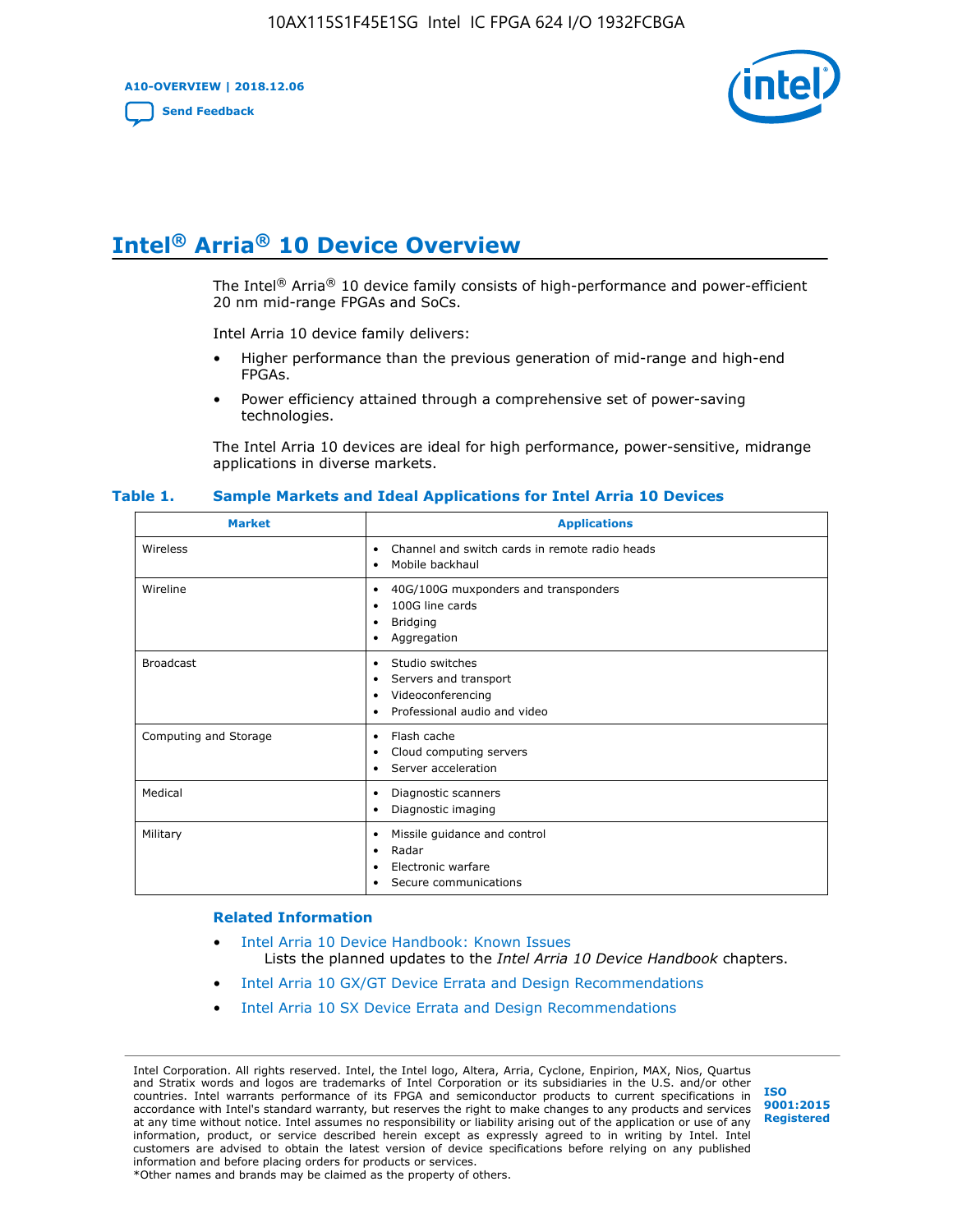

# **Key Advantages of Intel Arria 10 Devices**

## **Table 2. Key Advantages of the Intel Arria 10 Device Family**

| <b>Advantage</b>                                                                                          | <b>Supporting Feature</b>                                                                                                                                                                                                                                                                                                |  |  |  |  |  |
|-----------------------------------------------------------------------------------------------------------|--------------------------------------------------------------------------------------------------------------------------------------------------------------------------------------------------------------------------------------------------------------------------------------------------------------------------|--|--|--|--|--|
| Enhanced core architecture                                                                                | Built on TSMC's 20 nm process technology<br>٠<br>60% higher performance than the previous generation of mid-range FPGAs<br>٠<br>15% higher performance than the fastest previous-generation FPGA<br>٠                                                                                                                    |  |  |  |  |  |
| High-bandwidth integrated<br>transceivers                                                                 | Short-reach rates up to 25.8 Gigabits per second (Gbps)<br>٠<br>Backplane capability up to 12.5 Gbps<br>٠<br>Integrated 10GBASE-KR and 40GBASE-KR4 Forward Error Correction (FEC)<br>٠                                                                                                                                   |  |  |  |  |  |
| Improved logic integration and<br>hard IP blocks                                                          | 8-input adaptive logic module (ALM)<br>٠<br>Up to 65.6 megabits (Mb) of embedded memory<br>٠<br>Variable-precision digital signal processing (DSP) blocks<br>Fractional synthesis phase-locked loops (PLLs)<br>Hard PCI Express Gen3 IP blocks<br>Hard memory controllers and PHY up to 2,400 Megabits per second (Mbps) |  |  |  |  |  |
| Second generation hard<br>processor system (HPS) with<br>integrated ARM* Cortex*-A9*<br>MPCore* processor | Tight integration of a dual-core ARM Cortex-A9 MPCore processor, hard IP, and an<br>٠<br>FPGA in a single Intel Arria 10 system-on-a-chip (SoC)<br>Supports over 128 Gbps peak bandwidth with integrated data coherency between<br>$\bullet$<br>the processor and the FPGA fabric                                        |  |  |  |  |  |
| Advanced power savings                                                                                    | Comprehensive set of advanced power saving features<br>٠<br>Power-optimized MultiTrack routing and core architecture<br>٠<br>Up to 40% lower power compared to previous generation of mid-range FPGAs<br>Up to 60% lower power compared to previous generation of high-end FPGAs                                         |  |  |  |  |  |

# **Summary of Intel Arria 10 Features**

## **Table 3. Summary of Features for Intel Arria 10 Devices**

| <b>Feature</b>                  | <b>Description</b>                                                                                                                                                                                                                                                                                                                                                                                 |
|---------------------------------|----------------------------------------------------------------------------------------------------------------------------------------------------------------------------------------------------------------------------------------------------------------------------------------------------------------------------------------------------------------------------------------------------|
| Technology                      | TSMC's 20-nm SoC process technology<br>Allows operation at a lower $V_{\text{CC}}$ level of 0.82 V instead of the 0.9 V standard $V_{\text{CC}}$ core voltage                                                                                                                                                                                                                                      |
| Packaging                       | 1.0 mm ball-pitch Fineline BGA packaging<br>٠<br>0.8 mm ball-pitch Ultra Fineline BGA packaging<br>Multiple devices with identical package footprints for seamless migration between different<br><b>FPGA</b> densities<br>Devices with compatible package footprints allow migration to next generation high-end<br>Stratix $@10$ devices<br>RoHS, leaded $(1)$ , and lead-free (Pb-free) options |
| High-performance<br>FPGA fabric | Enhanced 8-input ALM with four registers<br>Improved multi-track routing architecture to reduce congestion and improve compilation time<br>Hierarchical core clocking architecture<br>Fine-grained partial reconfiguration                                                                                                                                                                         |
| Internal memory<br>blocks       | M20K-20-Kb memory blocks with hard error correction code (ECC)<br>Memory logic array block (MLAB)-640-bit memory                                                                                                                                                                                                                                                                                   |
|                                 | continued                                                                                                                                                                                                                                                                                                                                                                                          |



<sup>(1)</sup> Contact Intel for availability.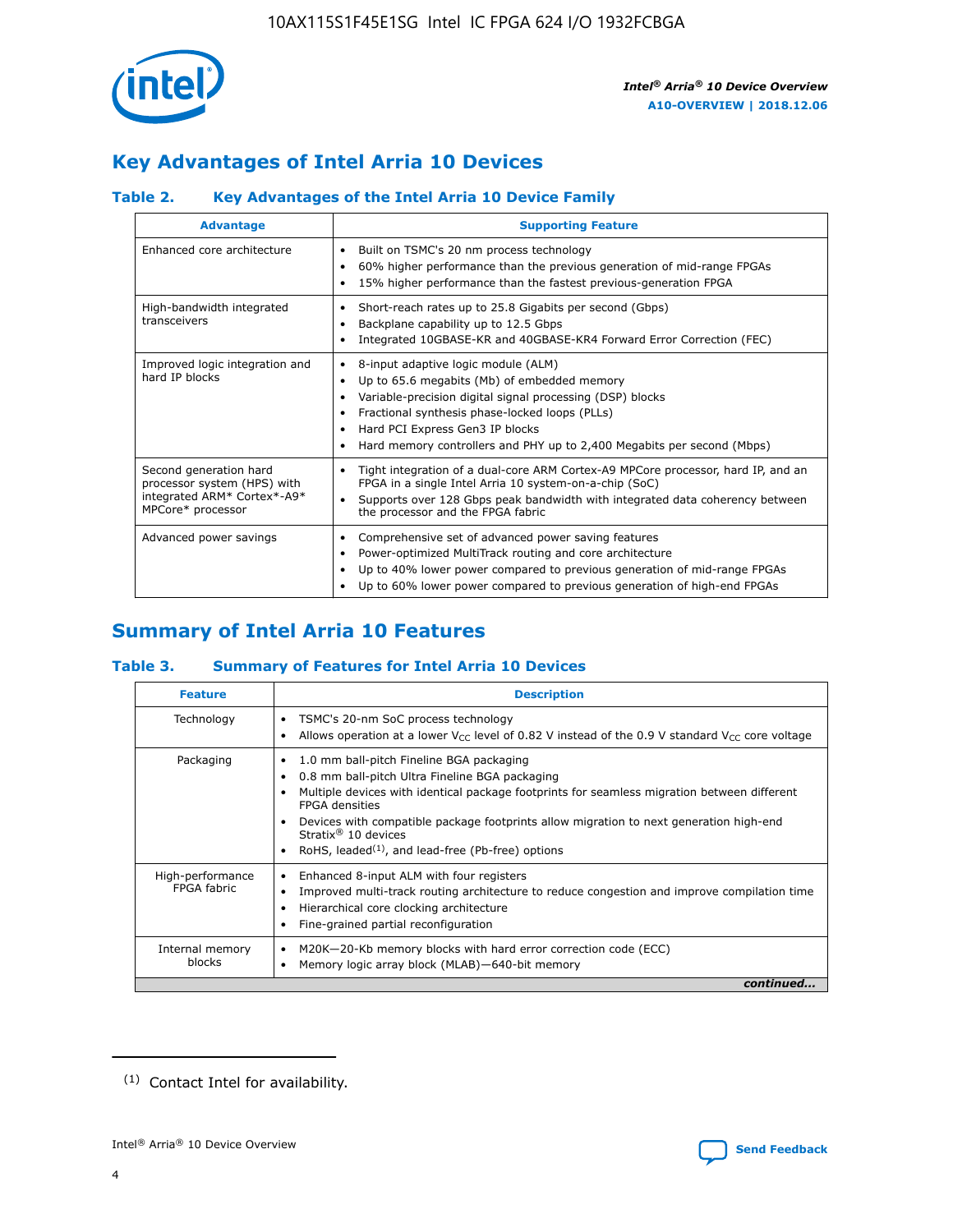r



| <b>Feature</b>                         |                                                                                                                                                                                                                                                                                                                      | <b>Description</b>                                                                                                                                                                                                                                                                                                                                                                                                                                                                                                                                                                                                                                                                                                                                                                                                                     |  |  |  |  |  |
|----------------------------------------|----------------------------------------------------------------------------------------------------------------------------------------------------------------------------------------------------------------------------------------------------------------------------------------------------------------------|----------------------------------------------------------------------------------------------------------------------------------------------------------------------------------------------------------------------------------------------------------------------------------------------------------------------------------------------------------------------------------------------------------------------------------------------------------------------------------------------------------------------------------------------------------------------------------------------------------------------------------------------------------------------------------------------------------------------------------------------------------------------------------------------------------------------------------------|--|--|--|--|--|
| Embedded Hard IP<br>blocks             | Variable-precision DSP                                                                                                                                                                                                                                                                                               | Native support for signal processing precision levels from $18 \times 19$ to<br>54 x 54<br>Native support for 27 x 27 multiplier mode<br>64-bit accumulator and cascade for systolic finite impulse responses<br>(FIRs)<br>Internal coefficient memory banks<br>$\bullet$<br>Preadder/subtractor for improved efficiency<br>Additional pipeline register to increase performance and reduce<br>power<br>Supports floating point arithmetic:<br>- Perform multiplication, addition, subtraction, multiply-add,<br>multiply-subtract, and complex multiplication.<br>- Supports multiplication with accumulation capability, cascade<br>summation, and cascade subtraction capability.<br>- Dynamic accumulator reset control.<br>- Support direct vector dot and complex multiplication chaining<br>multiply floating point DSP blocks. |  |  |  |  |  |
|                                        | Memory controller                                                                                                                                                                                                                                                                                                    | DDR4, DDR3, and DDR3L                                                                                                                                                                                                                                                                                                                                                                                                                                                                                                                                                                                                                                                                                                                                                                                                                  |  |  |  |  |  |
|                                        | PCI Express*                                                                                                                                                                                                                                                                                                         | PCI Express (PCIe*) Gen3 (x1, x2, x4, or x8), Gen2 (x1, x2, x4, or x8)<br>and Gen1 (x1, x2, x4, or x8) hard IP with complete protocol stack,<br>endpoint, and root port                                                                                                                                                                                                                                                                                                                                                                                                                                                                                                                                                                                                                                                                |  |  |  |  |  |
|                                        | Transceiver I/O                                                                                                                                                                                                                                                                                                      | 10GBASE-KR/40GBASE-KR4 Forward Error Correction (FEC)<br>PCS hard IPs that support:<br>$\bullet$<br>- 10-Gbps Ethernet (10GbE)<br>- PCIe PIPE interface<br>- Interlaken<br>- Gbps Ethernet (GbE)<br>- Common Public Radio Interface (CPRI) with deterministic latency<br>support<br>- Gigabit-capable passive optical network (GPON) with fast lock-<br>time support<br>13.5G JESD204b<br>8B/10B, 64B/66B, 64B/67B encoders and decoders<br>Custom mode support for proprietary protocols                                                                                                                                                                                                                                                                                                                                              |  |  |  |  |  |
| Core clock networks                    | $\bullet$<br>٠                                                                                                                                                                                                                                                                                                       | Up to 800 MHz fabric clocking, depending on the application:<br>- 667 MHz external memory interface clocking with 2,400 Mbps DDR4 interface<br>- 800 MHz LVDS interface clocking with 1,600 Mbps LVDS interface<br>Global, regional, and peripheral clock networks<br>Clock networks that are not used can be gated to reduce dynamic power                                                                                                                                                                                                                                                                                                                                                                                                                                                                                            |  |  |  |  |  |
| Phase-locked loops<br>(PLLs)           | High-resolution fractional synthesis PLLs:<br>$\bullet$<br>Integer PLLs:<br>- Adjacent to general purpose I/Os                                                                                                                                                                                                       | - Precision clock synthesis, clock delay compensation, and zero delay buffering (ZDB)<br>- Support integer mode and fractional mode<br>- Fractional mode support with third-order delta-sigma modulation<br>- Support external memory and LVDS interfaces                                                                                                                                                                                                                                                                                                                                                                                                                                                                                                                                                                              |  |  |  |  |  |
| FPGA General-purpose<br>$I/Os$ (GPIOs) | On-chip termination (OCT)                                                                                                                                                                                                                                                                                            | 1.6 Gbps LVDS-every pair can be configured as receiver or transmitter                                                                                                                                                                                                                                                                                                                                                                                                                                                                                                                                                                                                                                                                                                                                                                  |  |  |  |  |  |
| <b>External Memory</b><br>Interface    | 1.2 V to 3.0 V single-ended LVTTL/LVCMOS interfacing<br>Hard memory controller- DDR4, DDR3, and DDR3L support<br>$-$ DDR4-speeds up to 1,200 MHz/2,400 Mbps<br>- DDR3-speeds up to 1,067 MHz/2,133 Mbps<br>Soft memory controller—provides support for RLDRAM $3^{(2)}$ , QDR IV $^{(2)}$ , and QDR II+<br>continued |                                                                                                                                                                                                                                                                                                                                                                                                                                                                                                                                                                                                                                                                                                                                                                                                                                        |  |  |  |  |  |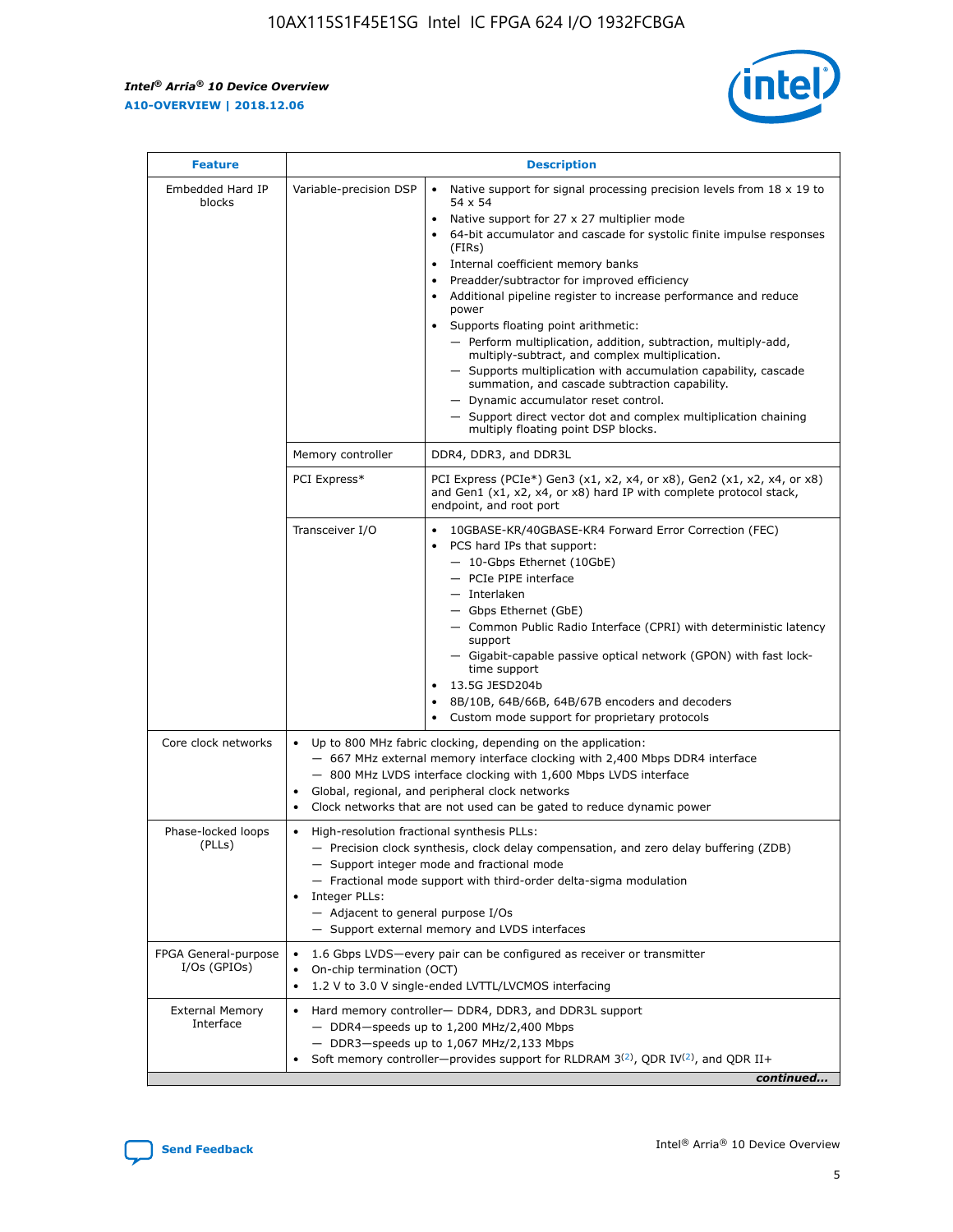

| <b>Feature</b>                                    | <b>Description</b>                                                                                                                                                                                                                                                                                                                                                                                                                                                                                                                                                                                                                             |  |  |  |  |  |  |  |
|---------------------------------------------------|------------------------------------------------------------------------------------------------------------------------------------------------------------------------------------------------------------------------------------------------------------------------------------------------------------------------------------------------------------------------------------------------------------------------------------------------------------------------------------------------------------------------------------------------------------------------------------------------------------------------------------------------|--|--|--|--|--|--|--|
| Low-power serial<br>transceivers                  | • Continuous operating range:<br>- Intel Arria 10 GX-1 Gbps to 17.4 Gbps<br>- Intel Arria 10 GT-1 Gbps to 25.8 Gbps<br>Backplane support:<br>$-$ Intel Arria 10 GX-up to 12.5<br>$-$ Intel Arria 10 GT-up to 12.5<br>Extended range down to 125 Mbps with oversampling<br>ATX transmit PLLs with user-configurable fractional synthesis capability<br>• Electronic Dispersion Compensation (EDC) support for XFP, SFP+, QSFP, and CFP optical<br>module<br>• Adaptive linear and decision feedback equalization<br>Transmitter pre-emphasis and de-emphasis<br>$\bullet$<br>Dynamic partial reconfiguration of individual transceiver channels |  |  |  |  |  |  |  |
| <b>HPS</b><br>(Intel Arria 10 SX<br>devices only) | Processor and system<br>Dual-core ARM Cortex-A9 MPCore processor-1.2 GHz CPU with<br>$\bullet$<br>1.5 GHz overdrive capability<br>256 KB on-chip RAM and 64 KB on-chip ROM<br>$\bullet$<br>System peripherals-general-purpose timers, watchdog timers, direct<br>memory access (DMA) controller, FPGA configuration manager, and<br>clock and reset managers<br>• Security features—anti-tamper, secure boot, Advanced Encryption<br>Standard (AES) and authentication (SHA)<br>ARM CoreSight* JTAG debug access port, trace port, and on-chip<br>trace storage                                                                                |  |  |  |  |  |  |  |
|                                                   | <b>External interfaces</b><br>Hard memory interface—Hard memory controller (2,400 Mbps DDR4,<br>$\bullet$<br>and 2,133 Mbps DDR3), Quad serial peripheral interface (QSPI) flash<br>controller, NAND flash controller, direct memory access (DMA)<br>controller, Secure Digital/MultiMediaCard (SD/MMC) controller<br>Communication interface-10/100/1000 Ethernet media access<br>control (MAC), USB On-The-GO (OTG) controllers, I <sup>2</sup> C controllers,<br>UART 16550, serial peripheral interface (SPI), and up to 62<br>HPS GPIO interfaces (48 direct-share I/Os)                                                                  |  |  |  |  |  |  |  |
|                                                   | High-performance ARM AMBA* AXI bus bridges that support<br>Interconnects to core<br>$\bullet$<br>simultaneous read and write<br>HPS-FPGA bridges—include the FPGA-to-HPS, HPS-to-FPGA, and<br>$\bullet$<br>lightweight HPS-to-FPGA bridges that allow the FPGA fabric to issue<br>transactions to slaves in the HPS, and vice versa<br>Configuration bridge that allows HPS configuration manager to<br>configure the core logic via dedicated 32-bit configuration port<br>FPGA-to-HPS SDRAM controller bridge-provides configuration<br>interfaces for the multiport front end (MPFE) of the HPS SDRAM<br>controller                         |  |  |  |  |  |  |  |
| Configuration                                     | Tamper protection—comprehensive design protection to protect your valuable IP investments<br>Enhanced 256-bit advanced encryption standard (AES) design security with authentication<br>$\bullet$<br>Configuration via protocol (CvP) using PCIe Gen1, Gen2, or Gen3<br>continued                                                                                                                                                                                                                                                                                                                                                              |  |  |  |  |  |  |  |

<sup>(2)</sup> Intel Arria 10 devices support this external memory interface using hard PHY with soft memory controller.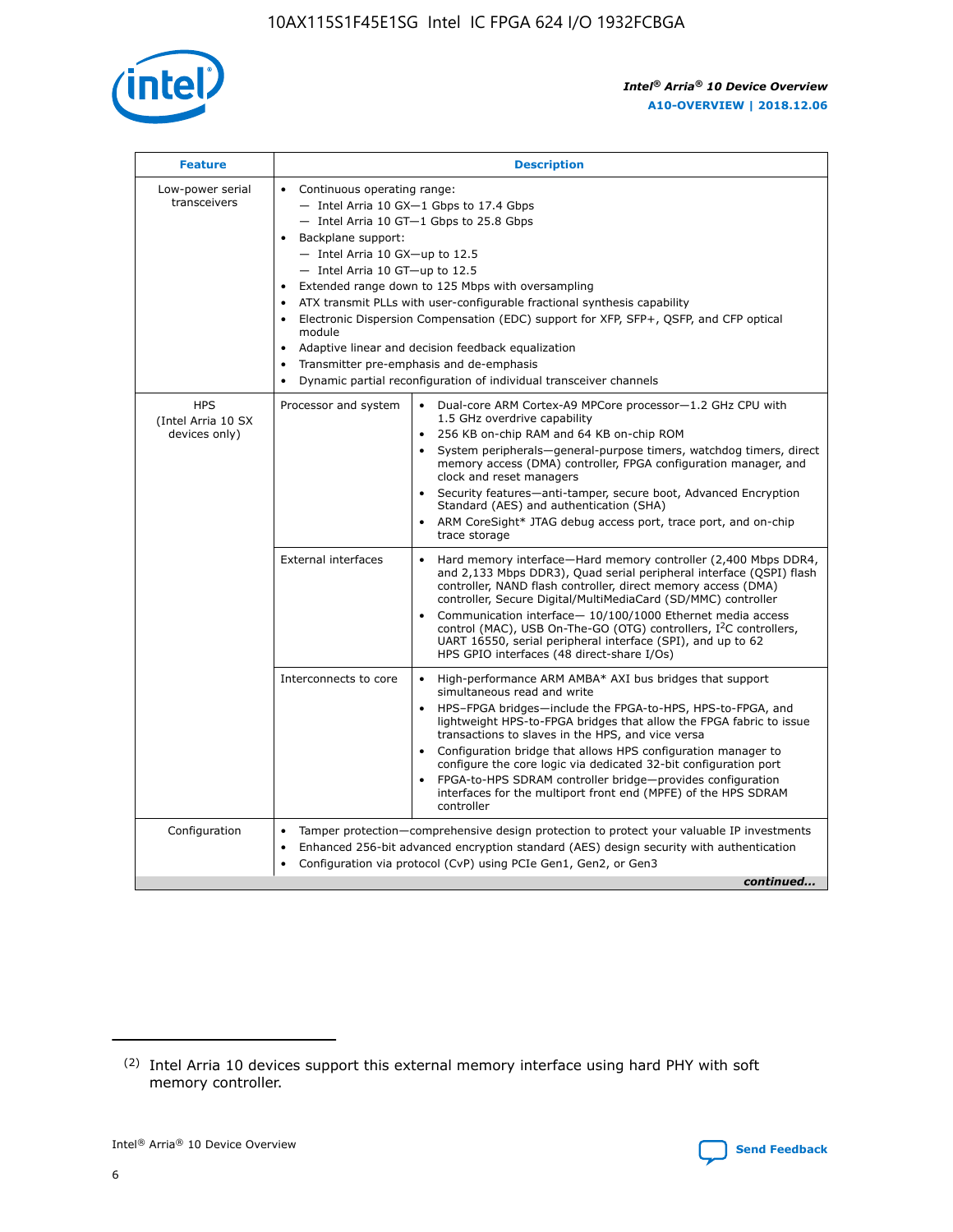

| <b>Feature</b>     | <b>Description</b>                                                                                                                                                                                               |
|--------------------|------------------------------------------------------------------------------------------------------------------------------------------------------------------------------------------------------------------|
|                    | Dynamic reconfiguration of the transceivers and PLLs<br>Fine-grained partial reconfiguration of the core fabric<br>Active Serial x4 Interface<br>$\bullet$                                                       |
| Power management   | SmartVID<br>Low static power device options<br>Programmable Power Technology<br>Intel Quartus <sup>®</sup> Prime integrated power analysis                                                                       |
| Software and tools | Intel Quartus Prime design suite<br>Transceiver toolkit<br>Platform Designer system integration tool<br>DSP Builder for Intel FPGAs<br>OpenCL <sup>™</sup> support<br>Intel SoC FPGA Embedded Design Suite (EDS) |

## **Related Information**

[Intel Arria 10 Transceiver PHY Overview](https://www.intel.com/content/www/us/en/programmable/documentation/nik1398707230472.html#nik1398706768037) Provides details on Intel Arria 10 transceivers.

# **Intel Arria 10 Device Variants and Packages**

#### **Table 4. Device Variants for the Intel Arria 10 Device Family**

| <b>Variant</b>    | <b>Description</b>                                                                                                                                                                                                     |
|-------------------|------------------------------------------------------------------------------------------------------------------------------------------------------------------------------------------------------------------------|
| Intel Arria 10 GX | FPGA featuring 17.4 Gbps transceivers for short reach applications with 12.5 backplane driving<br>capability.                                                                                                          |
| Intel Arria 10 GT | FPGA featuring:<br>17.4 Gbps transceivers for short reach applications with 12.5 backplane driving capability.<br>25.8 Gbps transceivers for supporting CAUI-4 and CEI-25G applications with CFP2 and CFP4<br>modules. |
| Intel Arria 10 SX | SoC integrating ARM-based HPS and FPGA featuring 17.4 Gbps transceivers for short reach<br>applications with 12.5 backplane driving capability.                                                                        |

## **Intel Arria 10 GX**

This section provides the available options, maximum resource counts, and package plan for the Intel Arria 10 GX devices.

The information in this section is correct at the time of publication. For the latest information and to get more details, refer to the Intel FPGA Product Selector.

### **Related Information**

#### [Intel FPGA Product Selector](http://www.altera.com/products/selector/psg-selector.html) Provides the latest information on Intel products.

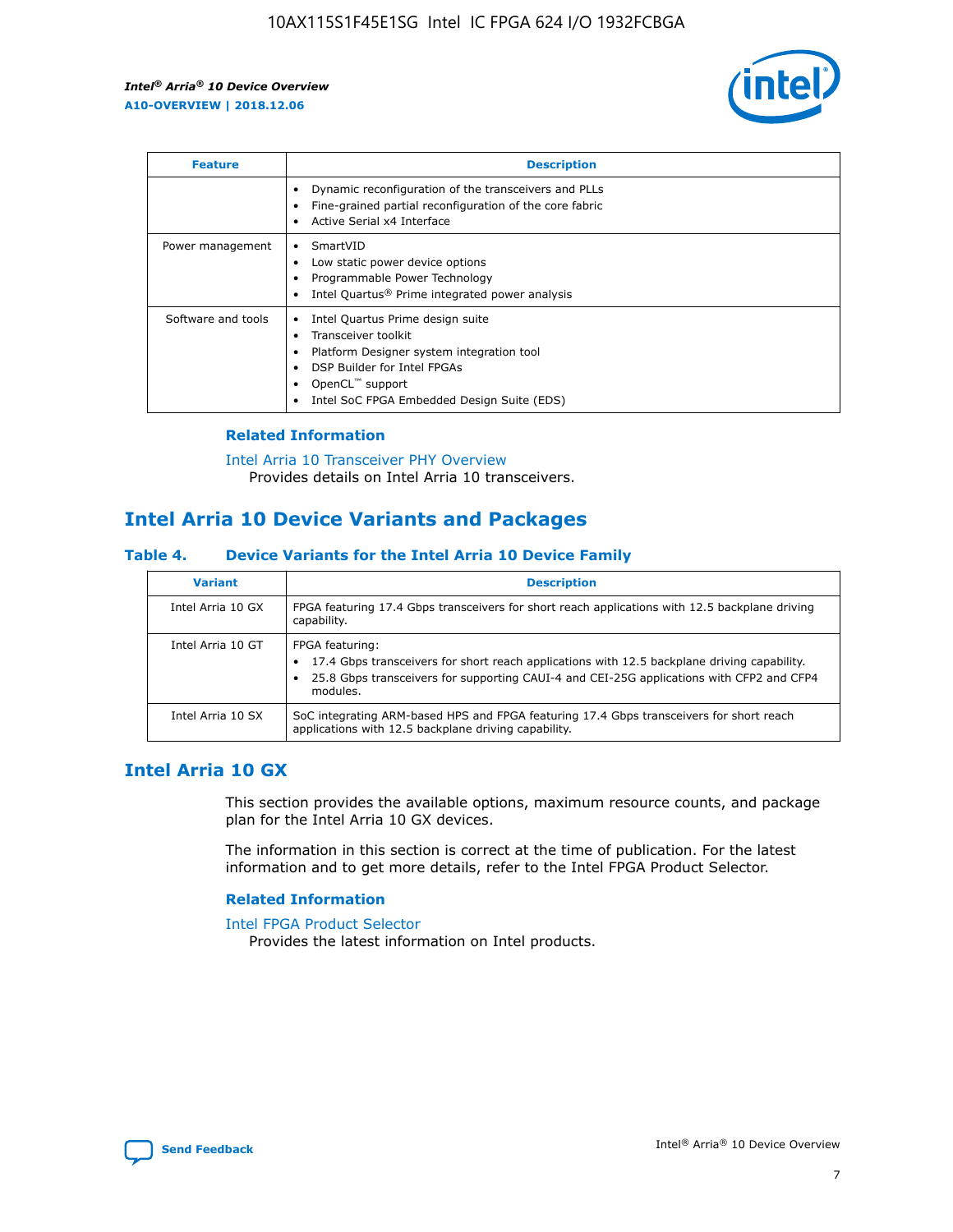

## **Available Options**





#### **Related Information**

[Transceiver Performance for Intel Arria 10 GX/SX Devices](https://www.intel.com/content/www/us/en/programmable/documentation/mcn1413182292568.html#mcn1413213965502) Provides more information about the transceiver speed grade.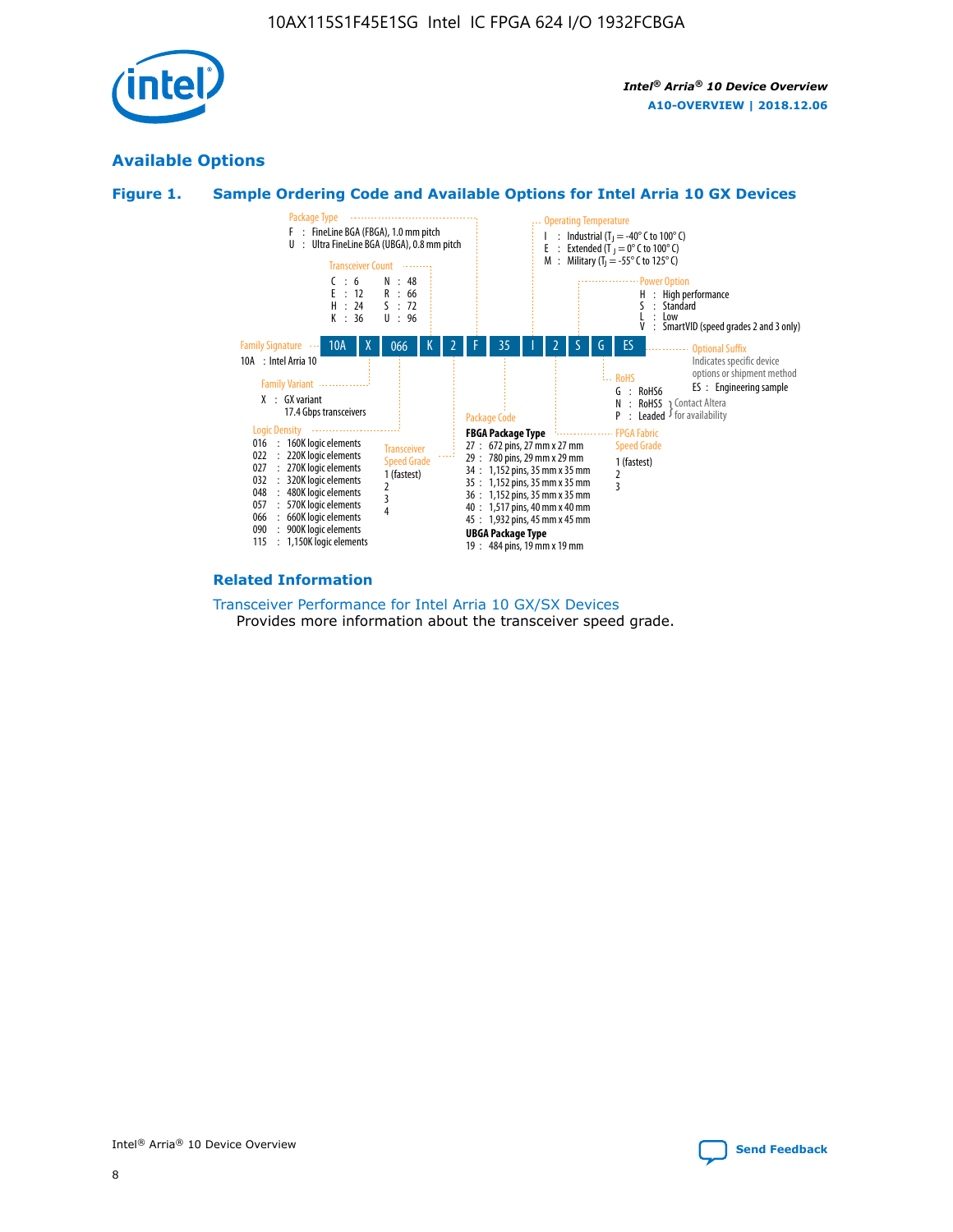

## **Maximum Resources**

#### **Table 5. Maximum Resource Counts for Intel Arria 10 GX Devices (GX 160, GX 220, GX 270, GX 320, and GX 480)**

| <b>Resource</b>              |                         | <b>Product Line</b> |                                                 |                |                |                |  |  |  |
|------------------------------|-------------------------|---------------------|-------------------------------------------------|----------------|----------------|----------------|--|--|--|
|                              |                         | <b>GX 160</b>       | <b>GX 220</b><br><b>GX 270</b><br><b>GX 320</b> |                |                | <b>GX 480</b>  |  |  |  |
| Logic Elements (LE) (K)      |                         | 160                 | 220                                             | 270            | 320            | 480            |  |  |  |
| <b>ALM</b>                   |                         | 61,510              | 80,330                                          | 101,620        | 119,900        | 183,590        |  |  |  |
| Register                     |                         | 246,040             | 406,480<br>479,600<br>321,320                   |                |                | 734,360        |  |  |  |
| Memory (Kb)                  | M <sub>20</sub> K       | 8,800               | 11,740                                          | 15,000         | 17,820         | 28,620         |  |  |  |
|                              | <b>MLAB</b>             | 1,050               | 1,690                                           | 2,452          | 2,727          | 4,164          |  |  |  |
| Variable-precision DSP Block |                         | 156                 | 192                                             | 830            | 985            | 1,368          |  |  |  |
| 18 x 19 Multiplier           |                         | 312                 | 384                                             | 1,970<br>1,660 |                | 2,736          |  |  |  |
| PLL                          | Fractional<br>Synthesis | 6                   | 6                                               | 8              | 8              | 12             |  |  |  |
|                              | I/O                     | 6                   | 6                                               | 8              | 8              | 12             |  |  |  |
| 17.4 Gbps Transceiver        |                         | 12                  | 12                                              | 24             | 24             | 36             |  |  |  |
| GPIO <sup>(3)</sup>          |                         | 288                 | 288                                             | 384            | 384            |                |  |  |  |
| LVDS Pair $(4)$              |                         | 120                 | 120                                             | 168            | 168            | 222            |  |  |  |
| PCIe Hard IP Block           |                         | 1                   | 1                                               | 2              | $\overline{2}$ | $\overline{2}$ |  |  |  |
| Hard Memory Controller       |                         | 6                   | 6                                               | 8              | 8              | 12             |  |  |  |

<sup>(4)</sup> Each LVDS I/O pair can be used as differential input or output.



<sup>(3)</sup> The number of GPIOs does not include transceiver I/Os. In the Intel Quartus Prime software, the number of user I/Os includes transceiver I/Os.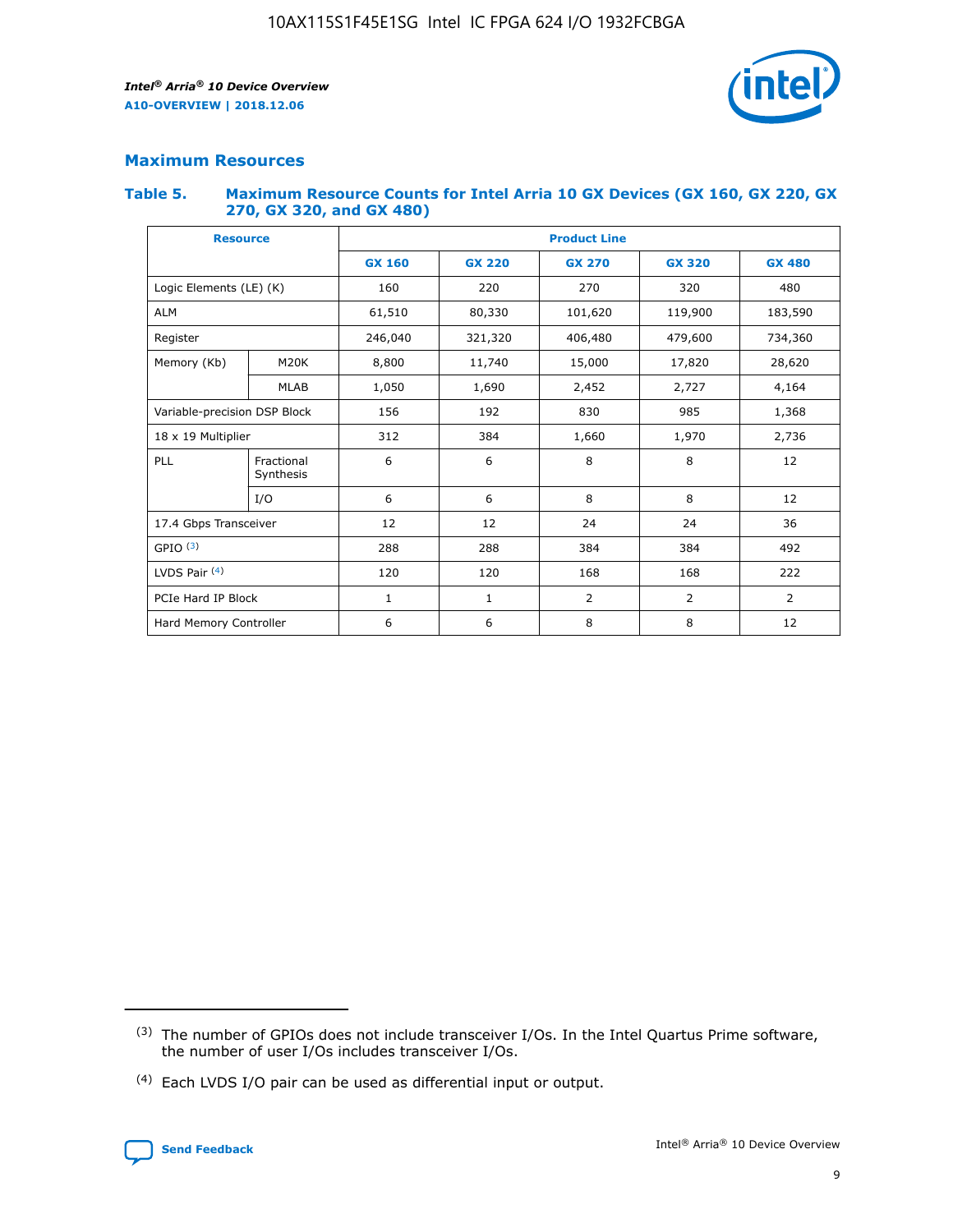

## **Table 6. Maximum Resource Counts for Intel Arria 10 GX Devices (GX 570, GX 660, GX 900, and GX 1150)**

|                              | <b>Resource</b>         | <b>Product Line</b> |                        |                |                |  |  |  |
|------------------------------|-------------------------|---------------------|------------------------|----------------|----------------|--|--|--|
|                              |                         | <b>GX 570</b>       | <b>GX 660</b>          | <b>GX 900</b>  | <b>GX 1150</b> |  |  |  |
| Logic Elements (LE) (K)      |                         | 570                 | 660                    | 900            | 1,150          |  |  |  |
| <b>ALM</b>                   |                         | 217,080             | 251,680                | 339,620        | 427,200        |  |  |  |
| Register                     |                         | 868,320             | 1,006,720<br>1,358,480 |                | 1,708,800      |  |  |  |
| Memory (Kb)                  | <b>M20K</b>             | 36,000              | 42,620                 | 48,460         | 54,260         |  |  |  |
|                              | <b>MLAB</b>             | 5,096               | 5,788                  | 9,386          | 12,984         |  |  |  |
| Variable-precision DSP Block |                         | 1,523               | 1,687                  | 1,518          | 1,518          |  |  |  |
| $18 \times 19$ Multiplier    |                         | 3,046               | 3,374                  | 3,036          | 3,036          |  |  |  |
| PLL                          | Fractional<br>Synthesis | 16                  | 16                     | 32             | 32             |  |  |  |
|                              | I/O                     | 16                  | 16                     | 16             | 16             |  |  |  |
| 17.4 Gbps Transceiver        |                         | 48                  | 48<br>96               |                | 96             |  |  |  |
| GPIO <sup>(3)</sup>          |                         | 696                 | 696                    | 768            | 768            |  |  |  |
| LVDS Pair $(4)$              |                         | 324                 | 324                    | 384            | 384            |  |  |  |
| PCIe Hard IP Block           |                         | 2                   | $\overline{2}$         | $\overline{4}$ | $\overline{4}$ |  |  |  |
| Hard Memory Controller       |                         | 16                  | 16                     | 16             | 16             |  |  |  |

## **Package Plan**

## **Table 7. Package Plan for Intel Arria 10 GX Devices (U19, F27, and F29)**

Refer to I/O and High Speed I/O in Intel Arria 10 Devices chapter for the number of 3 V I/O, LVDS I/O, and LVDS channels in each device package.

| <b>Product Line</b> | U <sub>19</sub><br>$(19 \text{ mm} \times 19 \text{ mm})$<br>484-pin UBGA) |          |             |         | <b>F27</b><br>(27 mm × 27 mm,<br>672-pin FBGA) |             | <b>F29</b><br>$(29 \text{ mm} \times 29 \text{ mm})$<br>780-pin FBGA) |          |             |  |
|---------------------|----------------------------------------------------------------------------|----------|-------------|---------|------------------------------------------------|-------------|-----------------------------------------------------------------------|----------|-------------|--|
|                     | 3 V I/O                                                                    | LVDS I/O | <b>XCVR</b> | 3 V I/O | LVDS I/O                                       | <b>XCVR</b> | 3 V I/O                                                               | LVDS I/O | <b>XCVR</b> |  |
| GX 160              | 48                                                                         | 192      | 6           | 48      | 192                                            | 12          | 48                                                                    | 240      | 12          |  |
| GX 220              | 48                                                                         | 192      | 6           | 48      | 192                                            | 12          | 48                                                                    | 240      | 12          |  |
| GX 270              |                                                                            |          |             | 48      | 192                                            | 12          | 48                                                                    | 312      | 12          |  |
| GX 320              |                                                                            |          |             | 48      | 192                                            | 12          | 48                                                                    | 312      | 12          |  |
| GX 480              |                                                                            |          |             |         |                                                |             | 48                                                                    | 312      | 12          |  |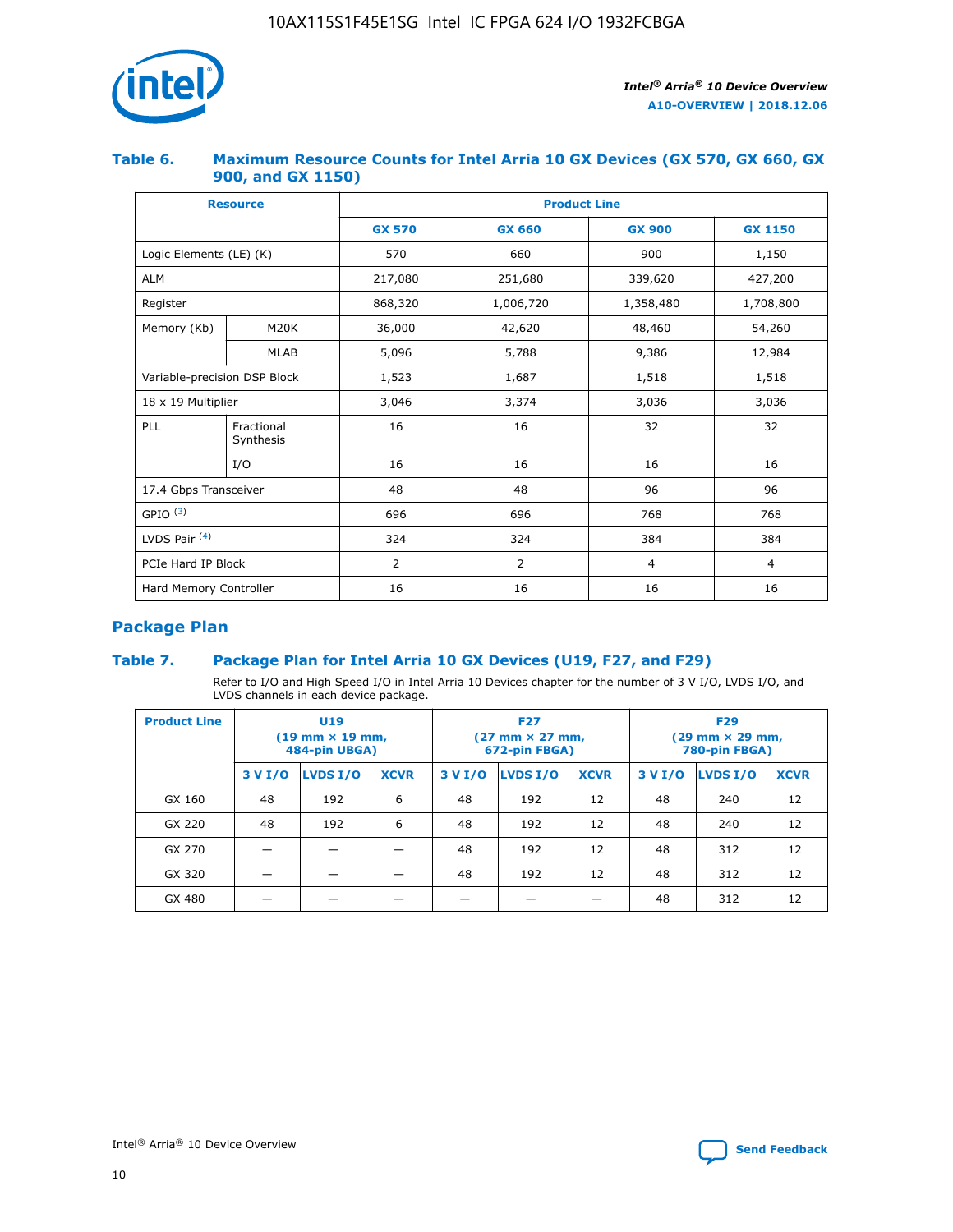

#### **Table 8. Package Plan for Intel Arria 10 GX Devices (F34, F35, NF40, and KF40)**

Refer to I/O and High Speed I/O in Intel Arria 10 Devices chapter for the number of 3 V I/O, LVDS I/O, and LVDS channels in each device package.

| <b>Product Line</b> | <b>F34</b><br>$(35 \text{ mm} \times 35 \text{ mm})$<br><b>1152-pin FBGA)</b> |                    | <b>F35</b><br>$(35 \text{ mm} \times 35 \text{ mm})$<br><b>1152-pin FBGA)</b> |           | <b>KF40</b><br>$(40$ mm $\times$ 40 mm,<br><b>1517-pin FBGA)</b> |             |           | <b>NF40</b><br>$(40 \text{ mm} \times 40 \text{ mm})$<br>1517-pin FBGA) |             |           |                    |             |
|---------------------|-------------------------------------------------------------------------------|--------------------|-------------------------------------------------------------------------------|-----------|------------------------------------------------------------------|-------------|-----------|-------------------------------------------------------------------------|-------------|-----------|--------------------|-------------|
|                     | 3V<br>I/O                                                                     | <b>LVDS</b><br>I/O | <b>XCVR</b>                                                                   | 3V<br>I/O | <b>LVDS</b><br>I/O                                               | <b>XCVR</b> | 3V<br>I/O | <b>LVDS</b><br>I/O                                                      | <b>XCVR</b> | 3V<br>I/O | <b>LVDS</b><br>I/O | <b>XCVR</b> |
| GX 270              | 48                                                                            | 336                | 24                                                                            | 48        | 336                                                              | 24          |           |                                                                         |             |           |                    |             |
| GX 320              | 48                                                                            | 336                | 24                                                                            | 48        | 336                                                              | 24          |           |                                                                         |             |           |                    |             |
| GX 480              | 48                                                                            | 444                | 24                                                                            | 48        | 348                                                              | 36          |           |                                                                         |             |           |                    |             |
| GX 570              | 48                                                                            | 444                | 24                                                                            | 48        | 348                                                              | 36          | 96        | 600                                                                     | 36          | 48        | 540                | 48          |
| GX 660              | 48                                                                            | 444                | 24                                                                            | 48        | 348                                                              | 36          | 96        | 600                                                                     | 36          | 48        | 540                | 48          |
| GX 900              |                                                                               | 504                | 24                                                                            | –         |                                                                  | -           |           |                                                                         |             |           | 600                | 48          |
| GX 1150             |                                                                               | 504                | 24                                                                            |           |                                                                  |             |           |                                                                         |             |           | 600                | 48          |

#### **Table 9. Package Plan for Intel Arria 10 GX Devices (RF40, NF45, SF45, and UF45)**

Refer to I/O and High Speed I/O in Intel Arria 10 Devices chapter for the number of 3 V I/O, LVDS I/O, and LVDS channels in each device package.

| <b>Product Line</b> | <b>RF40</b><br>$(40$ mm $\times$ 40 mm,<br>1517-pin FBGA) |                    |             | <b>NF45</b><br>$(45 \text{ mm} \times 45 \text{ mm})$<br><b>1932-pin FBGA)</b> |                    |             | <b>SF45</b><br>$(45 \text{ mm} \times 45 \text{ mm})$<br><b>1932-pin FBGA)</b> |                    |             | <b>UF45</b><br>$(45 \text{ mm} \times 45 \text{ mm})$<br><b>1932-pin FBGA)</b> |                    |             |
|---------------------|-----------------------------------------------------------|--------------------|-------------|--------------------------------------------------------------------------------|--------------------|-------------|--------------------------------------------------------------------------------|--------------------|-------------|--------------------------------------------------------------------------------|--------------------|-------------|
|                     | 3V<br>I/O                                                 | <b>LVDS</b><br>I/O | <b>XCVR</b> | 3 V<br>I/O                                                                     | <b>LVDS</b><br>I/O | <b>XCVR</b> | 3 V<br>I/O                                                                     | <b>LVDS</b><br>I/O | <b>XCVR</b> | 3V<br>I/O                                                                      | <b>LVDS</b><br>I/O | <b>XCVR</b> |
| GX 900              |                                                           | 342                | 66          | _                                                                              | 768                | 48          |                                                                                | 624                | 72          |                                                                                | 480                | 96          |
| GX 1150             |                                                           | 342                | 66          | _                                                                              | 768                | 48          |                                                                                | 624                | 72          |                                                                                | 480                | 96          |

### **Related Information**

[I/O and High-Speed Differential I/O Interfaces in Intel Arria 10 Devices chapter, Intel](https://www.intel.com/content/www/us/en/programmable/documentation/sam1403482614086.html#sam1403482030321) [Arria 10 Device Handbook](https://www.intel.com/content/www/us/en/programmable/documentation/sam1403482614086.html#sam1403482030321)

Provides the number of 3 V and LVDS I/Os, and LVDS channels for each Intel Arria 10 device package.

## **Intel Arria 10 GT**

This section provides the available options, maximum resource counts, and package plan for the Intel Arria 10 GT devices.

The information in this section is correct at the time of publication. For the latest information and to get more details, refer to the Intel FPGA Product Selector.

#### **Related Information**

#### [Intel FPGA Product Selector](http://www.altera.com/products/selector/psg-selector.html)

Provides the latest information on Intel products.

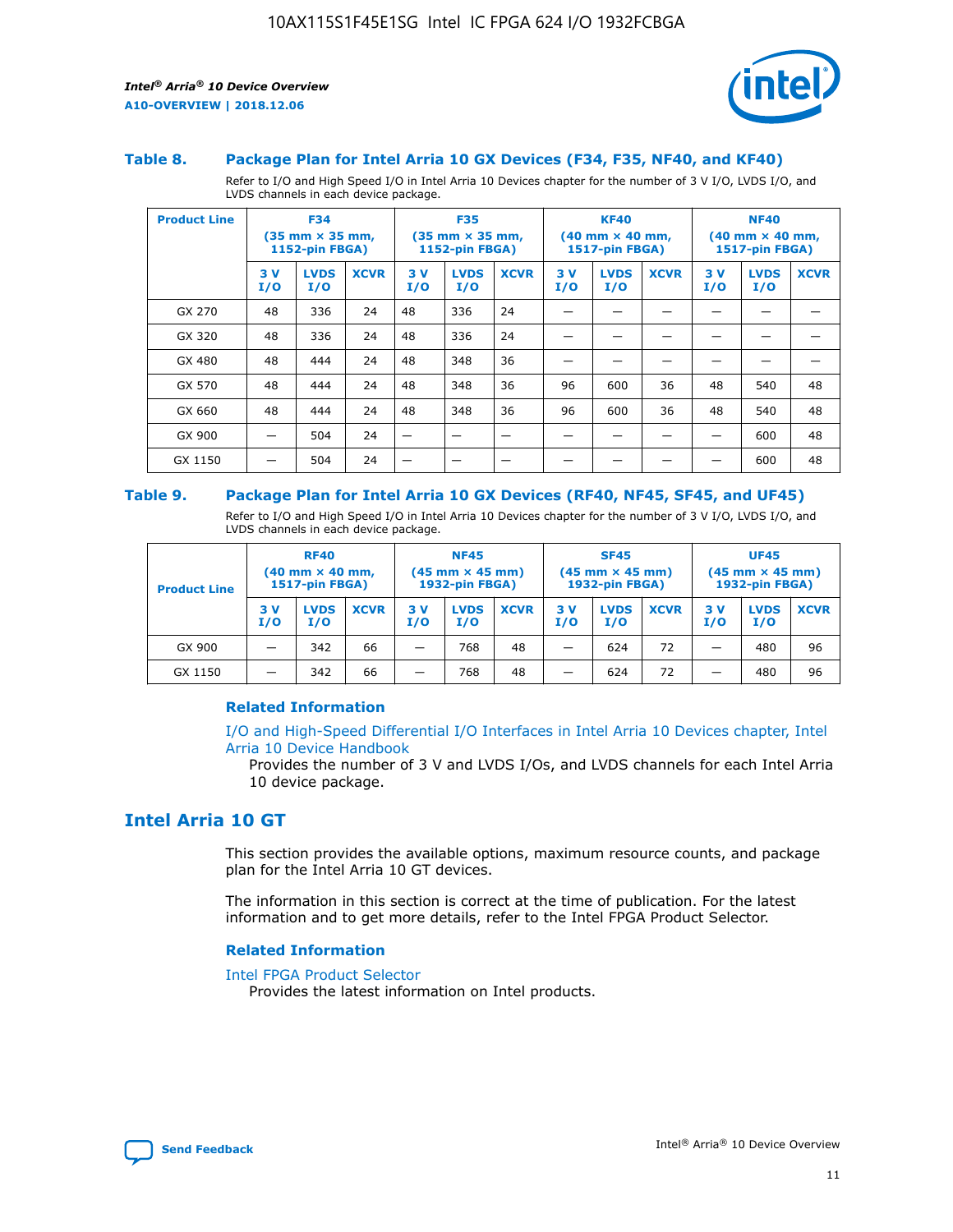

## **Available Options**

## **Figure 2. Sample Ordering Code and Available Options for Intel Arria 10 GT Devices**

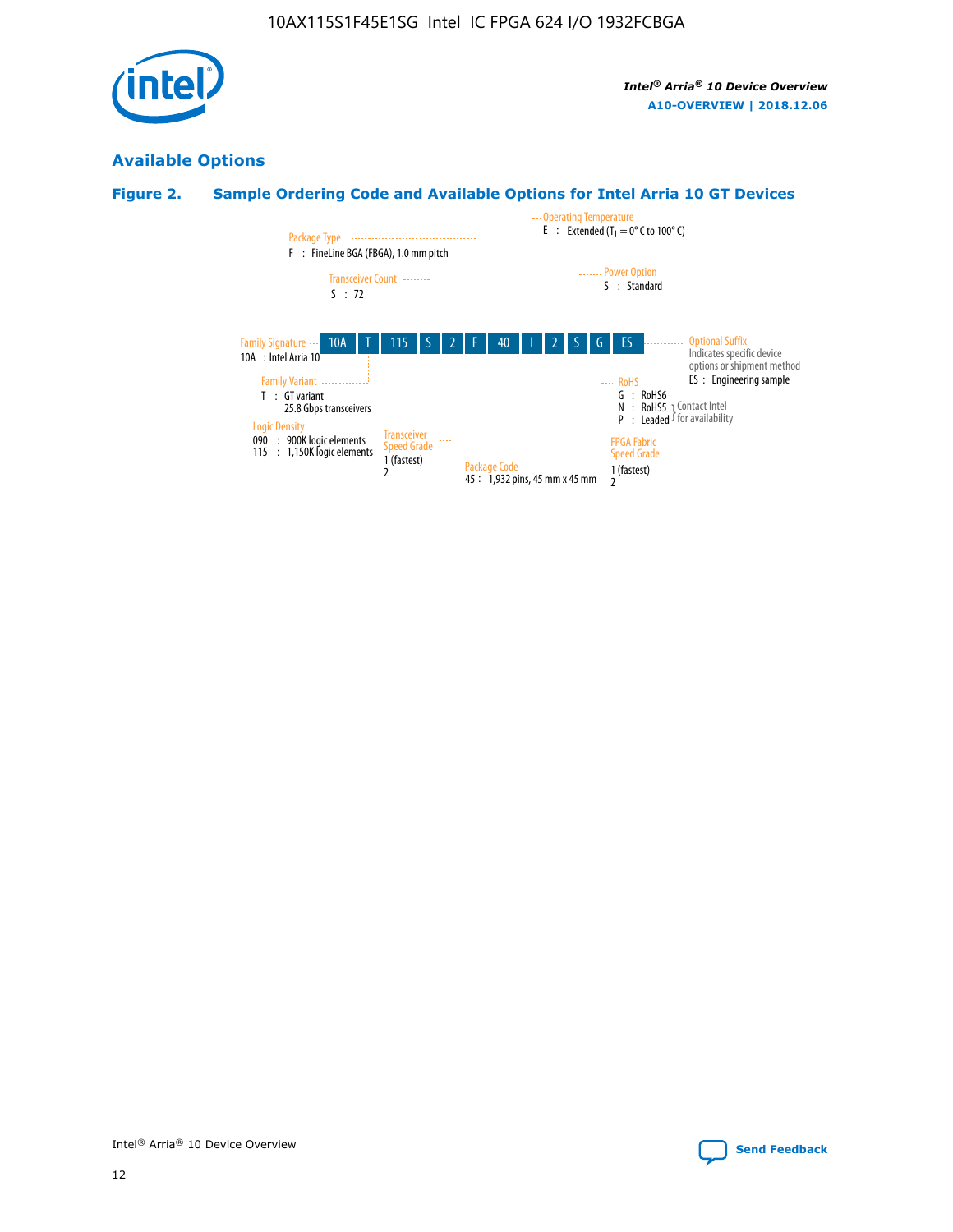

## **Maximum Resources**

#### **Table 10. Maximum Resource Counts for Intel Arria 10 GT Devices**

| <b>Resource</b>              |                      | <b>Product Line</b> |                |  |
|------------------------------|----------------------|---------------------|----------------|--|
|                              |                      | <b>GT 900</b>       | <b>GT 1150</b> |  |
| Logic Elements (LE) (K)      |                      | 900                 | 1,150          |  |
| <b>ALM</b>                   |                      | 339,620             | 427,200        |  |
| Register                     |                      | 1,358,480           | 1,708,800      |  |
| Memory (Kb)                  | M20K                 | 48,460              | 54,260         |  |
|                              | <b>MLAB</b>          | 9,386               | 12,984         |  |
| Variable-precision DSP Block |                      | 1,518               | 1,518          |  |
| 18 x 19 Multiplier           |                      | 3,036               | 3,036          |  |
| PLL                          | Fractional Synthesis | 32                  | 32             |  |
|                              | I/O                  | 16                  | 16             |  |
| Transceiver                  | 17.4 Gbps            | 72(5)               | 72(5)          |  |
|                              | 25.8 Gbps            | 6                   | 6              |  |
| GPIO <sup>(6)</sup>          |                      | 624                 | 624            |  |
| LVDS Pair $(7)$              |                      | 312                 | 312            |  |
| PCIe Hard IP Block           |                      | $\overline{4}$      | $\overline{4}$ |  |
| Hard Memory Controller       |                      | 16                  | 16             |  |

#### **Related Information**

#### [Intel Arria 10 GT Channel Usage](https://www.intel.com/content/www/us/en/programmable/documentation/nik1398707230472.html#nik1398707008178)

Configuring GT/GX channels in Intel Arria 10 GT devices.

## **Package Plan**

### **Table 11. Package Plan for Intel Arria 10 GT Devices**

Refer to I/O and High Speed I/O in Intel Arria 10 Devices chapter for the number of 3 V I/O, LVDS I/O, and LVDS channels in each device package.

| <b>Product Line</b> | <b>SF45</b><br>(45 mm × 45 mm, 1932-pin FBGA) |                 |             |  |  |  |  |
|---------------------|-----------------------------------------------|-----------------|-------------|--|--|--|--|
|                     | 3 V I/O                                       | <b>LVDS I/O</b> | <b>XCVR</b> |  |  |  |  |
| GT 900              |                                               | 624             | 72          |  |  |  |  |
| GT 1150             |                                               | 624             | 72          |  |  |  |  |

<sup>(7)</sup> Each LVDS I/O pair can be used as differential input or output.



 $(5)$  If all 6 GT channels are in use, 12 of the GX channels are not usable.

<sup>(6)</sup> The number of GPIOs does not include transceiver I/Os. In the Intel Quartus Prime software, the number of user I/Os includes transceiver I/Os.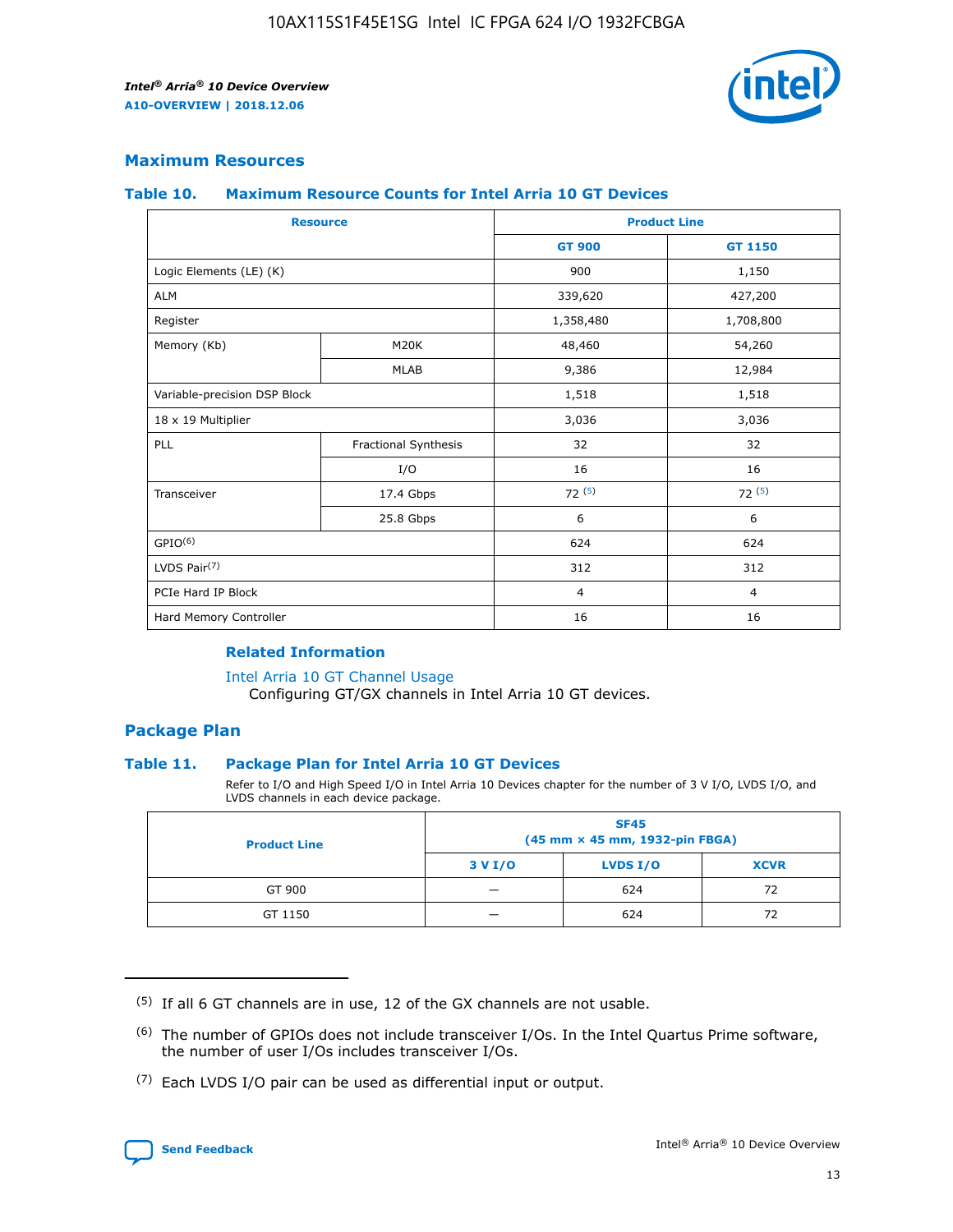

#### **Related Information**

[I/O and High-Speed Differential I/O Interfaces in Intel Arria 10 Devices chapter, Intel](https://www.intel.com/content/www/us/en/programmable/documentation/sam1403482614086.html#sam1403482030321) [Arria 10 Device Handbook](https://www.intel.com/content/www/us/en/programmable/documentation/sam1403482614086.html#sam1403482030321)

Provides the number of 3 V and LVDS I/Os, and LVDS channels for each Intel Arria 10 device package.

## **Intel Arria 10 SX**

This section provides the available options, maximum resource counts, and package plan for the Intel Arria 10 SX devices.

The information in this section is correct at the time of publication. For the latest information and to get more details, refer to the Intel FPGA Product Selector.

#### **Related Information**

[Intel FPGA Product Selector](http://www.altera.com/products/selector/psg-selector.html) Provides the latest information on Intel products.

#### **Available Options**

#### **Figure 3. Sample Ordering Code and Available Options for Intel Arria 10 SX Devices**



#### **Related Information**

[Transceiver Performance for Intel Arria 10 GX/SX Devices](https://www.intel.com/content/www/us/en/programmable/documentation/mcn1413182292568.html#mcn1413213965502) Provides more information about the transceiver speed grade.

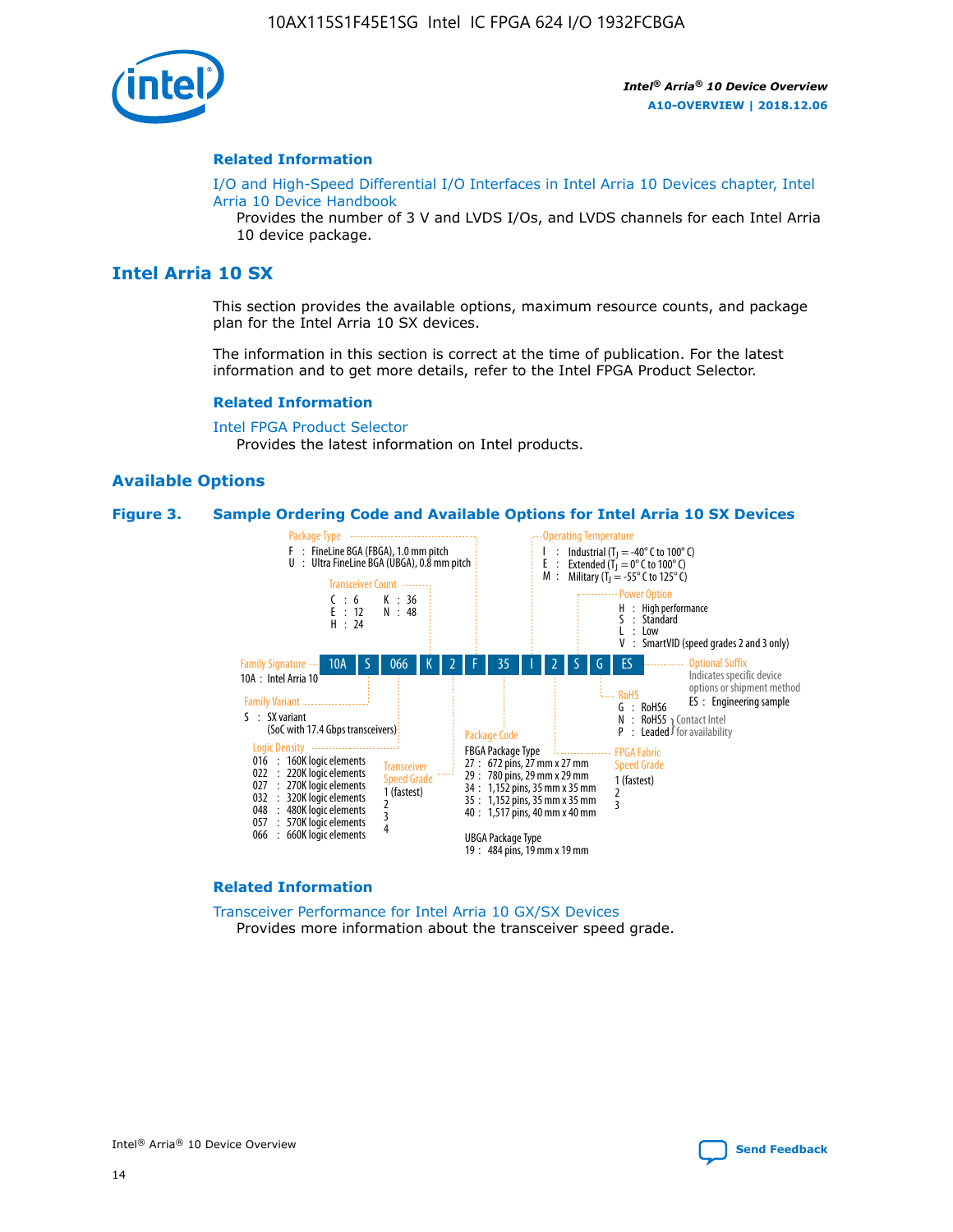

## **Maximum Resources**

### **Table 12. Maximum Resource Counts for Intel Arria 10 SX Devices**

| <b>Resource</b>                   |                         | <b>Product Line</b> |               |                |                |               |                |               |  |  |  |
|-----------------------------------|-------------------------|---------------------|---------------|----------------|----------------|---------------|----------------|---------------|--|--|--|
|                                   |                         | <b>SX 160</b>       | <b>SX 220</b> | <b>SX 270</b>  | <b>SX 320</b>  | <b>SX 480</b> | <b>SX 570</b>  | <b>SX 660</b> |  |  |  |
| Logic Elements (LE) (K)           |                         | 160                 | 220           | 270            | 320            | 480           | 570            | 660           |  |  |  |
| <b>ALM</b>                        |                         | 61,510              | 80,330        | 101,620        | 119,900        | 183,590       | 217,080        | 251,680       |  |  |  |
| Register                          |                         | 246,040             | 321,320       | 406,480        | 479,600        | 734,360       | 868,320        | 1,006,720     |  |  |  |
| Memory (Kb)                       | M <sub>20</sub> K       | 8,800               | 11,740        | 15,000         | 17,820         | 28,620        | 36,000         | 42,620        |  |  |  |
|                                   | <b>MLAB</b>             | 1,050               | 1,690         | 2,452          | 2,727          | 4,164         | 5,096          | 5,788         |  |  |  |
| Variable-precision DSP Block      |                         | 156                 | 192           | 830<br>985     |                | 1,368         | 1,523          | 1,687         |  |  |  |
| 18 x 19 Multiplier                |                         | 312                 | 384           | 1,660          | 1,970          | 2,736         | 3,046          | 3,374         |  |  |  |
| PLL                               | Fractional<br>Synthesis | 6                   | 6             | 8              | 8              | 12            | 16             | 16            |  |  |  |
|                                   | I/O                     | 6                   | 6             | 8              | 8              | 12            | 16             | 16            |  |  |  |
| 17.4 Gbps Transceiver             |                         | 12                  | 12            | 24             | 24             | 36            | 48             | 48            |  |  |  |
| GPIO <sup>(8)</sup>               |                         | 288                 | 288           | 384            | 384            | 492           | 696            | 696           |  |  |  |
| LVDS Pair $(9)$                   |                         | 120                 | 120           | 168            | 168            | 174           | 324            | 324           |  |  |  |
| PCIe Hard IP Block                |                         | $\mathbf{1}$        | 1             | $\overline{2}$ | $\overline{2}$ | 2             | $\overline{2}$ | 2             |  |  |  |
| Hard Memory Controller            |                         | 6                   | 6             | 8              | 8              | 12            | 16             | 16            |  |  |  |
| ARM Cortex-A9 MPCore<br>Processor |                         | Yes                 | Yes           | Yes            | Yes            | Yes           | Yes            | Yes           |  |  |  |

## **Package Plan**

### **Table 13. Package Plan for Intel Arria 10 SX Devices (U19, F27, F29, and F34)**

Refer to I/O and High Speed I/O in Intel Arria 10 Devices chapter for the number of 3 V I/O, LVDS I/O, and LVDS channels in each device package.

| <b>Product Line</b> | <b>U19</b><br>$(19 \text{ mm} \times 19 \text{ mm})$<br>484-pin UBGA) |                    |             | <b>F27</b><br>$(27 \text{ mm} \times 27 \text{ mm})$<br>672-pin FBGA) |                    | <b>F29</b><br>$(29 \text{ mm} \times 29 \text{ mm})$<br>780-pin FBGA) |           |                    | <b>F34</b><br>$(35 \text{ mm} \times 35 \text{ mm})$<br><b>1152-pin FBGA)</b> |           |                    |             |
|---------------------|-----------------------------------------------------------------------|--------------------|-------------|-----------------------------------------------------------------------|--------------------|-----------------------------------------------------------------------|-----------|--------------------|-------------------------------------------------------------------------------|-----------|--------------------|-------------|
|                     | 3V<br>I/O                                                             | <b>LVDS</b><br>I/O | <b>XCVR</b> | 3V<br>I/O                                                             | <b>LVDS</b><br>I/O | <b>XCVR</b>                                                           | 3V<br>I/O | <b>LVDS</b><br>I/O | <b>XCVR</b>                                                                   | 3V<br>I/O | <b>LVDS</b><br>I/O | <b>XCVR</b> |
| SX 160              | 48                                                                    | 144                | 6           | 48                                                                    | 192                | 12                                                                    | 48        | 240                | 12                                                                            | -         |                    |             |
| SX 220              | 48                                                                    | 144                | 6           | 48                                                                    | 192                | 12                                                                    | 48        | 240                | 12                                                                            |           |                    |             |
| SX 270              |                                                                       |                    |             | 48                                                                    | 192                | 12                                                                    | 48        | 312                | 12                                                                            | 48        | 336                | 24          |
| SX 320              |                                                                       |                    |             | 48                                                                    | 192                | 12                                                                    | 48        | 312                | 12                                                                            | 48        | 336                | 24          |
|                     | continued                                                             |                    |             |                                                                       |                    |                                                                       |           |                    |                                                                               |           |                    |             |

 $(8)$  The number of GPIOs does not include transceiver I/Os. In the Intel Quartus Prime software, the number of user I/Os includes transceiver I/Os.

 $(9)$  Each LVDS I/O pair can be used as differential input or output.

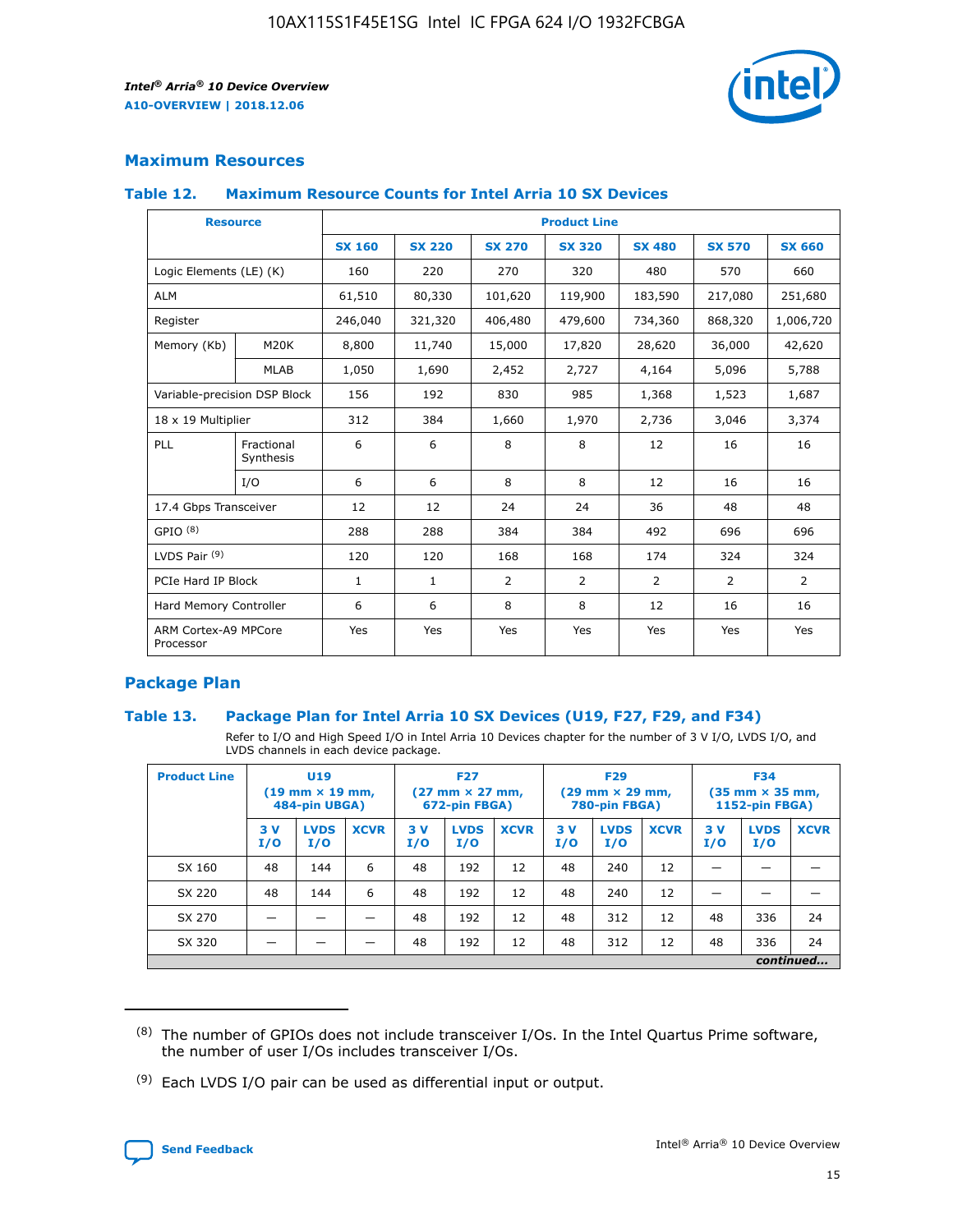

| <b>Product Line</b> | U <sub>19</sub><br>$(19 \text{ mm} \times 19 \text{ mm})$<br>484-pin UBGA) |                    | <b>F27</b><br>$(27 \text{ mm} \times 27 \text{ mm})$<br>672-pin FBGA) |           | <b>F29</b><br>$(29 \text{ mm} \times 29 \text{ mm})$<br>780-pin FBGA) |             |           | <b>F34</b><br>$(35$ mm $\times$ 35 mm,<br><b>1152-pin FBGA)</b> |             |           |                    |             |
|---------------------|----------------------------------------------------------------------------|--------------------|-----------------------------------------------------------------------|-----------|-----------------------------------------------------------------------|-------------|-----------|-----------------------------------------------------------------|-------------|-----------|--------------------|-------------|
|                     | 3V<br>I/O                                                                  | <b>LVDS</b><br>I/O | <b>XCVR</b>                                                           | 3V<br>I/O | <b>LVDS</b><br>I/O                                                    | <b>XCVR</b> | 3V<br>I/O | <b>LVDS</b><br>I/O                                              | <b>XCVR</b> | 3V<br>I/O | <b>LVDS</b><br>I/O | <b>XCVR</b> |
| SX 480              |                                                                            |                    |                                                                       |           |                                                                       |             | 48        | 312                                                             | 12          | 48        | 444                | 24          |
| SX 570              |                                                                            |                    |                                                                       |           |                                                                       |             |           |                                                                 |             | 48        | 444                | 24          |
| SX 660              |                                                                            |                    |                                                                       |           |                                                                       |             |           |                                                                 |             | 48        | 444                | 24          |

## **Table 14. Package Plan for Intel Arria 10 SX Devices (F35, KF40, and NF40)**

Refer to I/O and High Speed I/O in Intel Arria 10 Devices chapter for the number of 3 V I/O, LVDS I/O, and LVDS channels in each device package.

| <b>Product Line</b> | <b>F35</b><br>(35 mm × 35 mm,<br><b>1152-pin FBGA)</b> |          |             |                                           | <b>KF40</b><br>(40 mm × 40 mm,<br>1517-pin FBGA) |    | <b>NF40</b><br>$(40 \text{ mm} \times 40 \text{ mm})$<br><b>1517-pin FBGA)</b> |          |             |  |
|---------------------|--------------------------------------------------------|----------|-------------|-------------------------------------------|--------------------------------------------------|----|--------------------------------------------------------------------------------|----------|-------------|--|
|                     | 3 V I/O                                                | LVDS I/O | <b>XCVR</b> | <b>LVDS I/O</b><br><b>XCVR</b><br>3 V I/O |                                                  |    | 3 V I/O                                                                        | LVDS I/O | <b>XCVR</b> |  |
| SX 270              | 48                                                     | 336      | 24          |                                           |                                                  |    |                                                                                |          |             |  |
| SX 320              | 48                                                     | 336      | 24          |                                           |                                                  |    |                                                                                |          |             |  |
| SX 480              | 48                                                     | 348      | 36          |                                           |                                                  |    |                                                                                |          |             |  |
| SX 570              | 48                                                     | 348      | 36          | 96                                        | 600                                              | 36 | 48                                                                             | 540      | 48          |  |
| SX 660              | 48                                                     | 348      | 36          | 96                                        | 600                                              | 36 | 48                                                                             | 540      | 48          |  |

## **Related Information**

[I/O and High-Speed Differential I/O Interfaces in Intel Arria 10 Devices chapter, Intel](https://www.intel.com/content/www/us/en/programmable/documentation/sam1403482614086.html#sam1403482030321) [Arria 10 Device Handbook](https://www.intel.com/content/www/us/en/programmable/documentation/sam1403482614086.html#sam1403482030321)

Provides the number of 3 V and LVDS I/Os, and LVDS channels for each Intel Arria 10 device package.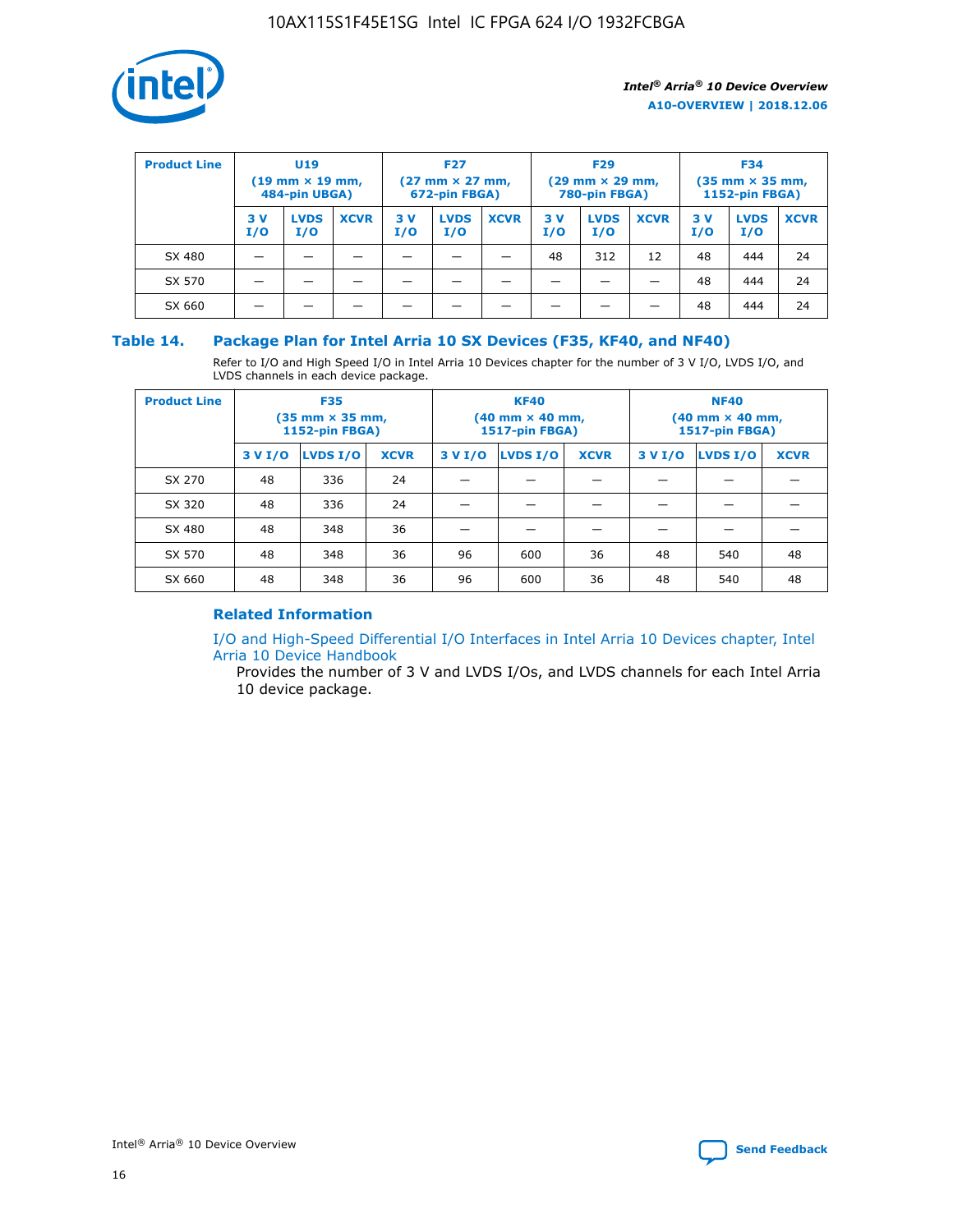

# **I/O Vertical Migration for Intel Arria 10 Devices**

#### **Figure 4. Migration Capability Across Intel Arria 10 Product Lines**

- The arrows indicate the migration paths. The devices included in each vertical migration path are shaded. Devices with fewer resources in the same path have lighter shades.
- To achieve the full I/O migration across product lines in the same migration path, restrict I/Os and transceivers usage to match the product line with the lowest I/O and transceiver counts.
- An LVDS I/O bank in the source device may be mapped to a 3 V I/O bank in the target device. To use memory interface clock frequency higher than 533 MHz, assign external memory interface pins only to banks that are LVDS I/O in both devices.
- There may be nominal 0.15 mm package height difference between some product lines in the same package type.
	- **Variant Product Line Package U19 F27 F29 F34 F35 KF40 NF40 RF40 NF45 SF45 UF45** Intel® Arria® 10 GX GX 160 GX 220 GX 270 GX 320 GX 480 GX 570 GX 660 GX 900 GX 1150 Intel Arria 10 GT GT 900 GT 1150 Intel Arria 10 SX SX 160 SX 220 SX 270 SX 320 SX 480 SX 570 SX 660
- Some migration paths are not shown in the Intel Quartus Prime software **Pin Migration View**.

*Note:* To verify the pin migration compatibility, use the **Pin Migration View** window in the Intel Quartus Prime software Pin Planner.

# **Adaptive Logic Module**

Intel Arria 10 devices use a 20 nm ALM as the basic building block of the logic fabric.

The ALM architecture is the same as the previous generation FPGAs, allowing for efficient implementation of logic functions and easy conversion of IP between the device generations.

The ALM, as shown in following figure, uses an 8-input fracturable look-up table (LUT) with four dedicated registers to help improve timing closure in register-rich designs and achieve an even higher design packing capability than the traditional two-register per LUT architecture.

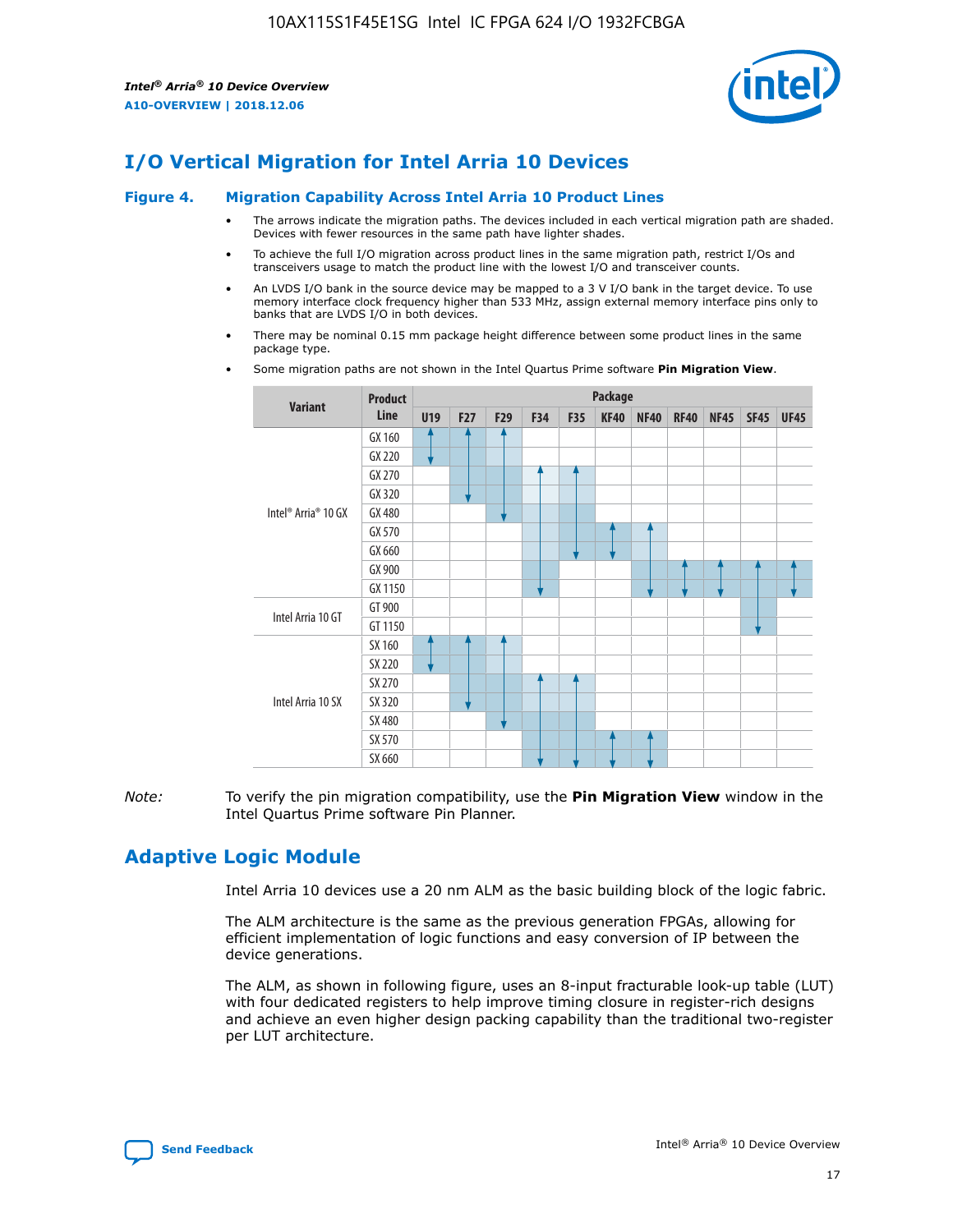

**Figure 5. ALM for Intel Arria 10 Devices**



The Intel Quartus Prime software optimizes your design according to the ALM logic structure and automatically maps legacy designs into the Intel Arria 10 ALM architecture.

## **Variable-Precision DSP Block**

The Intel Arria 10 variable precision DSP blocks support fixed-point arithmetic and floating-point arithmetic.

Features for fixed-point arithmetic:

- High-performance, power-optimized, and fully registered multiplication operations
- 18-bit and 27-bit word lengths
- Two 18 x 19 multipliers or one 27 x 27 multiplier per DSP block
- Built-in addition, subtraction, and 64-bit double accumulation register to combine multiplication results
- Cascading 19-bit or 27-bit when pre-adder is disabled and cascading 18-bit when pre-adder is used to form the tap-delay line for filtering applications
- Cascading 64-bit output bus to propagate output results from one block to the next block without external logic support
- Hard pre-adder supported in 19-bit and 27-bit modes for symmetric filters
- Internal coefficient register bank in both 18-bit and 27-bit modes for filter implementation
- 18-bit and 27-bit systolic finite impulse response (FIR) filters with distributed output adder
- Biased rounding support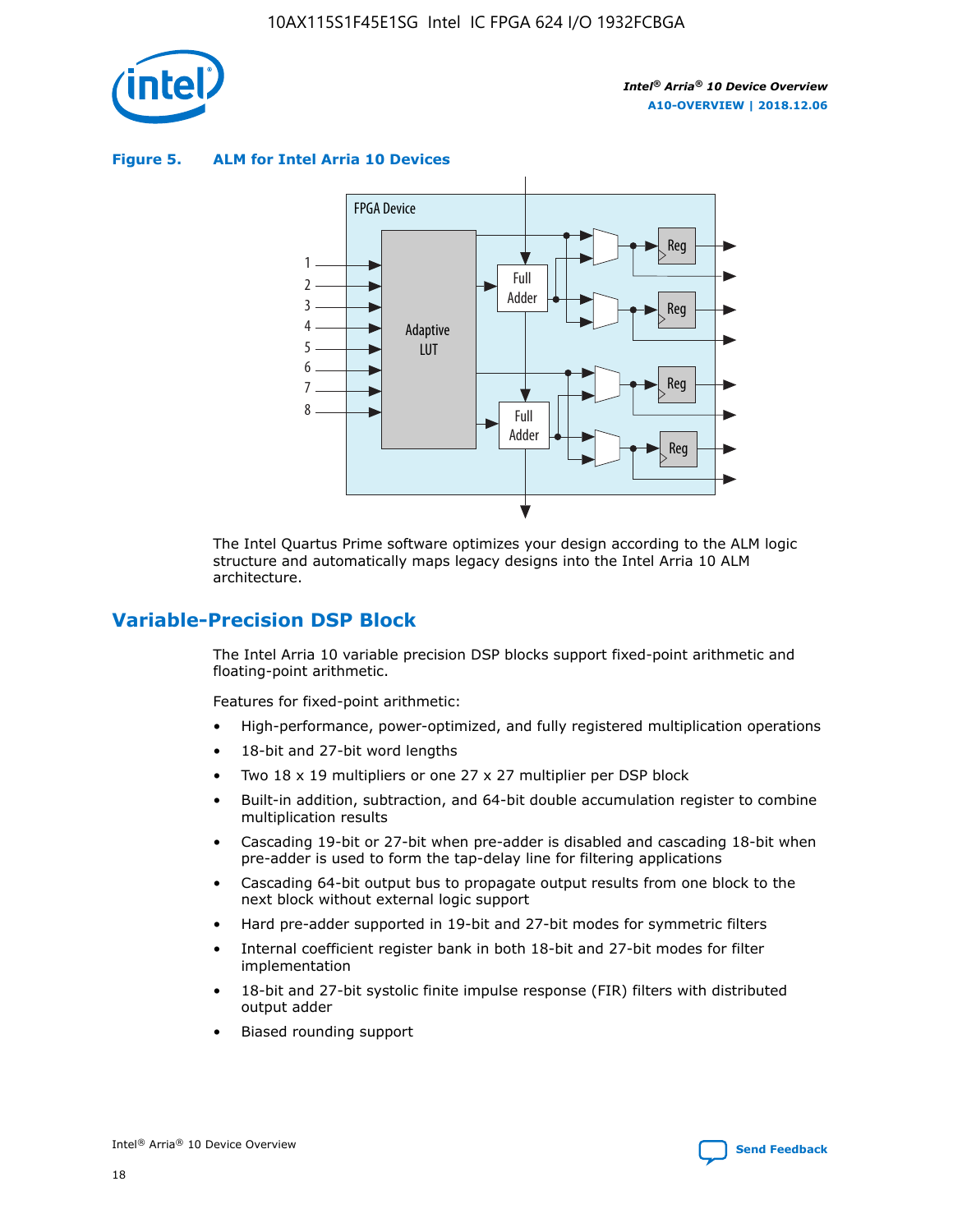

Features for floating-point arithmetic:

- A completely hardened architecture that supports multiplication, addition, subtraction, multiply-add, and multiply-subtract
- Multiplication with accumulation capability and a dynamic accumulator reset control
- Multiplication with cascade summation capability
- Multiplication with cascade subtraction capability
- Complex multiplication
- Direct vector dot product
- Systolic FIR filter

### **Table 15. Variable-Precision DSP Block Configurations for Intel Arria 10 Devices**

| <b>Usage Example</b>                                       | <b>Multiplier Size (Bit)</b>    | <b>DSP Block Resources</b> |
|------------------------------------------------------------|---------------------------------|----------------------------|
| Medium precision fixed point                               | Two 18 x 19                     |                            |
| High precision fixed or Single precision<br>floating point | One 27 x 27                     |                            |
| Fixed point FFTs                                           | One 19 x 36 with external adder |                            |
| Very high precision fixed point                            | One 36 x 36 with external adder |                            |
| Double precision floating point                            | One 54 x 54 with external adder | 4                          |

#### **Table 16. Resources for Fixed-Point Arithmetic in Intel Arria 10 Devices**

The table lists the variable-precision DSP resources by bit precision for each Intel Arria 10 device.

| <b>Variant</b>  | <b>Product Line</b> | Variable-<br>precision<br><b>DSP Block</b> | <b>Independent Input and Output</b><br><b>Multiplications Operator</b> |                                     | 18 x 19<br><b>Multiplier</b><br><b>Adder Sum</b> | $18 \times 18$<br><b>Multiplier</b><br><b>Adder</b> |
|-----------------|---------------------|--------------------------------------------|------------------------------------------------------------------------|-------------------------------------|--------------------------------------------------|-----------------------------------------------------|
|                 |                     |                                            | 18 x 19<br><b>Multiplier</b>                                           | $27 \times 27$<br><b>Multiplier</b> | <b>Mode</b>                                      | <b>Summed with</b><br>36 bit Input                  |
| AIntel Arria 10 | GX 160              | 156                                        | 312                                                                    | 156                                 | 156                                              | 156                                                 |
| GX              | GX 220              | 192                                        | 384                                                                    | 192                                 | 192                                              | 192                                                 |
|                 | GX 270              | 830                                        | 1,660                                                                  | 830                                 | 830                                              | 830                                                 |
|                 | GX 320              | 984                                        | 1,968                                                                  | 984                                 | 984                                              | 984                                                 |
|                 | GX 480              | 1,368                                      | 2,736                                                                  | 1,368                               | 1,368                                            | 1,368                                               |
|                 | GX 570              | 1,523                                      | 3,046                                                                  | 1,523                               | 1,523                                            | 1,523                                               |
|                 | GX 660              | 1,687                                      | 3,374                                                                  | 1,687                               | 1,687                                            | 1,687                                               |
|                 | GX 900              | 1,518                                      | 3,036                                                                  | 1,518                               | 1,518                                            | 1,518                                               |
|                 | GX 1150             | 1,518                                      | 3,036                                                                  | 1,518                               | 1,518                                            | 1,518                                               |
| Intel Arria 10  | GT 900              | 1,518                                      | 3,036                                                                  | 1,518                               | 1,518                                            | 1,518                                               |
| GT              | GT 1150             | 1,518                                      | 3,036                                                                  | 1,518                               | 1,518                                            | 1,518                                               |
| Intel Arria 10  | SX 160              | 156                                        | 312                                                                    | 156                                 | 156                                              | 156                                                 |
| <b>SX</b>       | SX 220              | 192                                        | 384                                                                    | 192                                 | 192                                              | 192                                                 |
|                 | SX 270              | 830                                        | 1,660                                                                  | 830                                 | 830                                              | 830                                                 |
|                 |                     |                                            |                                                                        |                                     |                                                  | continued                                           |

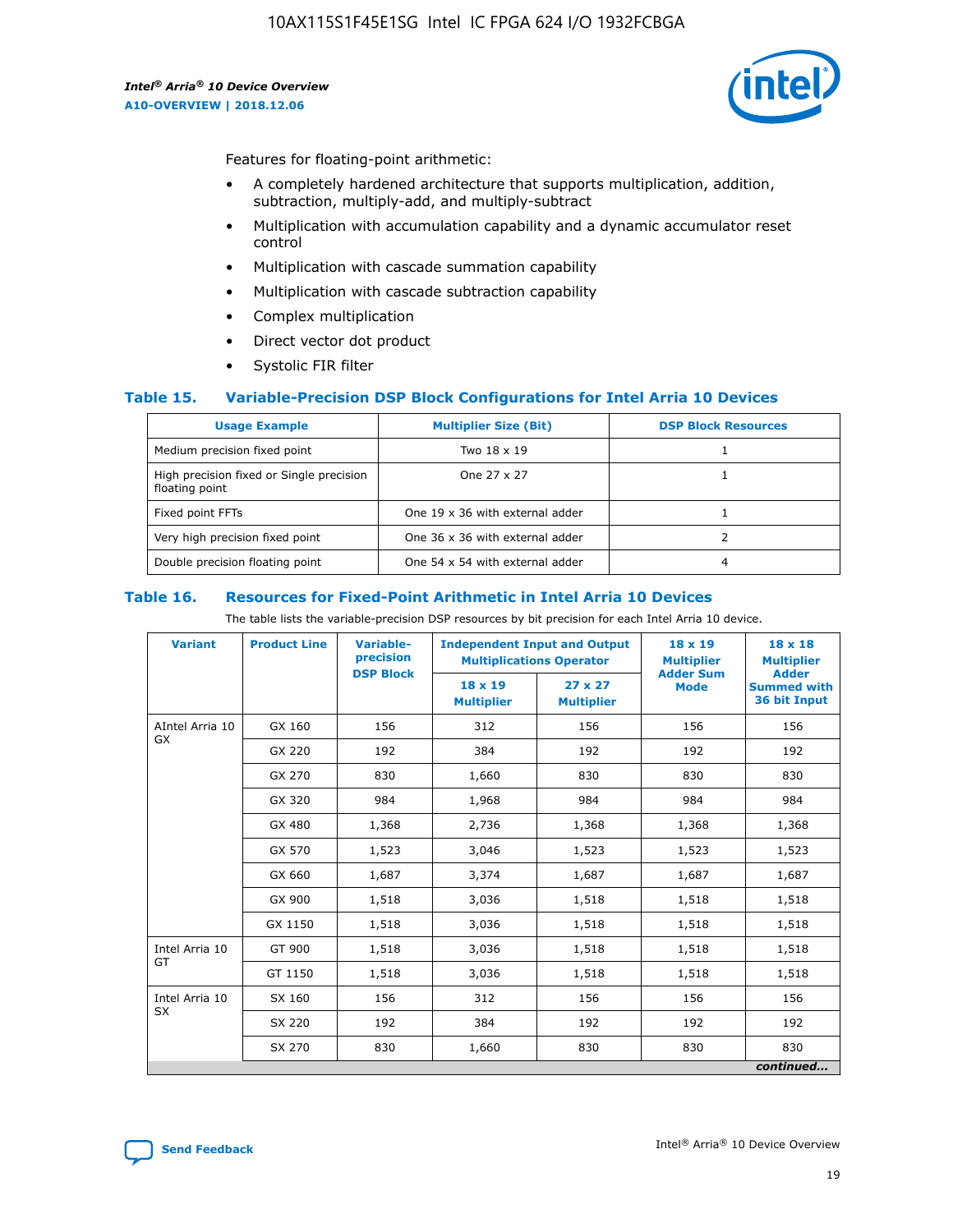

| <b>Variant</b> | <b>Product Line</b> | <b>Variable-</b><br>precision |                                     | <b>Independent Input and Output</b><br><b>Multiplications Operator</b> | $18 \times 19$<br><b>Multiplier</b> | $18 \times 18$<br><b>Multiplier</b>                |
|----------------|---------------------|-------------------------------|-------------------------------------|------------------------------------------------------------------------|-------------------------------------|----------------------------------------------------|
|                |                     | <b>DSP Block</b>              | $18 \times 19$<br><b>Multiplier</b> | $27 \times 27$<br><b>Multiplier</b>                                    | <b>Adder Sum</b><br><b>Mode</b>     | <b>Adder</b><br><b>Summed with</b><br>36 bit Input |
|                | SX 320              | 984                           | 1,968                               | 984                                                                    | 984                                 | 984                                                |
|                | SX 480              | 1,368                         | 2,736                               | 1,368                                                                  | 1,368                               | 1,368                                              |
|                | SX 570              | 1,523                         | 3,046                               | 1,523                                                                  | 1,523                               | 1,523                                              |
|                | SX 660              | 1,687                         | 3,374                               | 1,687                                                                  | 1,687                               | 1,687                                              |

## **Table 17. Resources for Floating-Point Arithmetic in Intel Arria 10 Devices**

The table lists the variable-precision DSP resources by bit precision for each Intel Arria 10 device.

| <b>Variant</b> | <b>Product Line</b> | <b>Variable-</b><br>precision<br><b>DSP Block</b> | <b>Single</b><br><b>Precision</b><br><b>Floating-Point</b><br><b>Multiplication</b><br><b>Mode</b> | <b>Single-Precision</b><br><b>Floating-Point</b><br><b>Adder Mode</b> | Single-<br><b>Precision</b><br><b>Floating-Point</b><br><b>Multiply</b><br><b>Accumulate</b><br><b>Mode</b> | <b>Peak</b><br><b>Giga Floating-</b><br><b>Point</b><br><b>Operations</b><br>per Second<br>(GFLOPs) |
|----------------|---------------------|---------------------------------------------------|----------------------------------------------------------------------------------------------------|-----------------------------------------------------------------------|-------------------------------------------------------------------------------------------------------------|-----------------------------------------------------------------------------------------------------|
| Intel Arria 10 | GX 160              | 156                                               | 156                                                                                                | 156                                                                   | 156                                                                                                         | 140                                                                                                 |
| GX             | GX 220              | 192                                               | 192                                                                                                | 192                                                                   | 192                                                                                                         | 173                                                                                                 |
|                | GX 270              | 830                                               | 830                                                                                                | 830                                                                   | 830                                                                                                         | 747                                                                                                 |
|                | GX 320              | 984                                               | 984                                                                                                | 984                                                                   | 984                                                                                                         | 886                                                                                                 |
|                | GX 480              | 1,369                                             | 1,368                                                                                              | 1,368                                                                 | 1,368                                                                                                       | 1,231                                                                                               |
|                | GX 570              | 1,523                                             | 1,523                                                                                              | 1,523                                                                 | 1,523                                                                                                       | 1,371                                                                                               |
|                | GX 660              | 1,687                                             | 1,687                                                                                              | 1,687                                                                 | 1,687                                                                                                       | 1,518                                                                                               |
|                | GX 900              | 1,518                                             | 1,518                                                                                              | 1,518                                                                 | 1,518                                                                                                       | 1,366                                                                                               |
|                | GX 1150             | 1,518                                             | 1,518                                                                                              | 1,518                                                                 | 1,518                                                                                                       | 1,366                                                                                               |
| Intel Arria 10 | GT 900              | 1,518                                             | 1,518                                                                                              | 1,518                                                                 | 1,518                                                                                                       | 1,366                                                                                               |
| GT             | GT 1150             | 1,518                                             | 1,518                                                                                              | 1,518                                                                 | 1,518                                                                                                       | 1,366                                                                                               |
| Intel Arria 10 | SX 160              | 156                                               | 156                                                                                                | 156                                                                   | 156                                                                                                         | 140                                                                                                 |
| <b>SX</b>      | SX 220              | 192                                               | 192                                                                                                | 192                                                                   | 192                                                                                                         | 173                                                                                                 |
|                | SX 270              | 830                                               | 830                                                                                                | 830                                                                   | 830                                                                                                         | 747                                                                                                 |
|                | SX 320              | 984                                               | 984                                                                                                | 984                                                                   | 984                                                                                                         | 886                                                                                                 |
|                | SX 480              | 1,369                                             | 1,368                                                                                              | 1,368                                                                 | 1,368                                                                                                       | 1,231                                                                                               |
|                | SX 570              | 1,523                                             | 1,523                                                                                              | 1,523                                                                 | 1,523                                                                                                       | 1,371                                                                                               |
|                | SX 660              | 1,687                                             | 1,687                                                                                              | 1,687                                                                 | 1,687                                                                                                       | 1,518                                                                                               |

# **Embedded Memory Blocks**

The embedded memory blocks in the devices are flexible and designed to provide an optimal amount of small- and large-sized memory arrays to fit your design requirements.

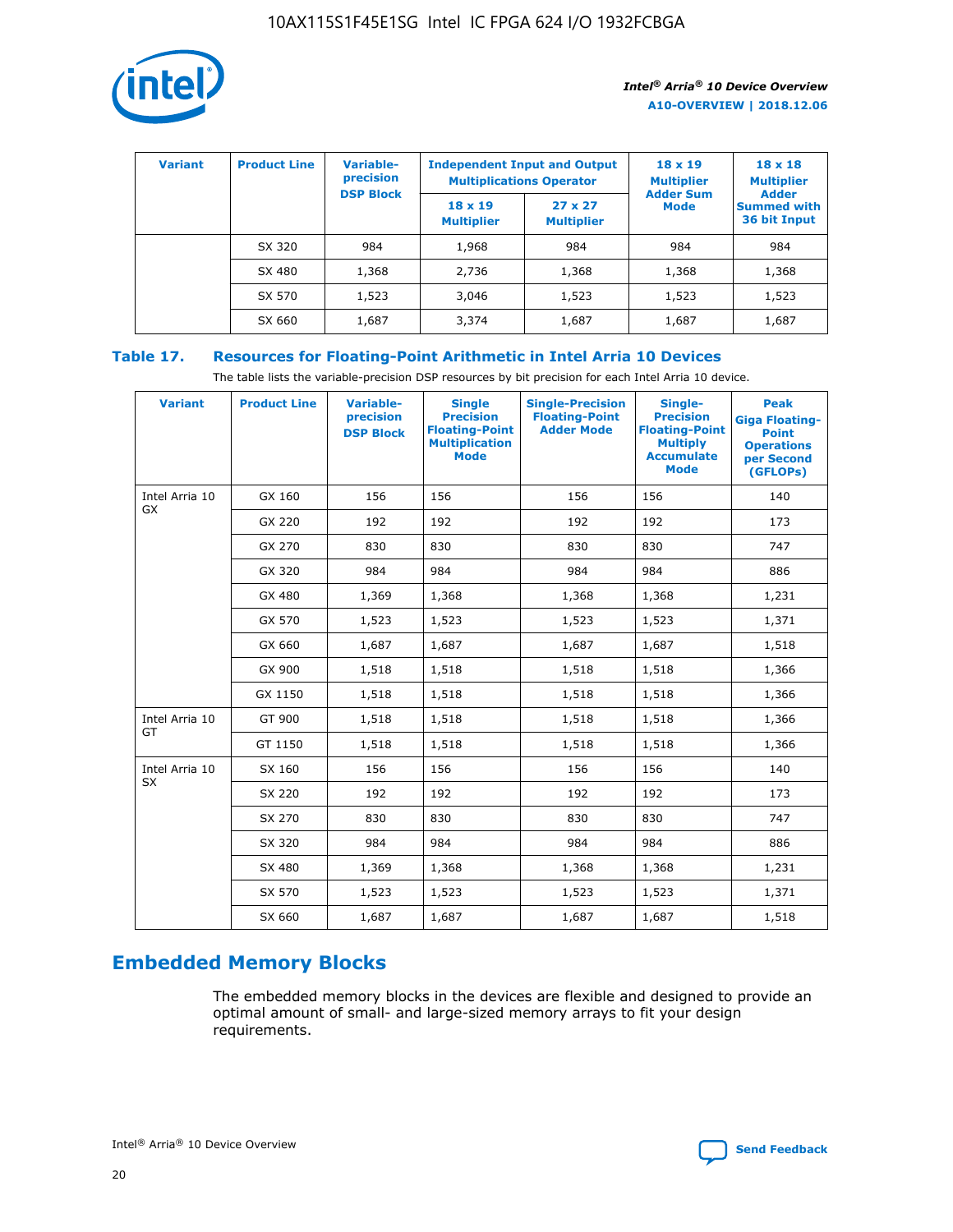

# **Types of Embedded Memory**

The Intel Arria 10 devices contain two types of memory blocks:

- 20 Kb M20K blocks—blocks of dedicated memory resources. The M20K blocks are ideal for larger memory arrays while still providing a large number of independent ports.
- 640 bit memory logic array blocks (MLABs)—enhanced memory blocks that are configured from dual-purpose logic array blocks (LABs). The MLABs are ideal for wide and shallow memory arrays. The MLABs are optimized for implementation of shift registers for digital signal processing (DSP) applications, wide and shallow FIFO buffers, and filter delay lines. Each MLAB is made up of ten adaptive logic modules (ALMs). In the Intel Arria 10 devices, you can configure these ALMs as ten 32 x 2 blocks, giving you one 32 x 20 simple dual-port SRAM block per MLAB.

# **Embedded Memory Capacity in Intel Arria 10 Devices**

|                   | <b>Product</b> | <b>M20K</b>  |                     | <b>MLAB</b>  |                     | <b>Total RAM Bit</b> |
|-------------------|----------------|--------------|---------------------|--------------|---------------------|----------------------|
| <b>Variant</b>    | <b>Line</b>    | <b>Block</b> | <b>RAM Bit (Kb)</b> | <b>Block</b> | <b>RAM Bit (Kb)</b> | (Kb)                 |
| Intel Arria 10 GX | GX 160         | 440          | 8,800               | 1,680        | 1,050               | 9,850                |
|                   | GX 220         | 587          | 11,740              | 2,703        | 1,690               | 13,430               |
|                   | GX 270         | 750          | 15,000              | 3,922        | 2,452               | 17,452               |
|                   | GX 320         | 891          | 17,820              | 4,363        | 2,727               | 20,547               |
|                   | GX 480         | 1,431        | 28,620              | 6,662        | 4,164               | 32,784               |
|                   | GX 570         | 1,800        | 36,000              | 8,153        | 5,096               | 41,096               |
|                   | GX 660         | 2,131        | 42,620              | 9,260        | 5,788               | 48,408               |
|                   | GX 900         | 2,423        | 48,460              | 15,017       | 9,386               | 57,846               |
|                   | GX 1150        | 2,713        | 54,260              | 20,774       | 12,984              | 67,244               |
| Intel Arria 10 GT | GT 900         | 2,423        | 48,460              | 15,017       | 9,386               | 57,846               |
|                   | GT 1150        | 2,713        | 54,260              | 20,774       | 12,984              | 67,244               |
| Intel Arria 10 SX | SX 160         | 440          | 8,800               | 1,680        | 1,050               | 9,850                |
|                   | SX 220         | 587          | 11,740              | 2,703        | 1,690               | 13,430               |
|                   | SX 270         | 750          | 15,000              | 3,922        | 2,452               | 17,452               |
|                   | SX 320         | 891          | 17,820              | 4,363        | 2,727               | 20,547               |
|                   | SX 480         | 1,431        | 28,620              | 6,662        | 4,164               | 32,784               |
|                   | SX 570         | 1,800        | 36,000              | 8,153        | 5,096               | 41,096               |
|                   | SX 660         | 2,131        | 42,620              | 9,260        | 5,788               | 48,408               |

#### **Table 18. Embedded Memory Capacity and Distribution in Intel Arria 10 Devices**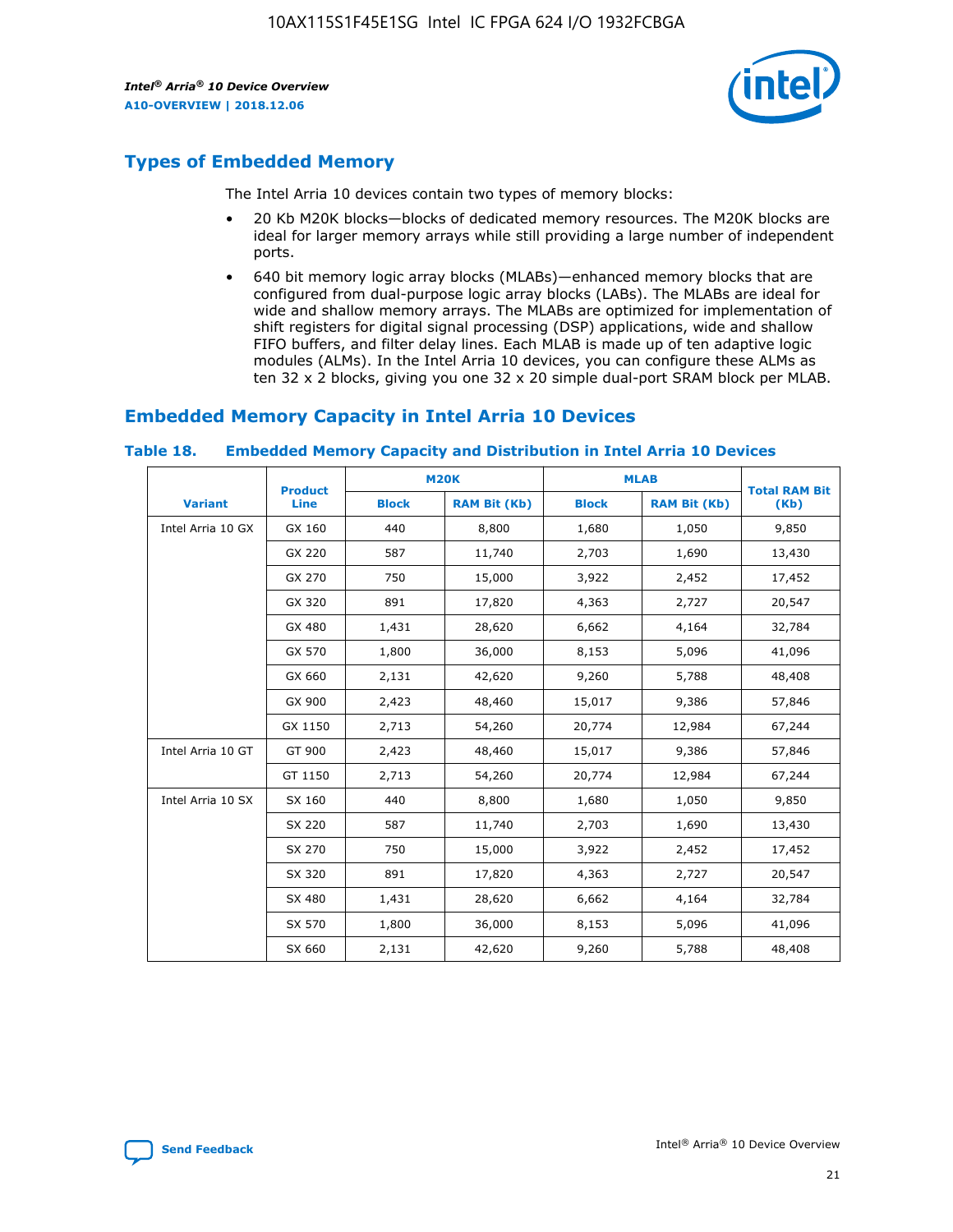

## **Embedded Memory Configurations for Single-port Mode**

#### **Table 19. Single-port Embedded Memory Configurations for Intel Arria 10 Devices**

This table lists the maximum configurations supported for single-port RAM and ROM modes.

| <b>Memory Block</b> | Depth (bits) | <b>Programmable Width</b> |
|---------------------|--------------|---------------------------|
| MLAB                | 32           | x16, x18, or x20          |
|                     | 64(10)       | x8, x9, x10               |
| M20K                | 512          | x40, x32                  |
|                     | 1K           | x20, x16                  |
|                     | 2K           | x10, x8                   |
|                     | 4K           | x5, x4                    |
|                     | 8K           | x2                        |
|                     | 16K          | x1                        |

# **Clock Networks and PLL Clock Sources**

The clock network architecture is based on Intel's global, regional, and peripheral clock structure. This clock structure is supported by dedicated clock input pins, fractional clock synthesis PLLs, and integer I/O PLLs.

## **Clock Networks**

The Intel Arria 10 core clock networks are capable of up to 800 MHz fabric operation across the full industrial temperature range. For the external memory interface, the clock network supports the hard memory controller with speeds up to 2,400 Mbps in a quarter-rate transfer.

To reduce power consumption, the Intel Quartus Prime software identifies all unused sections of the clock network and powers them down.

## **Fractional Synthesis and I/O PLLs**

Intel Arria 10 devices contain up to 32 fractional synthesis PLLs and up to 16 I/O PLLs that are available for both specific and general purpose uses in the core:

- Fractional synthesis PLLs—located in the column adjacent to the transceiver blocks
- I/O PLLs—located in each bank of the 48 I/Os

## **Fractional Synthesis PLLs**

You can use the fractional synthesis PLLs to:

- Reduce the number of oscillators that are required on your board
- Reduce the number of clock pins that are used in the device by synthesizing multiple clock frequencies from a single reference clock source

<sup>(10)</sup> Supported through software emulation and consumes additional MLAB blocks.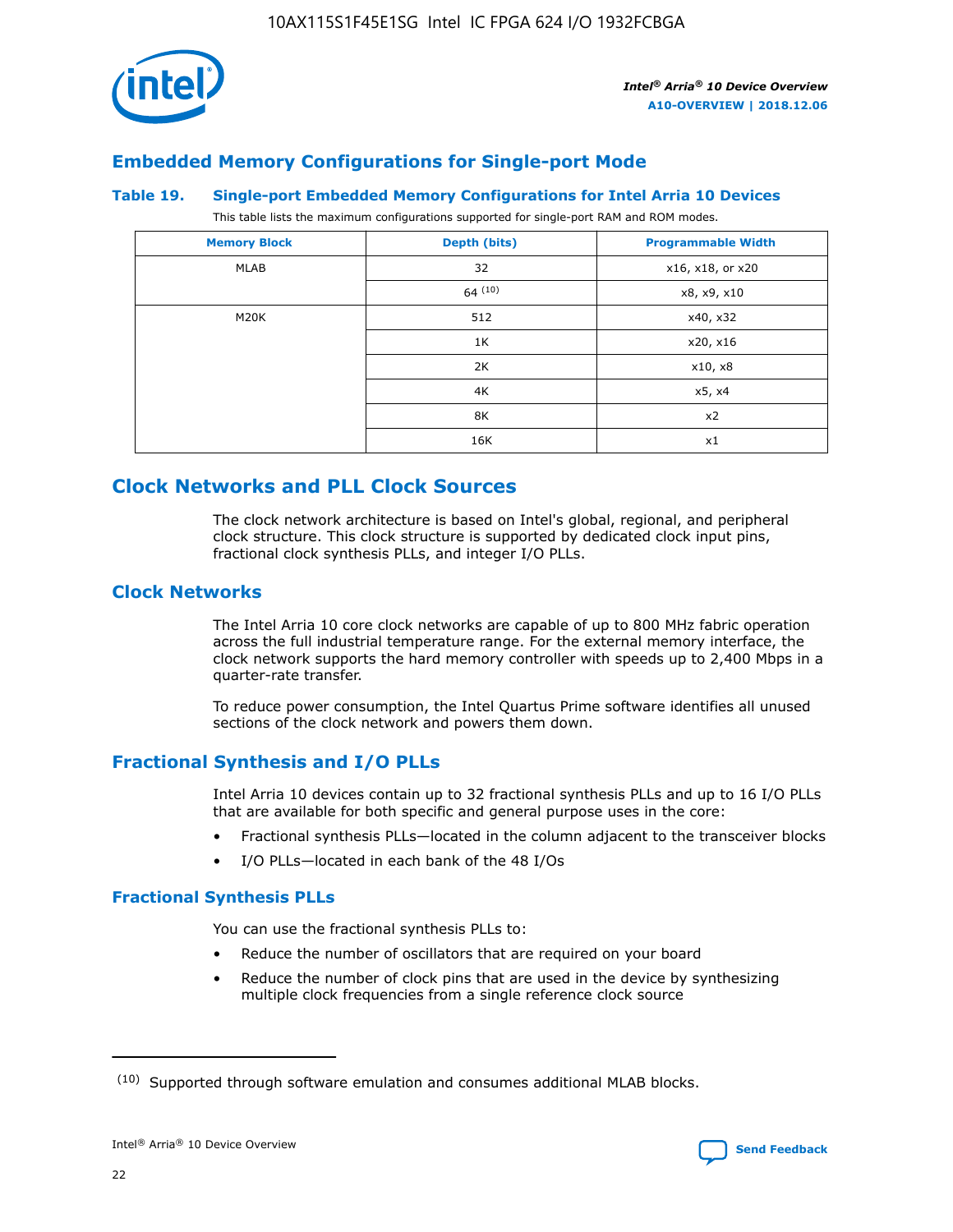10AX115S1F45E1SG Intel IC FPGA 624 I/O 1932FCBGA

*Intel® Arria® 10 Device Overview* **A10-OVERVIEW | 2018.12.06**



The fractional synthesis PLLs support the following features:

- Reference clock frequency synthesis for transceiver CMU and Advanced Transmit (ATX) PLLs
- Clock network delay compensation
- Zero-delay buffering
- Direct transmit clocking for transceivers
- Independently configurable into two modes:
	- Conventional integer mode equivalent to the general purpose PLL
	- Enhanced fractional mode with third order delta-sigma modulation
- PLL cascading

### **I/O PLLs**

The integer mode I/O PLLs are located in each bank of 48 I/Os. You can use the I/O PLLs to simplify the design of external memory and high-speed LVDS interfaces.

In each I/O bank, the I/O PLLs are adjacent to the hard memory controllers and LVDS SERDES. Because these PLLs are tightly coupled with the I/Os that need to use them, it makes it easier to close timing.

You can use the I/O PLLs for general purpose applications in the core such as clock network delay compensation and zero-delay buffering.

Intel Arria 10 devices support PLL-to-PLL cascading.

## **FPGA General Purpose I/O**

Intel Arria 10 devices offer highly configurable GPIOs. Each I/O bank contains 48 general purpose I/Os and a high-efficiency hard memory controller.

The following list describes the features of the GPIOs:

- Consist of 3 V I/Os for high-voltage application and LVDS I/Os for differential signaling
	- Up to two 3 V I/O banks, available in some devices, that support up to 3 V I/O standards
	- LVDS I/O banks that support up to 1.8 V I/O standards
- Support a wide range of single-ended and differential I/O interfaces
- LVDS speeds up to 1.6 Gbps
- Each LVDS pair of pins has differential input and output buffers, allowing you to configure the LVDS direction for each pair.
- Programmable bus hold and weak pull-up
- Programmable differential output voltage  $(V_{OD})$  and programmable pre-emphasis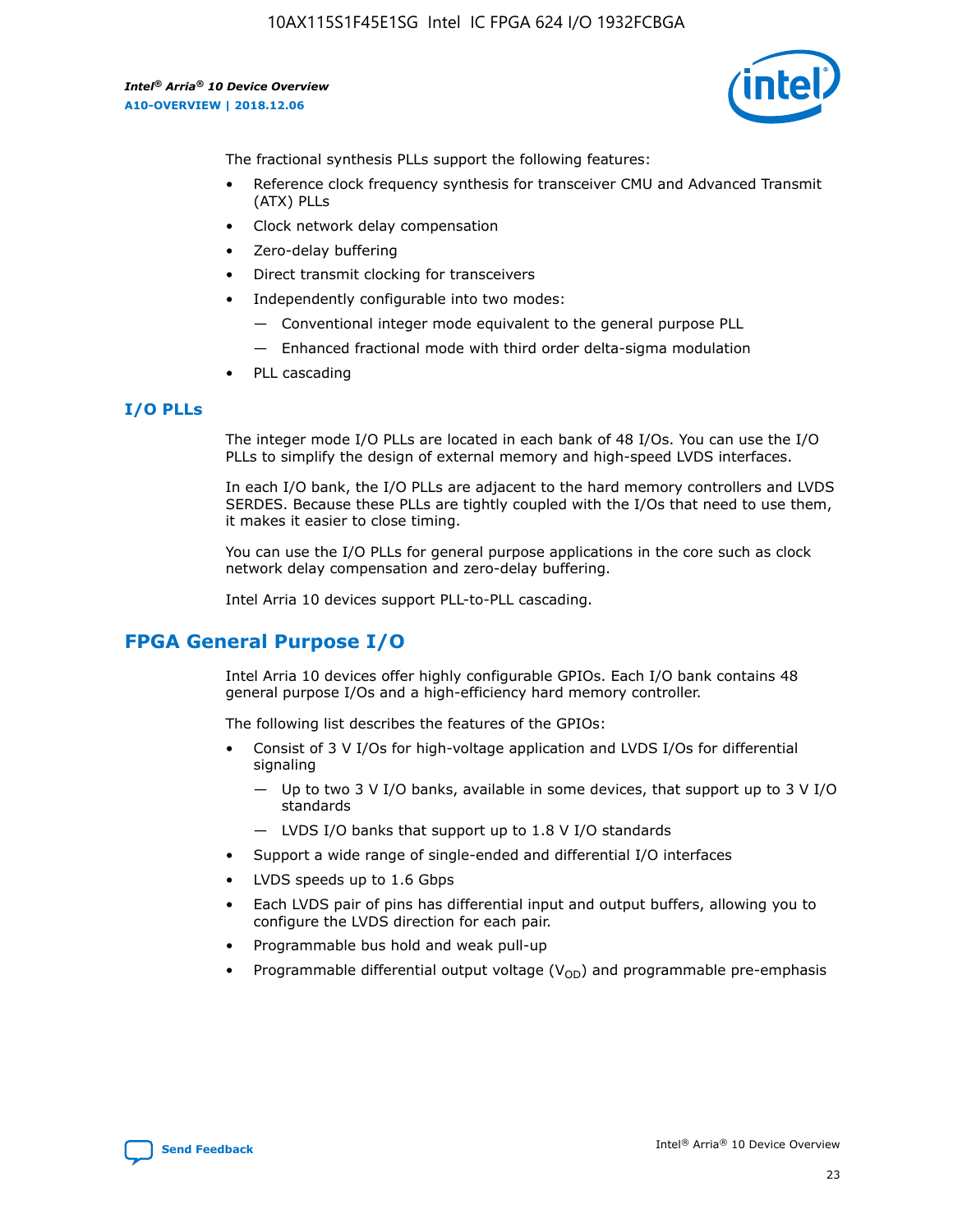

- Series (R<sub>S</sub>) and parallel (R<sub>T</sub>) on-chip termination (OCT) for all I/O banks with OCT calibration to limit the termination impedance variation
- On-chip dynamic termination that has the ability to swap between series and parallel termination, depending on whether there is read or write on a common bus for signal integrity
- Easy timing closure support using the hard read FIFO in the input register path, and delay-locked loop (DLL) delay chain with fine and coarse architecture

# **External Memory Interface**

Intel Arria 10 devices offer massive external memory bandwidth, with up to seven 32 bit DDR4 memory interfaces running at up to 2,400 Mbps. This bandwidth provides additional ease of design, lower power, and resource efficiencies of hardened highperformance memory controllers.

The memory interface within Intel Arria 10 FPGAs and SoCs delivers the highest performance and ease of use. You can configure up to a maximum width of 144 bits when using the hard or soft memory controllers. If required, you can bypass the hard memory controller and use a soft controller implemented in the user logic.

Each I/O contains a hardened DDR read/write path (PHY) capable of performing key memory interface functionality such as read/write leveling, FIFO buffering to lower latency and improve margin, timing calibration, and on-chip termination.

The timing calibration is aided by the inclusion of hard microcontrollers based on Intel's Nios® II technology, specifically tailored to control the calibration of multiple memory interfaces. This calibration allows the Intel Arria 10 device to compensate for any changes in process, voltage, or temperature either within the Intel Arria 10 device itself, or within the external memory device. The advanced calibration algorithms ensure maximum bandwidth and robust timing margin across all operating conditions.

In addition to parallel memory interfaces, Intel Arria 10 devices support serial memory technologies such as the Hybrid Memory Cube (HMC). The HMC is supported by the Intel Arria 10 high-speed serial transceivers which connect up to four HMC links, with each link running at data rates up to 15 Gbps.

### **Related Information**

#### [External Memory Interface Spec Estimator](http://www.altera.com/technology/memory/estimator/mem-emif-index.html)

Provides a parametric tool that allows you to find and compare the performance of the supported external memory interfaces in IntelFPGAs.

## **Memory Standards Supported by Intel Arria 10 Devices**

The I/Os are designed to provide high performance support for existing and emerging external memory standards.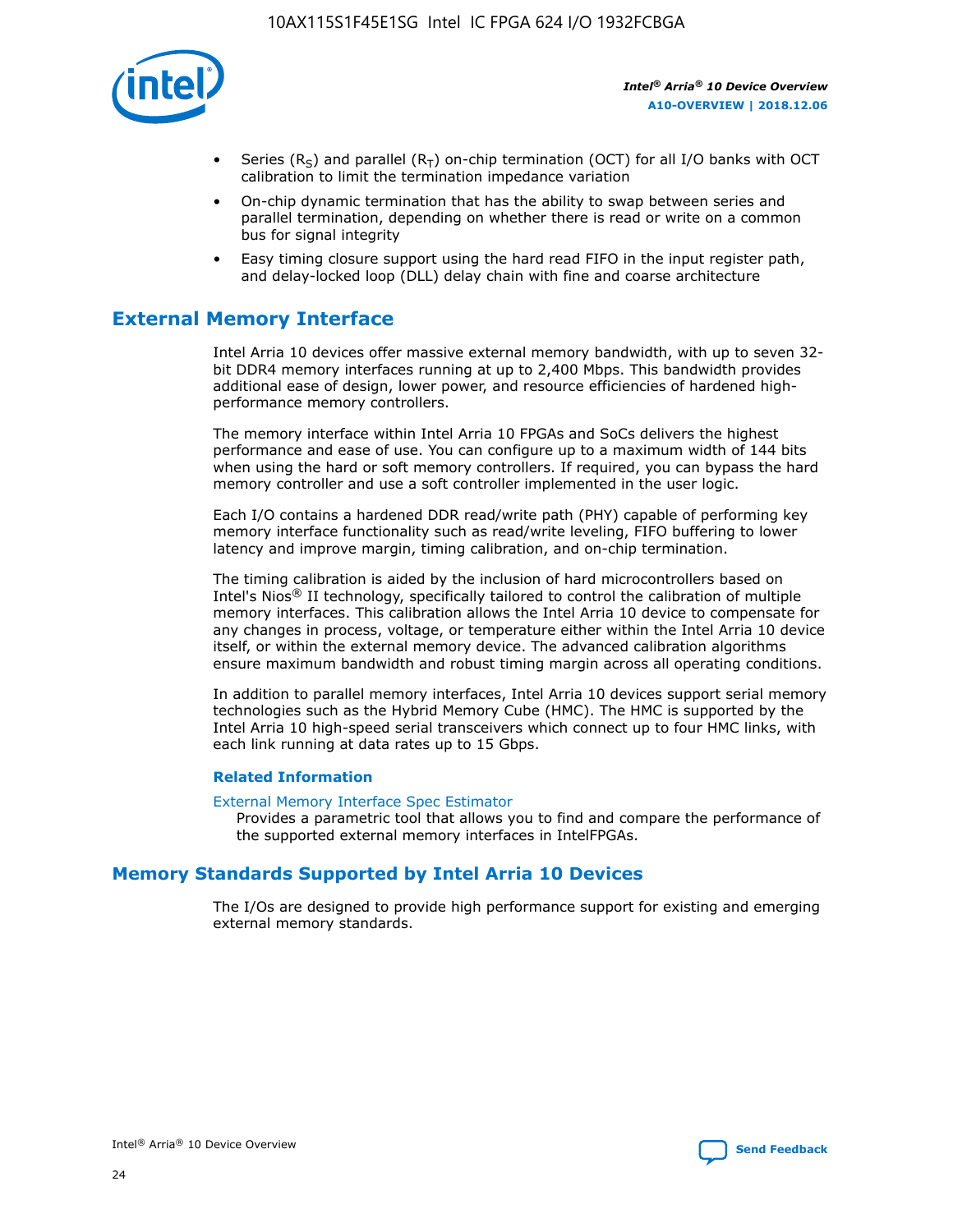

#### **Table 20. Memory Standards Supported by the Hard Memory Controller**

This table lists the overall capability of the hard memory controller. For specific details, refer to the External Memory Interface Spec Estimator and Intel Arria 10 Device Datasheet.

| <b>Memory Standard</b> | <b>Rate Support</b> | <b>Ping Pong PHY Support</b> | <b>Maximum Frequency</b><br>(MHz) |
|------------------------|---------------------|------------------------------|-----------------------------------|
| <b>DDR4 SDRAM</b>      | Quarter rate        | Yes                          | 1,067                             |
|                        |                     |                              | 1,200                             |
| DDR3 SDRAM             | Half rate           | Yes                          | 533                               |
|                        |                     |                              | 667                               |
|                        | Quarter rate        | Yes                          | 1,067                             |
|                        |                     |                              | 1,067                             |
| <b>DDR3L SDRAM</b>     | Half rate           | Yes                          | 533                               |
|                        |                     |                              | 667                               |
|                        | Quarter rate        | Yes                          | 933                               |
|                        |                     |                              | 933                               |
| LPDDR3 SDRAM           | Half rate           |                              | 533                               |
|                        | Quarter rate        |                              | 800                               |

#### **Table 21. Memory Standards Supported by the Soft Memory Controller**

| <b>Memory Standard</b>      | <b>Rate Support</b> | <b>Maximum Frequency</b><br>(MHz) |
|-----------------------------|---------------------|-----------------------------------|
| <b>RLDRAM 3 (11)</b>        | Quarter rate        | 1,200                             |
| ODR IV SRAM <sup>(11)</sup> | Quarter rate        | 1,067                             |
| <b>ODR II SRAM</b>          | Full rate           | 333                               |
|                             | Half rate           | 633                               |
| <b>ODR II+ SRAM</b>         | Full rate           | 333                               |
|                             | Half rate           | 633                               |
| <b>ODR II+ Xtreme SRAM</b>  | Full rate           | 333                               |
|                             | Half rate           | 633                               |

#### **Table 22. Memory Standards Supported by the HPS Hard Memory Controller**

The hard processor system (HPS) is available in Intel Arria 10 SoC devices only.

| <b>Memory Standard</b> | <b>Rate Support</b> | <b>Maximum Frequency</b><br>(MHz) |
|------------------------|---------------------|-----------------------------------|
| <b>DDR4 SDRAM</b>      | Half rate           | 1,200                             |
| <b>DDR3 SDRAM</b>      | Half rate           | 1,067                             |
| <b>DDR3L SDRAM</b>     | Half rate           | 933                               |

<sup>(11)</sup> Intel Arria 10 devices support this external memory interface using hard PHY with soft memory controller.

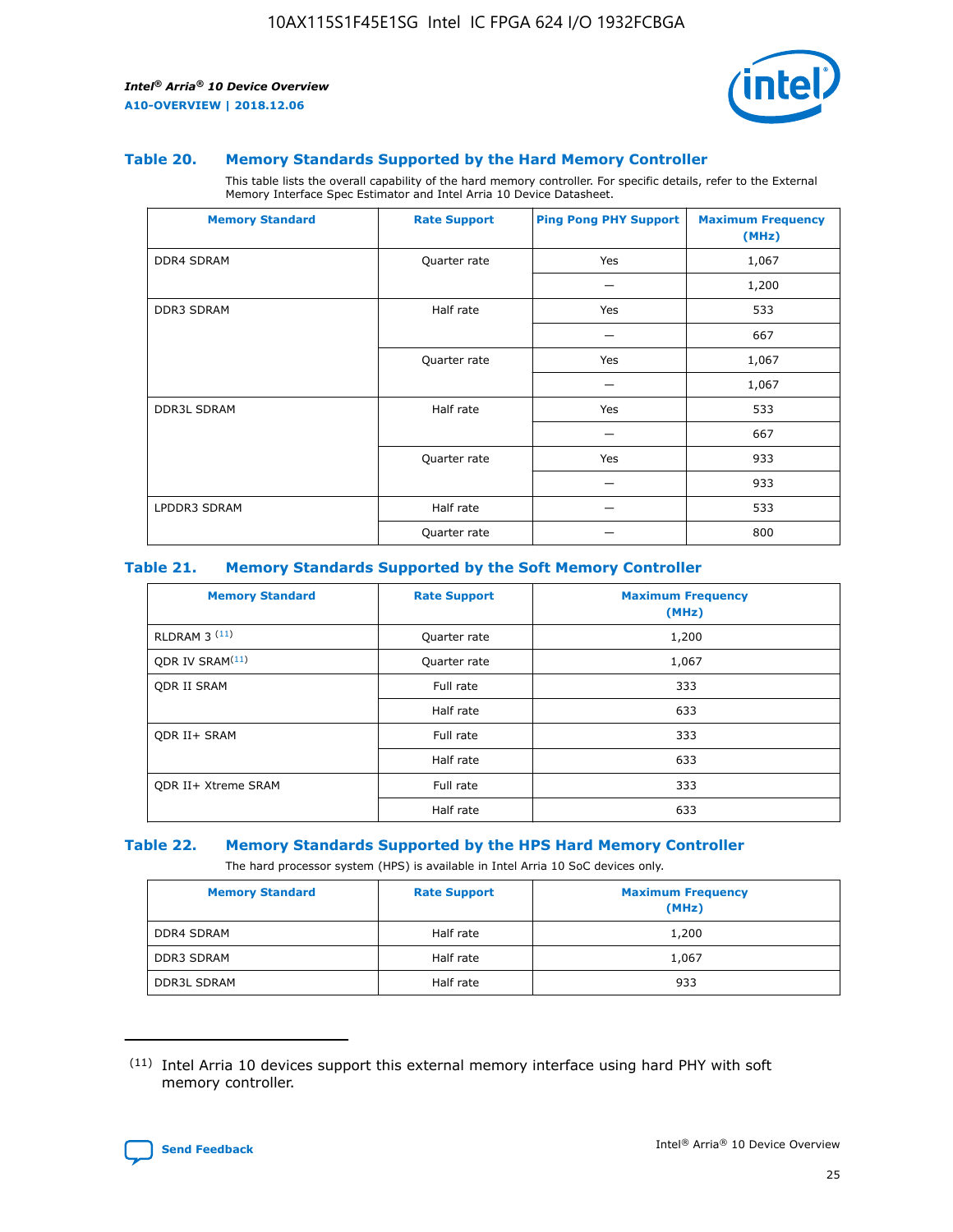

### **Related Information**

#### [Intel Arria 10 Device Datasheet](https://www.intel.com/content/www/us/en/programmable/documentation/mcn1413182292568.html#mcn1413182153340)

Lists the memory interface performance according to memory interface standards, rank or chip select configurations, and Intel Arria 10 device speed grades.

# **PCIe Gen1, Gen2, and Gen3 Hard IP**

Intel Arria 10 devices contain PCIe hard IP that is designed for performance and ease-of-use:

- Includes all layers of the PCIe stack—transaction, data link and physical layers.
- Supports PCIe Gen3, Gen2, and Gen1 Endpoint and Root Port in x1, x2, x4, or x8 lane configuration.
- Operates independently from the core logic—optional configuration via protocol (CvP) allows the PCIe link to power up and complete link training in less than 100 ms while the Intel Arria 10 device completes loading the programming file for the rest of the FPGA.
- Provides added functionality that makes it easier to support emerging features such as Single Root I/O Virtualization (SR-IOV) and optional protocol extensions.
- Provides improved end-to-end datapath protection using ECC.
- Supports FPGA configuration via protocol (CvP) using PCIe at Gen3, Gen2, or Gen1 speed.

#### **Related Information**

PCS Features on page 30

# **Enhanced PCS Hard IP for Interlaken and 10 Gbps Ethernet**

## **Interlaken Support**

The Intel Arria 10 enhanced PCS hard IP provides integrated Interlaken PCS supporting rates up to 25.8 Gbps per lane.

The Interlaken PCS is based on the proven functionality of the PCS developed for Intel's previous generation FPGAs, which demonstrated interoperability with Interlaken ASSP vendors and third-party IP suppliers. The Interlaken PCS is present in every transceiver channel in Intel Arria 10 devices.

### **Related Information**

PCS Features on page 30

## **10 Gbps Ethernet Support**

The Intel Arria 10 enhanced PCS hard IP supports 10GBASE-R PCS compliant with IEEE 802.3 10 Gbps Ethernet (10GbE). The integrated hard IP support for 10GbE and the 10 Gbps transceivers save external PHY cost, board space, and system power.

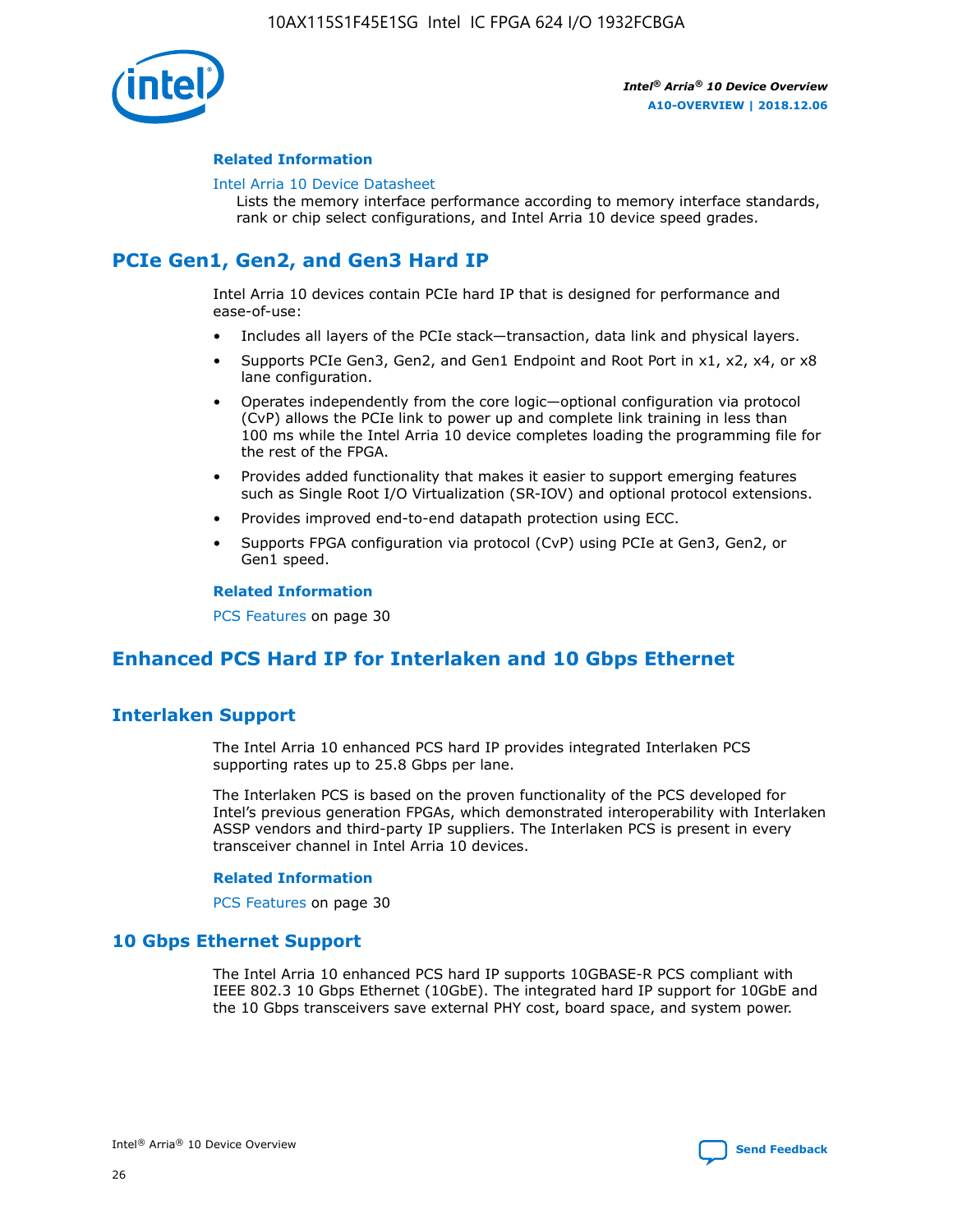

The scalable hard IP supports multiple independent 10GbE ports while using a single PLL for all the 10GBASE-R PCS instantiations, which saves on core logic resources and clock networks:

- Simplifies multiport 10GbE systems compared to XAUI interfaces that require an external XAUI-to-10G PHY.
- Incorporates Electronic Dispersion Compensation (EDC), which enables direct connection to standard 10 Gbps XFP and SFP+ pluggable optical modules.
- Supports backplane Ethernet applications and includes a hard 10GBASE-KR Forward Error Correction (FEC) circuit that you can use for 10 Gbps and 40 Gbps applications.

The 10 Gbps Ethernet PCS hard IP and 10GBASE-KR FEC are present in every transceiver channel.

#### **Related Information**

PCS Features on page 30

# **Low Power Serial Transceivers**

Intel Arria 10 FPGAs and SoCs include lowest power transceivers that deliver high bandwidth, throughput and low latency.

Intel Arria 10 devices deliver the industry's lowest power consumption per transceiver channel:

- 12.5 Gbps transceivers at as low as 242 mW
- 10 Gbps transceivers at as low as 168 mW
- 6 Gbps transceivers at as low as 117 mW

Intel Arria 10 transceivers support various data rates according to application:

- Chip-to-chip and chip-to-module applications—from 1 Gbps up to 25.8 Gbps
- Long reach and backplane applications—from 1 Gbps up to 12.5 with advanced adaptive equalization
- Critical power sensitive applications—from 1 Gbps up to 11.3 Gbps using lower power modes

The combination of 20 nm process technology and architectural advances provide the following benefits:

- Significant reduction in die area and power consumption
- Increase of up to two times in transceiver I/O density compared to previous generation devices while maintaining optimal signal integrity
- Up to 72 total transceiver channels—you can configure up to 6 of these channels to run as fast as 25.8 Gbps
- All channels feature continuous data rate support up to the maximum rated speed

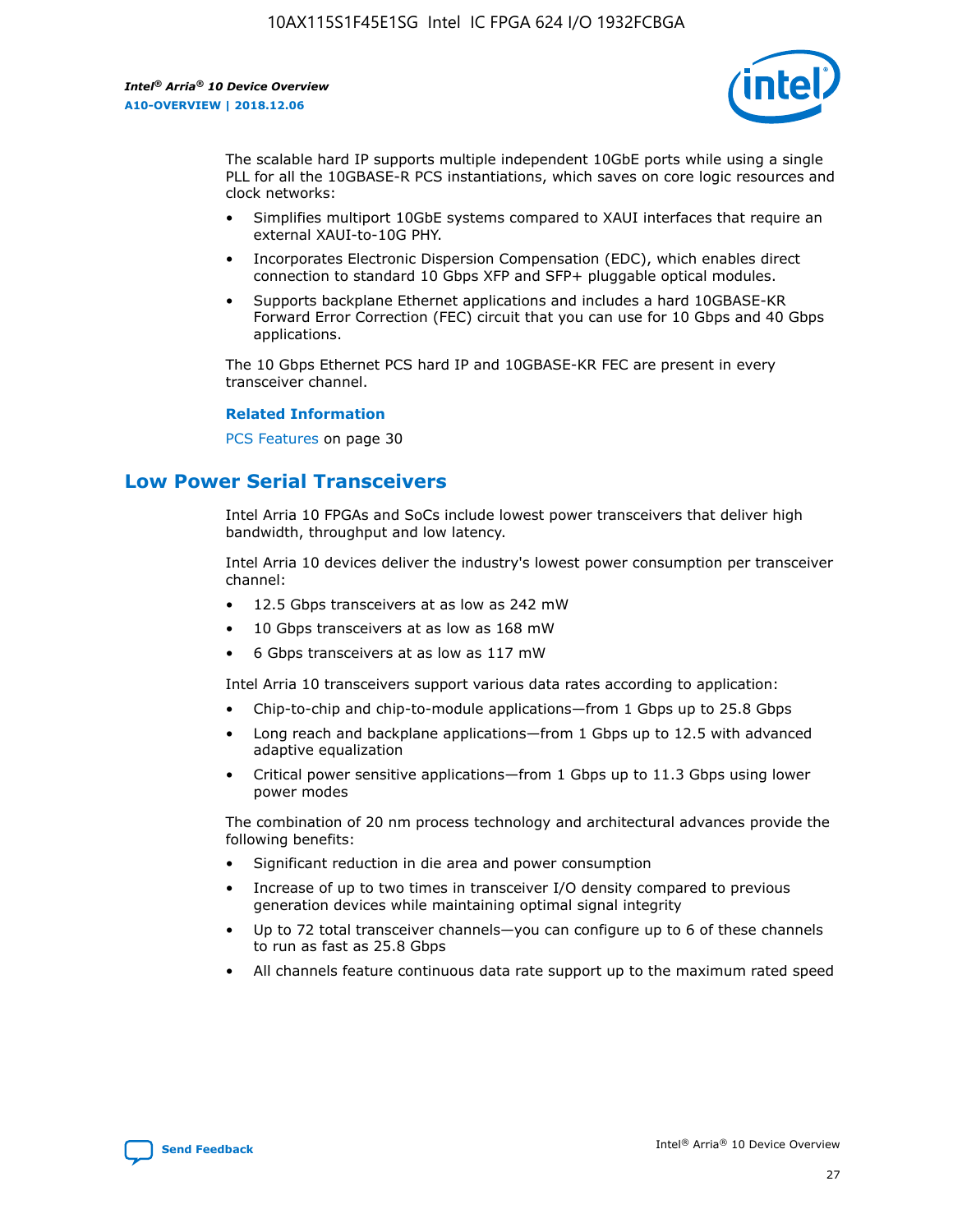

## Transceiver PMA TX/RX PCS ATX PLL Transceiver PMA TX/RX PCS fPLL Network Flexible Clock Distribution Network PCS Transceiver PMA TX/RX FPGA **Clock Distribution** Fabric PCS Transceiver PMA TX/RX ATX Flexible PLL PCS Transceiver PMA TX/RX ▲ fPLL Transceiver PMA TX/RX PCS 4

## **Figure 6. Intel Arria 10 Transceiver Block Architecture**

## **Transceiver Channels**

All transceiver channels feature a dedicated Physical Medium Attachment (PMA) and a hardened Physical Coding Sublayer (PCS).

- The PMA provides primary interfacing capabilities to physical channels.
- The PCS typically handles encoding/decoding, word alignment, and other preprocessing functions before transferring data to the FPGA core fabric.

A transceiver channel consists of a PMA and a PCS block. Most transceiver banks have 6 channels. There are some transceiver banks that contain only 3 channels.

A wide variety of bonded and non-bonded data rate configurations is possible using a highly configurable clock distribution network. Up to 80 independent transceiver data rates can be configured.

The following figures are graphical representations of top views of the silicon die, which correspond to reverse views for flip chip packages. Different Intel Arria 10 devices may have different floorplans than the ones shown in the figures.

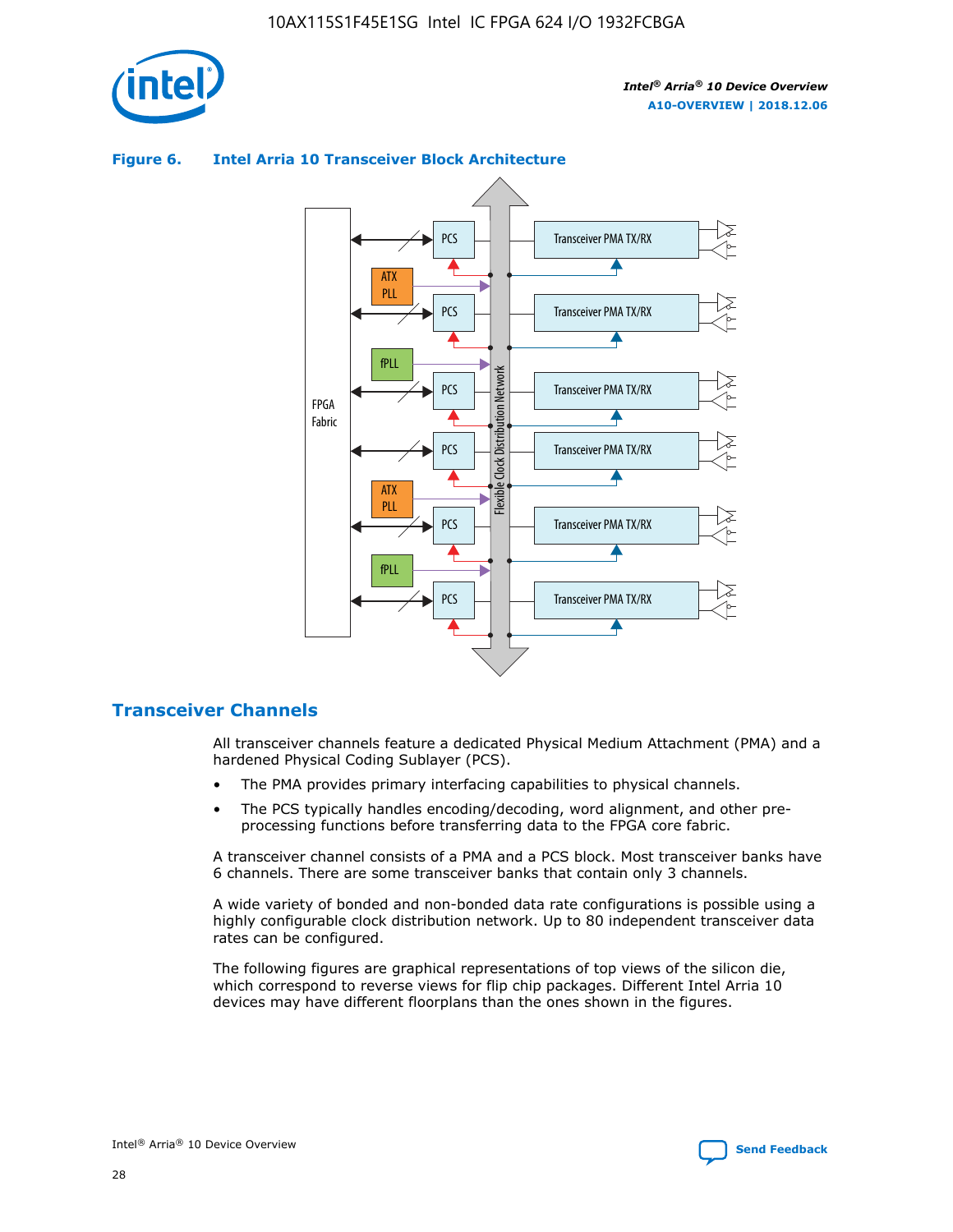

## **Figure 7. Device Chip Overview for Intel Arria 10 GX and GT Devices**



M20K Internal Memory Blocks Core Logic Fabric Transceiver Channels Hard IP Per Transceiver: Standard PCS and Enhanced PCS Hard IPs PCI Express Gen3 Hard IP Fractional PLLs M20K Internal Memory Blocks PCI Express Gen3 Hard IP Variable Precision DSP Blocks I/O PLLs Hard Memory Controllers, General-Purpose I/O Cells, LVDS Hard Processor Subsystem, Dual-Core ARM Cortex A9 M20K Internal Memory Blocks Variable Precision DSP Blocks M20K Internal Memory Blocks Core Logic Fabric I/O PLLs Hard Memory Controllers, General-Purpose I/O Cells, LVDS M20K Internal Memory Blocks Variable Precision DSP Blocks M20K Internal Memory Blocks Transceiver Channels Hard IP Per Transceiver: Standard PCS and Enhanced PCS Hard IPs PCI Express Gen3 Hard IP Fractional PLLs PCI Express Gen3 Hard IP Hard PCS Hard PCS Hard PCS Hard PCS Hard PCS Hard PCS Hard PCS Hard PCS Hard PCS Transceiver PMA Transceiver PMA Transceiver PMA Transceiver PMA Transceiver PMA Transceiver PMA Transceiver PMA Unused transceiver chann can be used as additional transceiver transmit PLLs Transceiver PMA Transceiver PMA Transceiver Clock Networks fPLL ATX (LC) **Transmit** PLL fPLL ATX (LC) Transmi PLL fPLL ATX (LC) **Transmit** PLL

## **PMA Features**

Intel Arria 10 transceivers provide exceptional signal integrity at data rates up to 25.8 Gbps. Clocking options include ultra-low jitter ATX PLLs (LC tank based), clock multiplier unit (CMU) PLLs, and fractional PLLs.

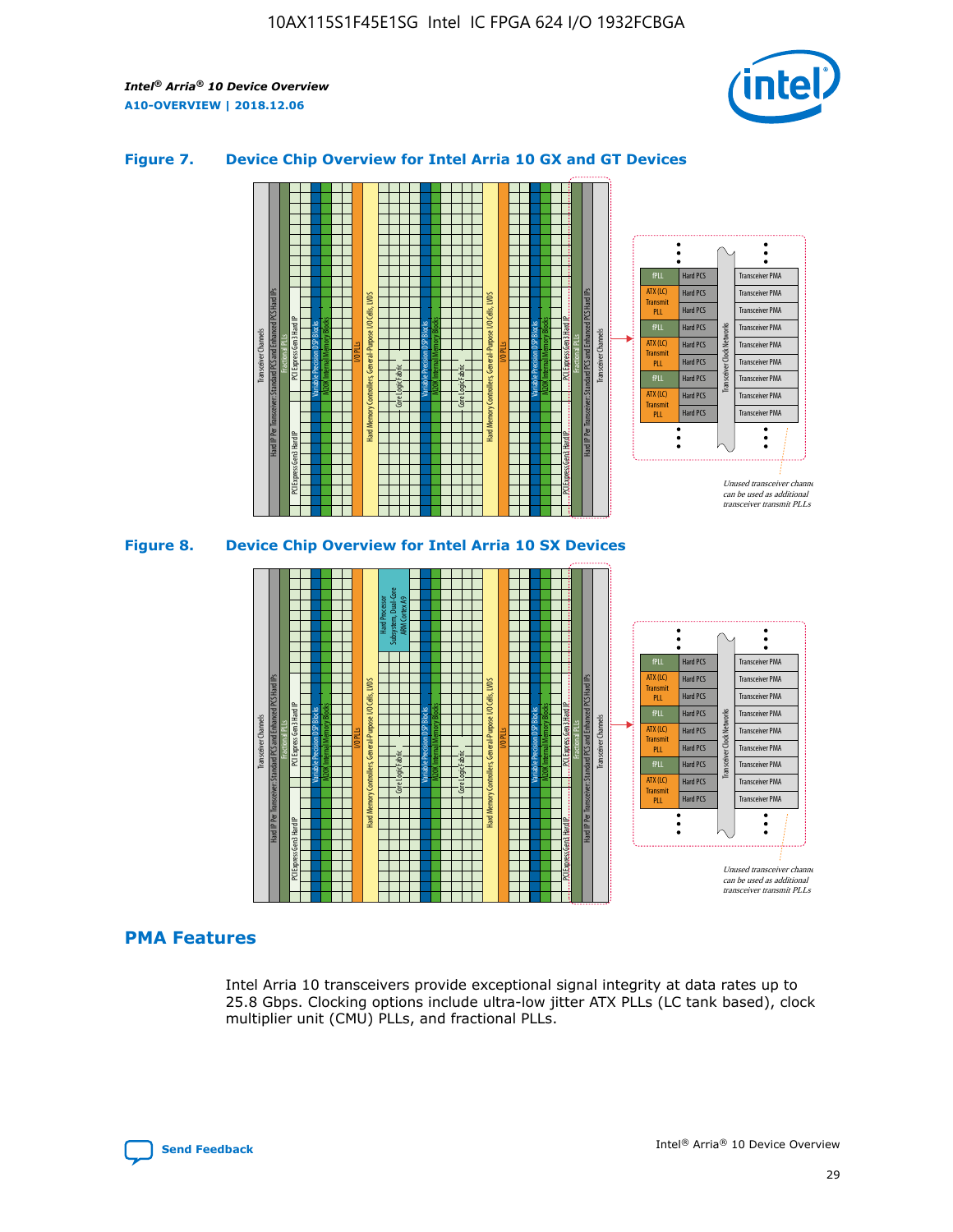

Each transceiver channel contains a channel PLL that can be used as the CMU PLL or clock data recovery (CDR) PLL. In CDR mode, the channel PLL recovers the receiver clock and data in the transceiver channel. Up to 80 independent data rates can be configured on a single Intel Arria 10 device.

## **Table 23. PMA Features of the Transceivers in Intel Arria 10 Devices**

| <b>Feature</b>                                             | <b>Capability</b>                                                                                                                                                                                                             |
|------------------------------------------------------------|-------------------------------------------------------------------------------------------------------------------------------------------------------------------------------------------------------------------------------|
| Chip-to-Chip Data Rates                                    | 1 Gbps to 17.4 Gbps (Intel Arria 10 GX devices)<br>1 Gbps to 25.8 Gbps (Intel Arria 10 GT devices)                                                                                                                            |
| Backplane Support                                          | Drive backplanes at data rates up to 12.5 Gbps                                                                                                                                                                                |
| Optical Module Support                                     | SFP+/SFP, XFP, CXP, QSFP/QSFP28, CFP/CFP2/CFP4                                                                                                                                                                                |
| Cable Driving Support                                      | SFP+ Direct Attach, PCI Express over cable, eSATA                                                                                                                                                                             |
| Transmit Pre-Emphasis                                      | 4-tap transmit pre-emphasis and de-emphasis to compensate for system channel loss                                                                                                                                             |
| Continuous Time Linear<br>Equalizer (CTLE)                 | Dual mode, high-gain, and high-data rate, linear receive equalization to compensate for<br>system channel loss                                                                                                                |
| Decision Feedback Equalizer<br>(DFE)                       | 7-fixed and 4-floating tap DFE to equalize backplane channel loss in the presence of<br>crosstalk and noisy environments                                                                                                      |
| Variable Gain Amplifier                                    | Optimizes the signal amplitude prior to the CDR sampling and operates in fixed and<br>adaptive modes                                                                                                                          |
| Altera Digital Adaptive<br>Parametric Tuning (ADAPT)       | Fully digital adaptation engine to automatically adjust all link equalization parameters-<br>including CTLE, DFE, and variable gain amplifier blocks—that provide optimal link margin<br>without intervention from user logic |
| Precision Signal Integrity<br>Calibration Engine (PreSICE) | Hardened calibration controller to quickly calibrate all transceiver control parameters on<br>power-up, which provides the optimal signal integrity and jitter performance                                                    |
| Advanced Transmit (ATX)<br>PLL                             | Low jitter ATX (LC tank based) PLLs with continuous tuning range to cover a wide range of<br>standard and proprietary protocols                                                                                               |
| <b>Fractional PLLs</b>                                     | On-chip fractional frequency synthesizers to replace on-board crystal oscillators and reduce<br>system cost                                                                                                                   |
| Digitally Assisted Analog<br><b>CDR</b>                    | Superior jitter tolerance with fast lock time                                                                                                                                                                                 |
| Dynamic Partial<br>Reconfiguration                         | Allows independent control of the Avalon memory-mapped interface of each transceiver<br>channel for the highest transceiver flexibility                                                                                       |
| Multiple PCS-PMA and PCS-<br>PLD interface widths          | 8-, 10-, 16-, 20-, 32-, 40-, or 64-bit interface widths for flexibility of deserialization width,<br>encoding, and reduced latency                                                                                            |

## **PCS Features**

This table summarizes the Intel Arria 10 transceiver PCS features. You can use the transceiver PCS to support a wide range of protocols ranging from 1 Gbps to 25.8 Gbps.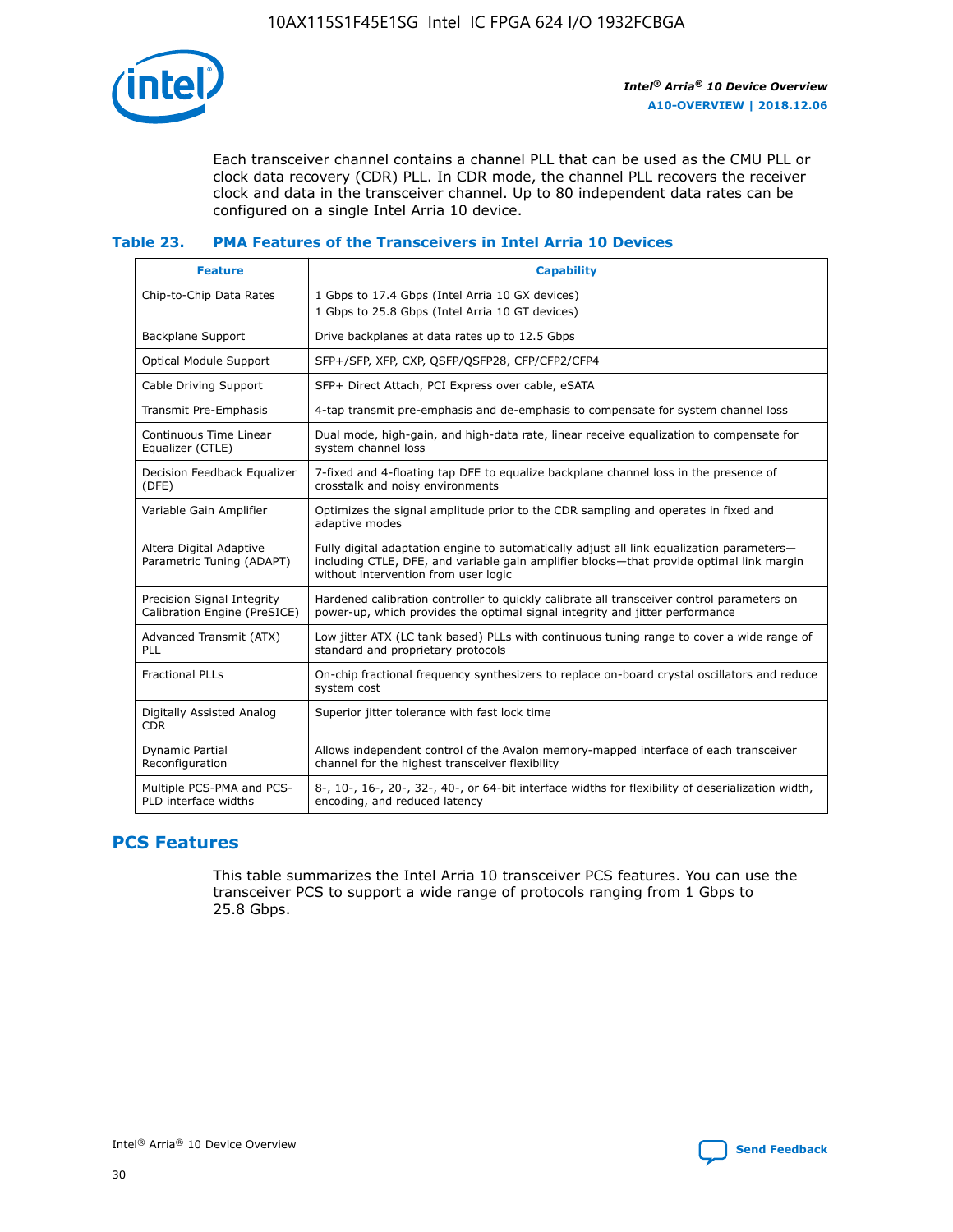

| <b>PCS</b>    | <b>Description</b>                                                                                                                                                                                                                                                                                                                                                                                             |
|---------------|----------------------------------------------------------------------------------------------------------------------------------------------------------------------------------------------------------------------------------------------------------------------------------------------------------------------------------------------------------------------------------------------------------------|
| Standard PCS  | Operates at a data rate up to 12 Gbps<br>Supports protocols such as PCI-Express, CPRI 4.2+, GigE, IEEE 1588 in Hard PCS<br>Implements other protocols using Basic/Custom (Standard PCS) transceiver<br>configuration rules.                                                                                                                                                                                    |
| Enhanced PCS  | Performs functions common to most serial data industry standards, such as word<br>alignment, encoding/decoding, and framing, before data is sent or received off-chip<br>through the PMA<br>• Handles data transfer to and from the FPGA fabric<br>Handles data transfer internally to and from the PMA<br>Provides frequency compensation<br>Performs channel bonding for multi-channel low skew applications |
| PCIe Gen3 PCS | Supports the seamless switching of Data and Clock between the Gen1, Gen2, and Gen3<br>data rates<br>Provides support for PIPE 3.0 features<br>Supports the PIPE interface with the Hard IP enabled, as well as with the Hard IP<br>bypassed                                                                                                                                                                    |

#### **Related Information**

- PCIe Gen1, Gen2, and Gen3 Hard IP on page 26
- Interlaken Support on page 26
- 10 Gbps Ethernet Support on page 26

## **PCS Protocol Support**

This table lists some of the protocols supported by the Intel Arria 10 transceiver PCS. For more information about the blocks in the transmitter and receiver data paths, refer to the related information.

| <b>Protocol</b>                                 | <b>Data Rate</b><br>(Gbps) | <b>Transceiver IP</b>       | <b>PCS Support</b>                      |
|-------------------------------------------------|----------------------------|-----------------------------|-----------------------------------------|
| PCIe Gen3 x1, x2, x4, x8                        | 8.0                        | Native PHY (PIPE)           | Standard PCS and PCIe<br>Gen3 PCS       |
| PCIe Gen2 x1, x2, x4, x8                        | 5.0                        | Native PHY (PIPE)           | <b>Standard PCS</b>                     |
| PCIe Gen1 x1, x2, x4, x8                        | 2.5                        | Native PHY (PIPE)           | Standard PCS                            |
| 1000BASE-X Gigabit Ethernet                     | 1.25                       | Native PHY                  | <b>Standard PCS</b>                     |
| 1000BASE-X Gigabit Ethernet with<br>IEEE 1588v2 | 1.25                       | Native PHY                  | Standard PCS                            |
| 10GBASE-R                                       | 10.3125                    | Native PHY                  | Enhanced PCS                            |
| 10GBASE-R with IEEE 1588v2                      | 10.3125                    | Native PHY                  | <b>Enhanced PCS</b>                     |
| 10GBASE-R with KR FEC                           | 10.3125                    | Native PHY                  | Enhanced PCS                            |
| 10GBASE-KR and 1000BASE-X                       | 10.3125                    | 1G/10GbE and 10GBASE-KR PHY | Standard PCS and<br><b>Enhanced PCS</b> |
| Interlaken (CEI-6G/11G)                         | 3.125 to 17.4              | Native PHY                  | <b>Enhanced PCS</b>                     |
| SFI-S/SFI-5.2                                   | 11.2                       | Native PHY                  | <b>Enhanced PCS</b>                     |
| 10G SDI                                         | 10.692                     | Native PHY                  | Enhanced PCS                            |
|                                                 |                            |                             | continued                               |

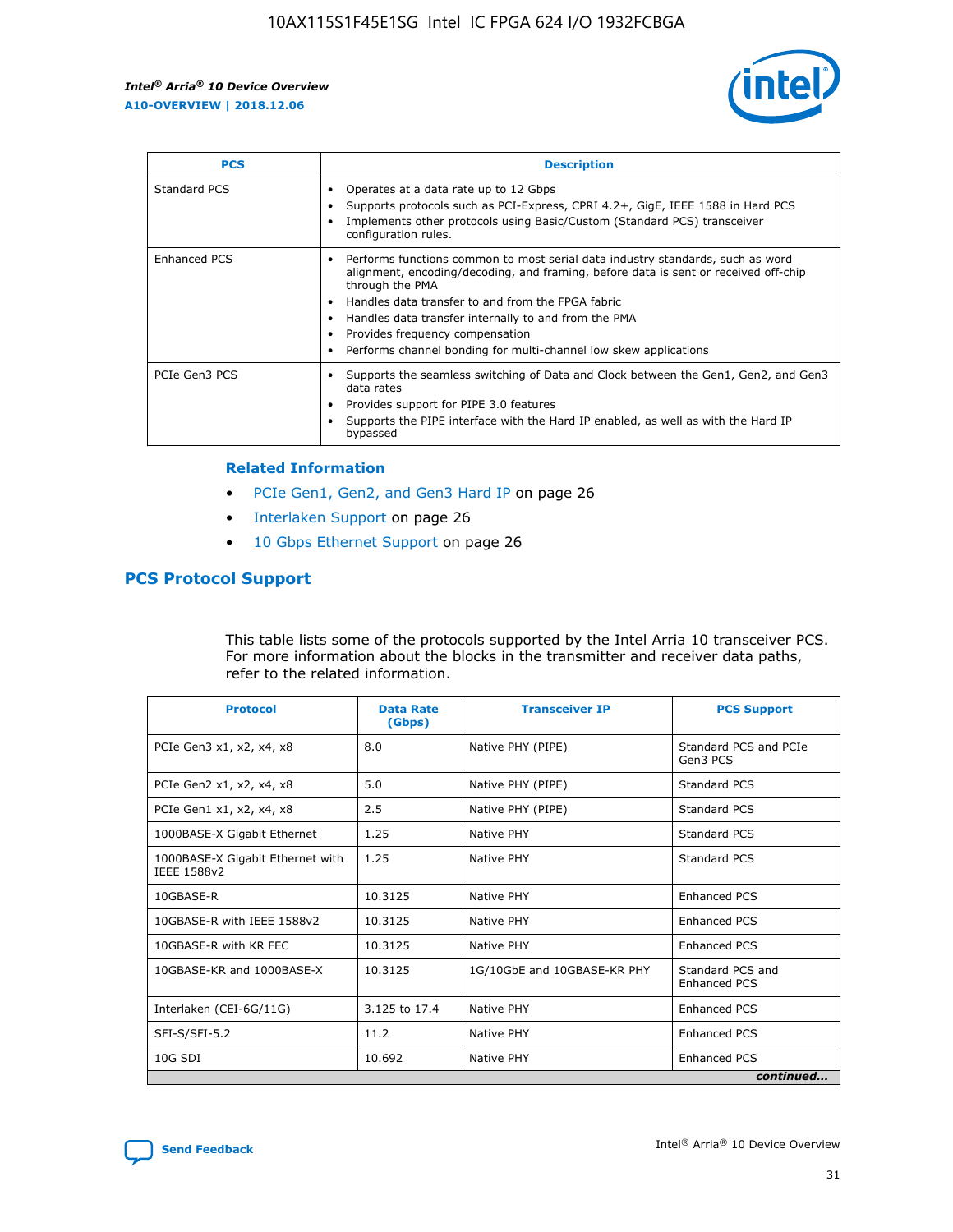

| <b>Protocol</b>      | <b>Data Rate</b><br>(Gbps) | <b>Transceiver IP</b> | <b>PCS Support</b> |
|----------------------|----------------------------|-----------------------|--------------------|
| CPRI 6.0 (64B/66B)   | 0.6144 to<br>10.1376       | Native PHY            | Enhanced PCS       |
| CPRI 4.2 (8B/10B)    | $0.6144$ to<br>9.8304      | Native PHY            | Standard PCS       |
| OBSAI RP3 v4.2       | 0.6144 to 6.144            | Native PHY            | Standard PCS       |
| SD-SDI/HD-SDI/3G-SDI | $0.143(12)$ to<br>2.97     | Native PHY            | Standard PCS       |

## **Related Information**

#### [Intel Arria 10 Transceiver PHY User Guide](https://www.intel.com/content/www/us/en/programmable/documentation/nik1398707230472.html#nik1398707091164)

Provides more information about the supported transceiver protocols and PHY IP, the PMA architecture, and the standard, enhanced, and PCIe Gen3 PCS architecture.

# **SoC with Hard Processor System**

Each SoC device combines an FPGA fabric and a hard processor system (HPS) in a single device. This combination delivers the flexibility of programmable logic with the power and cost savings of hard IP in these ways:

- Reduces board space, system power, and bill of materials cost by eliminating a discrete embedded processor
- Allows you to differentiate the end product in both hardware and software, and to support virtually any interface standard
- Extends the product life and revenue through in-field hardware and software updates

 $(12)$  The 0.143 Gbps data rate is supported using oversampling of user logic that you must implement in the FPGA fabric.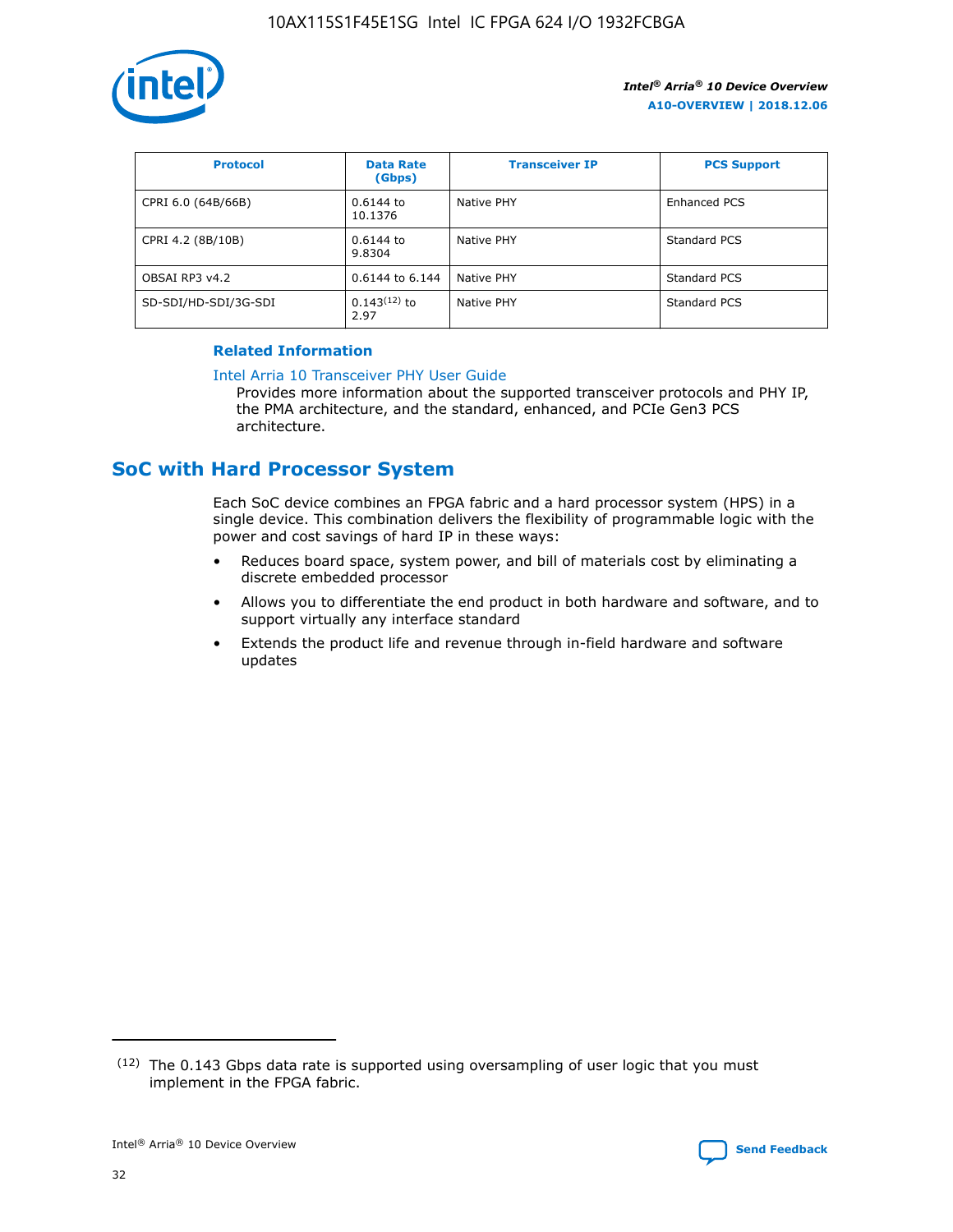

#### **Figure 9. HPS Block Diagram**

This figure shows a block diagram of the HPS with the dual ARM Cortex-A9 MPCore processor.



## **Key Advantages of 20-nm HPS**

The 20-nm HPS strikes a balance between enabling maximum software compatibility with 28-nm SoCs while still improving upon the 28-nm HPS architecture. These improvements address the requirements of the next generation target markets such as wireless and wireline communications, compute and storage equipment, broadcast and military in terms of performance, memory bandwidth, connectivity via backplane and security.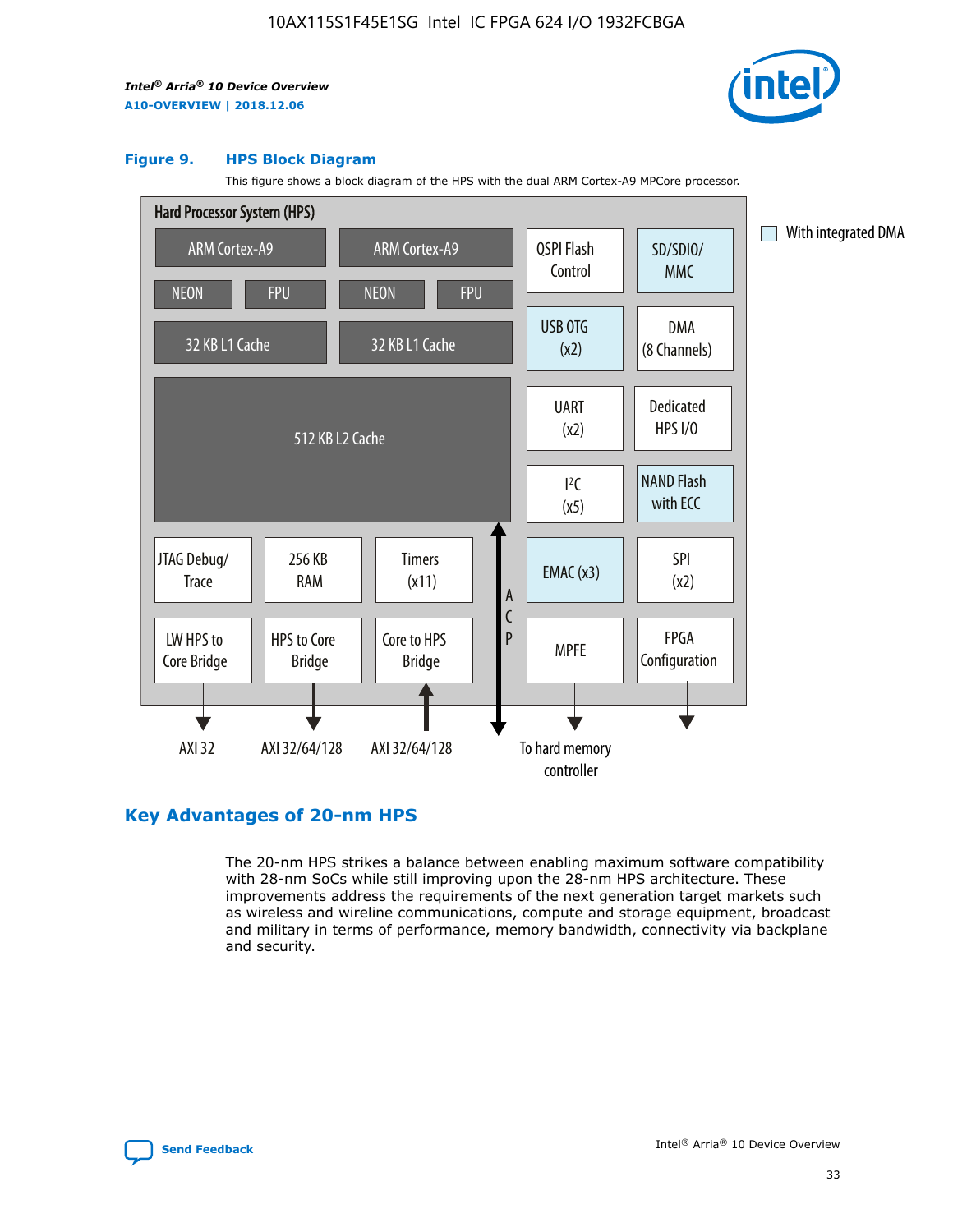

## **Table 24. Improvements in 20 nm HPS**

This table lists the key improvements of the 20 nm HPS compared to the 28 nm HPS.

| Advantages/<br><b>Improvements</b>                          | <b>Description</b>                                                                                                                                                                                                                                                                                                                                                                                                                                                                                                                                                                                                                                                                                                                                                                                                                                                                                                                                |
|-------------------------------------------------------------|---------------------------------------------------------------------------------------------------------------------------------------------------------------------------------------------------------------------------------------------------------------------------------------------------------------------------------------------------------------------------------------------------------------------------------------------------------------------------------------------------------------------------------------------------------------------------------------------------------------------------------------------------------------------------------------------------------------------------------------------------------------------------------------------------------------------------------------------------------------------------------------------------------------------------------------------------|
| Increased performance and<br>overdrive capability           | While the nominal processor frequency is 1.2 GHz, the 20 nm HPS offers an "overdrive"<br>feature which enables a higher processor operating frequency. This requires a higher supply<br>voltage value that is unique to the HPS and may require a separate regulator.                                                                                                                                                                                                                                                                                                                                                                                                                                                                                                                                                                                                                                                                             |
| Increased processor memory<br>bandwidth and DDR4<br>support | Up to 64-bit DDR4 memory at 2,400 Mbps support is available for the processor. The hard<br>memory controller for the HPS comprises a multi-port front end that manages connections<br>to a single port memory controller. The multi-port front end allows logic core and the HPS<br>to share ports and thereby the available bandwidth of the memory controller.                                                                                                                                                                                                                                                                                                                                                                                                                                                                                                                                                                                  |
| Flexible I/O sharing                                        | An advanced I/O pin muxing scheme allows improved sharing of I/O between the HPS and<br>the core logic. The following types of I/O are available for SoC:<br>$\bullet$<br>17 dedicated I/Os-physically located inside the HPS block and are not accessible to<br>logic within the core. The 17 dedicated I/Os are used for HPS clock, resets, and<br>interfacing with boot devices, QSPI, and SD/MMC.<br>48 direct shared I/O-located closest to the HPS block and are ideal for high speed HPS<br>$\bullet$<br>peripherals such as EMAC, USB, and others. There is one bank of 48 I/Os that supports<br>direct sharing where the 48 I/Os can be shared 12 I/Os at a time.<br>Standard (shared) I/O-all standard I/Os can be shared by the HPS peripherals and any<br>logic within the core. For designs where more than 48 I/Os are required to fully use all<br>the peripherals in the HPS, these I/Os can be connected through the core logic. |
| <b>EMAC</b> core                                            | Three EMAC cores are available in the HPS. The EMAC cores enable an application to<br>support two redundant Ethernet connections; for example, backplane, or two EMAC cores<br>for managing IEEE 1588 time stamp information while allowing a third EMAC core for debug<br>and configuration. All three EMACs can potentially share the same time stamps, simplifying<br>the 1588 time stamping implementation. A new serial time stamp interface allows core<br>logic to access and read the time stamp values. The integrated EMAC controllers can be<br>connected to external Ethernet PHY through the provided MDIO or I <sup>2</sup> C interface.                                                                                                                                                                                                                                                                                            |
| On-chip memory                                              | The on-chip memory is updated to 256 KB support and can support larger data sets and<br>real time algorithms.                                                                                                                                                                                                                                                                                                                                                                                                                                                                                                                                                                                                                                                                                                                                                                                                                                     |
| <b>ECC</b> enhancements                                     | Improvements in L2 Cache ECC management allow identification of errors down to the<br>address level. ECC enhancements also enable improved error injection and status reporting<br>via the introduction of new memory mapped access to syndrome and data signals.                                                                                                                                                                                                                                                                                                                                                                                                                                                                                                                                                                                                                                                                                 |
| HPS to FPGA Interconnect<br>Backbone                        | Although the HPS and the Logic Core can operate independently, they are tightly coupled<br>via a high-bandwidth system interconnect built from high-performance ARM AMBA AXI bus<br>bridges. IP bus masters in the FPGA fabric have access to HPS bus slaves via the FPGA-to-<br>HPS interconnect. Similarly, HPS bus masters have access to bus slaves in the core fabric<br>via the HPS-to-FPGA bridge. Both bridges are AMBA AXI-3 compliant and support<br>simultaneous read and write transactions. Up to three masters within the core fabric can<br>share the HPS SDRAM controller with the processor. Additionally, the processor can be used<br>to configure the core fabric under program control via a dedicated 32-bit configuration port.                                                                                                                                                                                            |
| FPGA configuration and HPS<br>booting                       | The FPGA fabric and HPS in the SoCs are powered independently. You can reduce the clock<br>frequencies or gate the clocks to reduce dynamic power.<br>You can configure the FPGA fabric and boot the HPS independently, in any order, providing<br>you with more design flexibility.                                                                                                                                                                                                                                                                                                                                                                                                                                                                                                                                                                                                                                                              |
| Security                                                    | New security features have been introduced for anti-tamper management, secure boot,<br>encryption (AES), and authentication (SHA).                                                                                                                                                                                                                                                                                                                                                                                                                                                                                                                                                                                                                                                                                                                                                                                                                |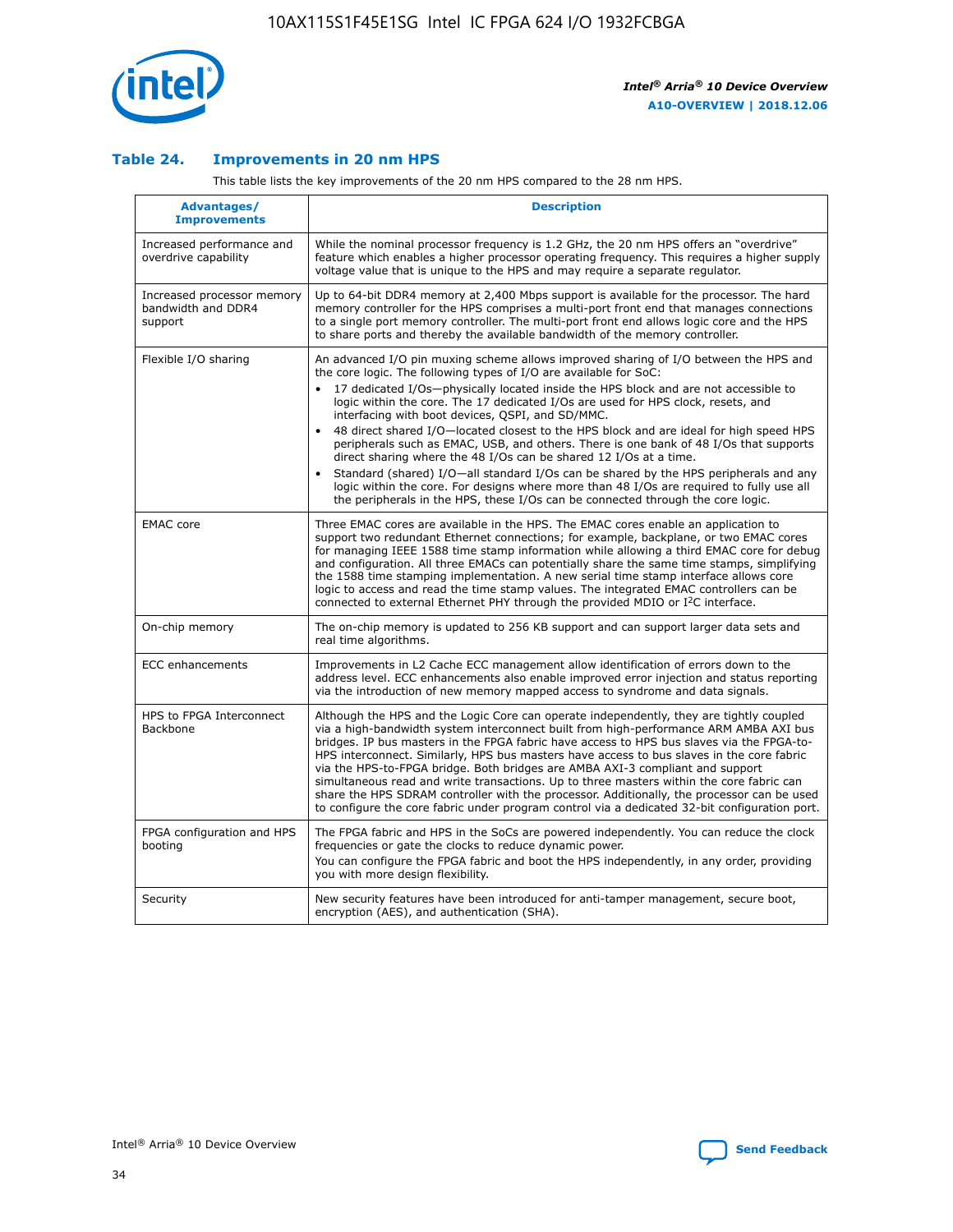

## **Features of the HPS**

The HPS has the following features:

- 1.2-GHz, dual-core ARM Cortex-A9 MPCore processor with up to 1.5-GHz via overdrive
	- ARMv7-A architecture that runs 32-bit ARM instructions, 16-bit and 32-bit Thumb instructions, and 8-bit Java byte codes in Jazelle style
	- Superscalar, variable length, out-of-order pipeline with dynamic branch prediction
	- Instruction Efficiency 2.5 MIPS/MHz, which provides total performance of 7500 MIPS at 1.5 GHz
- Each processor core includes:
	- 32 KB of L1 instruction cache, 32 KB of L1 data cache
	- Single- and double-precision floating-point unit and NEON media engine
	- CoreSight debug and trace technology
	- Snoop Control Unit (SCU) and Acceleration Coherency Port (ACP)
- 512 KB of shared L2 cache
- 256 KB of scratch RAM
- Hard memory controller with support for DDR3, DDR4 and optional error correction code (ECC) support
- Multiport Front End (MPFE) Scheduler interface to the hard memory controller
- 8-channel direct memory access (DMA) controller
- QSPI flash controller with SIO, DIO, QIO SPI Flash support
- NAND flash controller (ONFI 1.0 or later) with DMA and ECC support, updated to support 8 and 16-bit Flash devices and new command DMA to offload CPU for fast power down recovery
- Updated SD/SDIO/MMC controller to eMMC 4.5 with DMA with CE-ATA digital command support
- 3 10/100/1000 Ethernet media access control (MAC) with DMA
- 2 USB On-the-Go (OTG) controllers with DMA
- $\bullet$  5 I<sup>2</sup>C controllers (3 can be used by EMAC for MIO to external PHY)
- 2 UART 16550 Compatible controllers
- 4 serial peripheral interfaces (SPI) (2 Master, 2 Slaves)
- 62 programmable general-purpose I/Os, which includes 48 direct share I/Os that allows the HPS peripherals to connect directly to the FPGA I/Os
- 7 general-purpose timers
- 4 watchdog timers
- Anti-tamper, Secure Boot, Encryption (AES) and Authentication (SHA)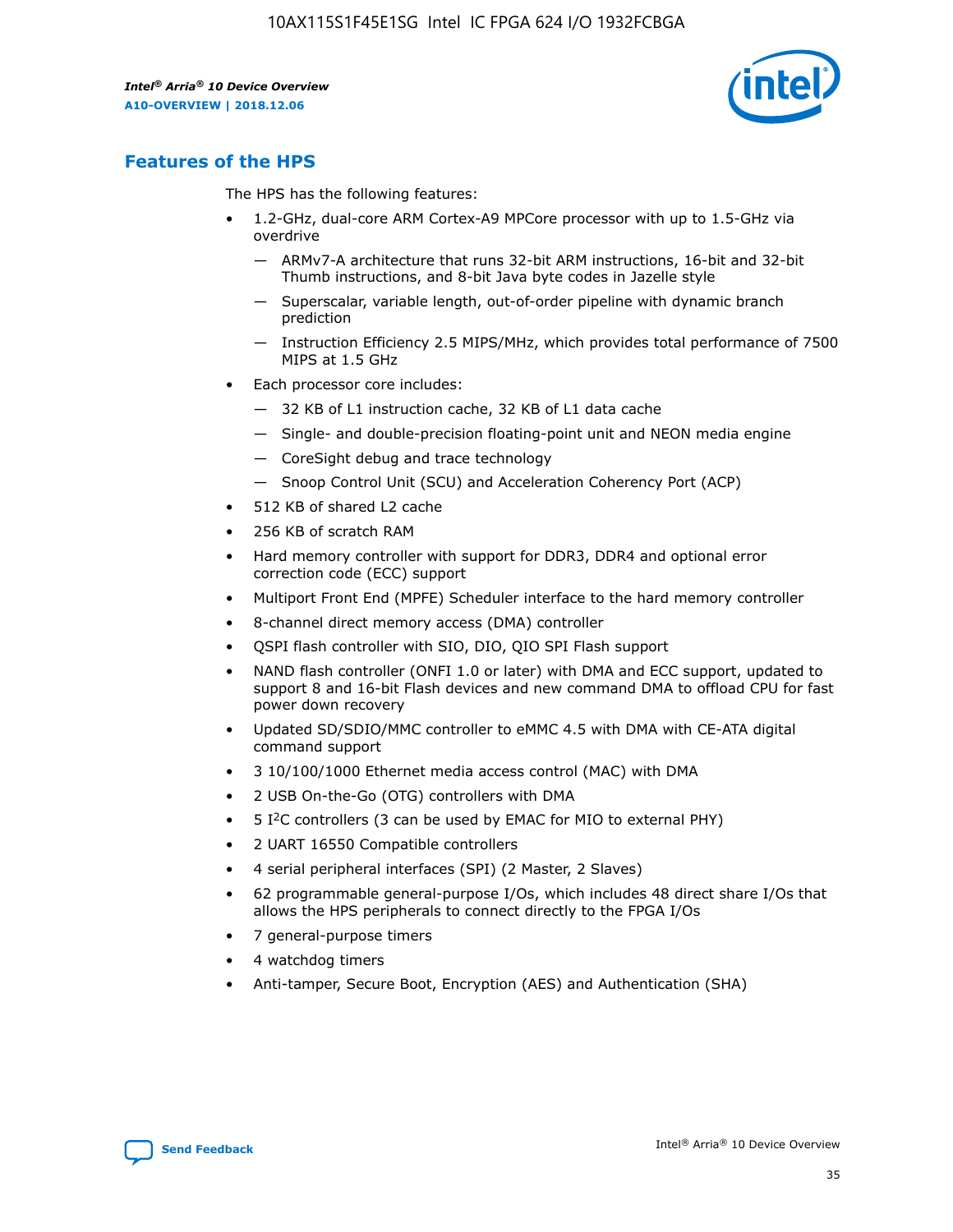

## **System Peripherals and Debug Access Port**

Each Ethernet MAC, USB OTG, NAND flash controller, and SD/MMC controller module has an integrated DMA controller. For modules without an integrated DMA controller, an additional DMA controller module provides up to eight channels of high-bandwidth data transfers. Peripherals that communicate off-chip are multiplexed with other peripherals at the HPS pin level. This allows you to choose which peripherals interface with other devices on your PCB.

The debug access port provides interfaces to industry standard JTAG debug probes and supports ARM CoreSight debug and core traces to facilitate software development.

## **HPS–FPGA AXI Bridges**

The HPS–FPGA bridges, which support the Advanced Microcontroller Bus Architecture (AMBA) Advanced eXtensible Interface (AXI™) specifications, consist of the following bridges:

- FPGA-to-HPS AMBA AXI bridge—a high-performance bus supporting 32, 64, and 128 bit data widths that allows the FPGA fabric to issue transactions to slaves in the HPS.
- HPS-to-FPGA Avalon/AMBA AXI bridge—a high-performance bus supporting 32, 64, and 128 bit data widths that allows the HPS to issue transactions to slaves in the FPGA fabric.
- Lightweight HPS-to-FPGA AXI bridge—a lower latency 32 bit width bus that allows the HPS to issue transactions to soft peripherals in the FPGA fabric. This bridge is primarily used for control and status register (CSR) accesses to peripherals in the FPGA fabric.

The HPS–FPGA AXI bridges allow masters in the FPGA fabric to communicate with slaves in the HPS logic, and vice versa. For example, the HPS-to-FPGA AXI bridge allows you to share memories instantiated in the FPGA fabric with one or both microprocessors in the HPS, while the FPGA-to-HPS AXI bridge allows logic in the FPGA fabric to access the memory and peripherals in the HPS.

Each HPS–FPGA bridge also provides asynchronous clock crossing for data transferred between the FPGA fabric and the HPS.

### **HPS SDRAM Controller Subsystem**

The HPS SDRAM controller subsystem contains a multiport SDRAM controller and DDR PHY that are shared between the FPGA fabric (through the FPGA-to-HPS SDRAM interface), the level 2 (L2) cache, and the level 3 (L3) system interconnect. The FPGA-to-HPS SDRAM interface supports AMBA AXI and Avalon® Memory-Mapped (Avalon-MM) interface standards, and provides up to six individual ports for access by masters implemented in the FPGA fabric.

The HPS SDRAM controller supports up to 3 masters (command ports), 3x 64-bit read data ports and 3x 64-bit write data ports.

To maximize memory performance, the SDRAM controller subsystem supports command and data reordering, deficit round-robin arbitration with aging, and high-priority bypass features.

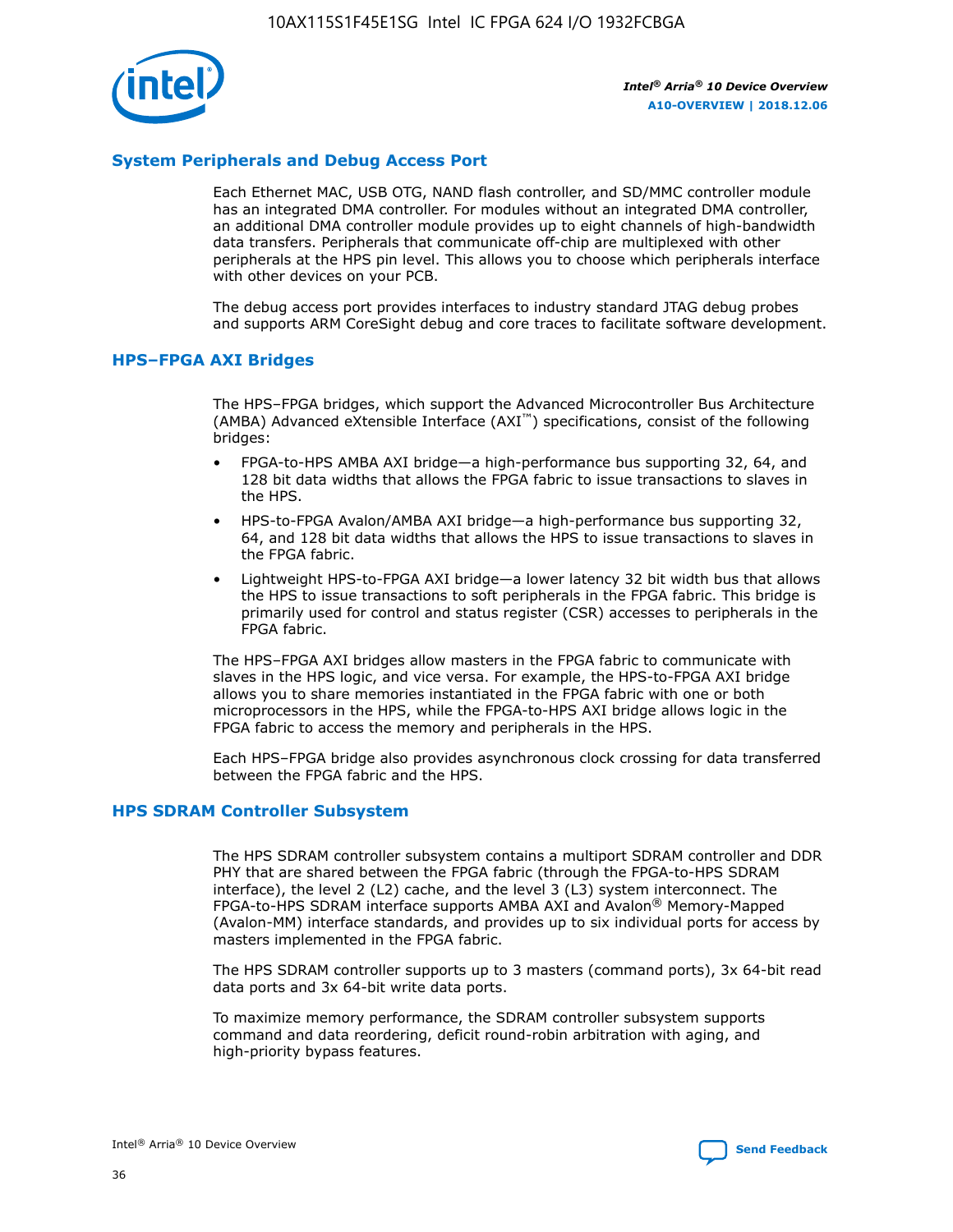

## **FPGA Configuration and HPS Booting**

The FPGA fabric and HPS in the SoC FPGA must be powered at the same time. You can reduce the clock frequencies or gate the clocks to reduce dynamic power.

Once powered, the FPGA fabric and HPS can be configured independently thus providing you with more design flexibility:

- You can boot the HPS independently. After the HPS is running, the HPS can fully or partially reconfigure the FPGA fabric at any time under software control. The HPS can also configure other FPGAs on the board through the FPGA configuration controller.
- Configure the FPGA fabric first, and then boot the HPS from memory accessible to the FPGA fabric.

## **Hardware and Software Development**

For hardware development, you can configure the HPS and connect your soft logic in the FPGA fabric to the HPS interfaces using the Platform Designer system integration tool in the Intel Quartus Prime software.

For software development, the ARM-based SoC FPGA devices inherit the rich software development ecosystem available for the ARM Cortex-A9 MPCore processor. The software development process for Intel SoC FPGAs follows the same steps as those for other SoC devices from other manufacturers. Support for Linux\*, VxWorks\*, and other operating systems are available for the SoC FPGAs. For more information on the operating systems support availability, contact the Intel FPGA sales team.

You can begin device-specific firmware and software development on the Intel SoC FPGA Virtual Target. The Virtual Target is a fast PC-based functional simulation of a target development system—a model of a complete development board. The Virtual Target enables the development of device-specific production software that can run unmodified on actual hardware.

## **Dynamic and Partial Reconfiguration**

The Intel Arria 10 devices support dynamic and partial reconfiguration. You can use dynamic and partial reconfiguration simultaneously to enable seamless reconfiguration of both the device core and transceivers.

## **Dynamic Reconfiguration**

You can reconfigure the PMA and PCS blocks while the device continues to operate. This feature allows you to change the data rates, protocol, and analog settings of a channel in a transceiver bank without affecting on-going data transfer in other transceiver banks. This feature is ideal for applications that require dynamic multiprotocol or multirate support.

## **Partial Reconfiguration**

Using partial reconfiguration, you can reconfigure some parts of the device while keeping the device in operation.

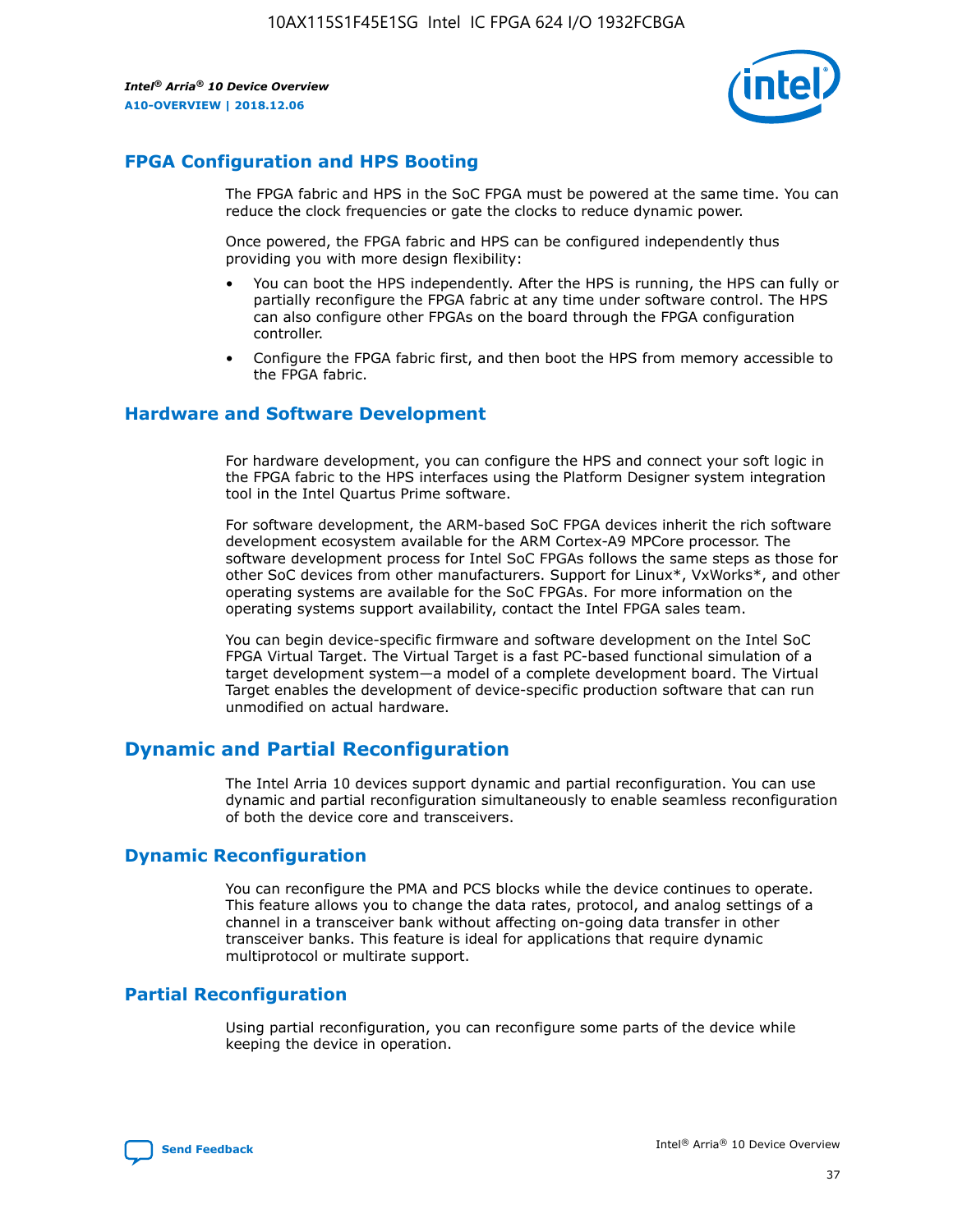

Instead of placing all device functions in the FPGA fabric, you can store some functions that do not run simultaneously in external memory and load them only when required. This capability increases the effective logic density of the device, and lowers cost and power consumption.

In the Intel solution, you do not have to worry about intricate device architecture to perform a partial reconfiguration. The partial reconfiguration capability is built into the Intel Quartus Prime design software, making such time-intensive task simple.

Intel Arria 10 devices support partial reconfiguration in the following configuration options:

- Using an internal host:
	- All supported configuration modes where the FPGA has access to external memory devices such as serial and parallel flash memory.
	- Configuration via Protocol [CvP (PCIe)]
- Using an external host—passive serial (PS), fast passive parallel (FPP) x8, FPP x16, and FPP x32 I/O interface.

# **Enhanced Configuration and Configuration via Protocol**

## **Table 25. Configuration Schemes and Features of Intel Arria 10 Devices**

Intel Arria 10 devices support 1.8 V programming voltage and several configuration schemes.

| <b>Scheme</b>                                                          | <b>Data</b><br><b>Width</b> | <b>Max Clock</b><br>Rate<br>(MHz) | <b>Max Data</b><br>Rate<br>(Mbps)<br>(13) | <b>Decompression</b> | <b>Design</b><br>Security <sup>(1</sup><br>4) | <b>Partial</b><br><b>Reconfiguration</b><br>(15) | <b>Remote</b><br><b>System</b><br><b>Update</b> |
|------------------------------------------------------------------------|-----------------------------|-----------------------------------|-------------------------------------------|----------------------|-----------------------------------------------|--------------------------------------------------|-------------------------------------------------|
| <b>JTAG</b>                                                            | 1 bit                       | 33                                | 33                                        |                      |                                               | Yes(16)                                          |                                                 |
| Active Serial (AS)<br>through the<br>EPCO-L<br>configuration<br>device | 1 bit,<br>4 bits            | 100                               | 400                                       | Yes                  | Yes                                           | $Y_{PS}(16)$                                     | Yes                                             |
| Passive serial (PS)<br>through CPLD or<br>external<br>microcontroller  | 1 bit                       | 100                               | 100                                       | Yes                  | Yes                                           | Yes(16)                                          | Parallel<br>Flash<br>Loader<br>(PFL) IP<br>core |
|                                                                        |                             |                                   |                                           |                      |                                               |                                                  | continued                                       |

<sup>(13)</sup> Enabling either compression or design security features affects the maximum data rate. Refer to the Intel Arria 10 Device Datasheet for more information.

<sup>(14)</sup> Encryption and compression cannot be used simultaneously.

 $<sup>(15)</sup>$  Partial reconfiguration is an advanced feature of the device family. If you are interested in</sup> using partial reconfiguration, contact Intel for support.

 $(16)$  Partial configuration can be performed only when it is configured as internal host.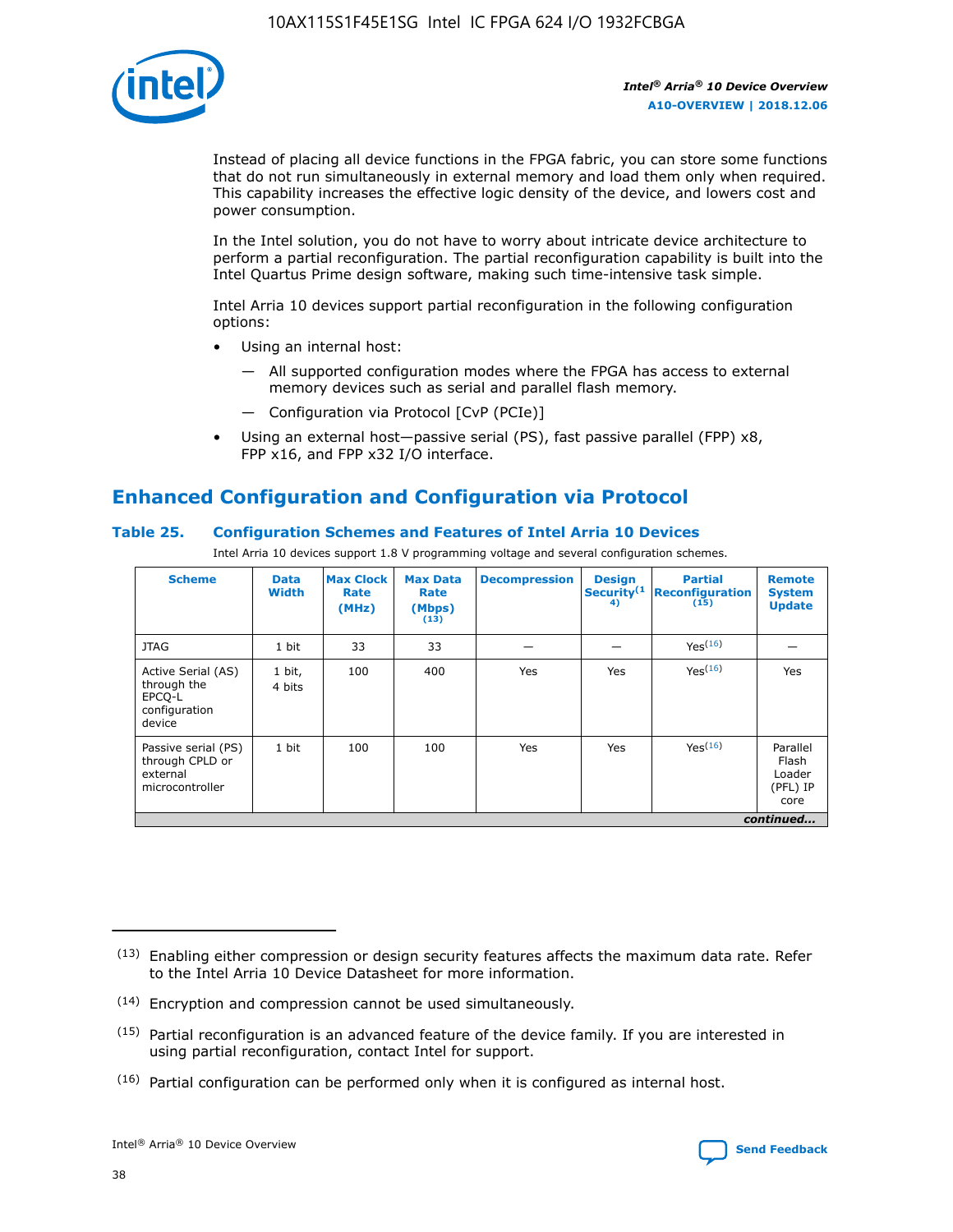

| <b>Scheme</b>                                   | <b>Data</b><br><b>Width</b> | <b>Max Clock</b><br>Rate<br>(MHz) | <b>Max Data</b><br>Rate<br>(Mbps)<br>(13) | <b>Decompression</b> | <b>Design</b><br>Security <sup>(1</sup><br>4) | <b>Partial</b><br><b>Reconfiguration</b><br>(15) | <b>Remote</b><br><b>System</b><br><b>Update</b> |
|-------------------------------------------------|-----------------------------|-----------------------------------|-------------------------------------------|----------------------|-----------------------------------------------|--------------------------------------------------|-------------------------------------------------|
| Fast passive                                    | 8 bits                      | 100                               | 3200                                      | Yes                  | Yes                                           | Yes <sup>(17)</sup>                              | PFL IP                                          |
| parallel (FPP)<br>through CPLD or               | 16 bits                     |                                   |                                           | Yes                  | Yes                                           |                                                  | core                                            |
| external<br>microcontroller                     | 32 bits                     |                                   |                                           | Yes                  | Yes                                           |                                                  |                                                 |
| Configuration via                               | 16 bits                     | 100                               | 3200                                      | Yes                  | Yes                                           | Yes <sup>(17)</sup>                              |                                                 |
| <b>HPS</b>                                      | 32 bits                     |                                   |                                           | Yes                  | Yes                                           |                                                  |                                                 |
| Configuration via<br>Protocol [CvP<br>$(PCIe*)$ | x1, x2,<br>x4, x8<br>lanes  |                                   | 8000                                      | Yes                  | Yes                                           | Yes(16)                                          |                                                 |

You can configure Intel Arria 10 devices through PCIe using Configuration via Protocol (CvP). The Intel Arria 10 CvP implementation conforms to the PCIe 100 ms power-up-to-active time requirement.

### **Related Information**

[Configuration via Protocol \(CvP\) Implementation in Intel FPGAs User Guide](https://www.intel.com/content/www/us/en/programmable/documentation/dsu1441819344145.html#dsu1442269728522) Provides more information about the CvP configuration scheme.

# **SEU Error Detection and Correction**

Intel Arria 10 devices offer robust and easy-to-use single-event upset (SEU) error detection and correction circuitry.

The detection and correction circuitry includes protection for Configuration RAM (CRAM) programming bits and user memories. The CRAM is protected by a continuously running CRC error detection circuit with integrated ECC that automatically corrects one or two errors and detects higher order multi-bit errors. When more than two errors occur, correction is available through reloading of the core programming file, providing a complete design refresh while the FPGA continues to operate.

The physical layout of the Intel Arria 10 CRAM array is optimized to make the majority of multi-bit upsets appear as independent single-bit or double-bit errors which are automatically corrected by the integrated CRAM ECC circuitry. In addition to the CRAM protection, the M20K memory blocks also include integrated ECC circuitry and are layout-optimized for error detection and correction. The MLAB does not have ECC.

(14) Encryption and compression cannot be used simultaneously.

<sup>(17)</sup> Supported at a maximum clock rate of 100 MHz.



 $(13)$  Enabling either compression or design security features affects the maximum data rate. Refer to the Intel Arria 10 Device Datasheet for more information.

 $(15)$  Partial reconfiguration is an advanced feature of the device family. If you are interested in using partial reconfiguration, contact Intel for support.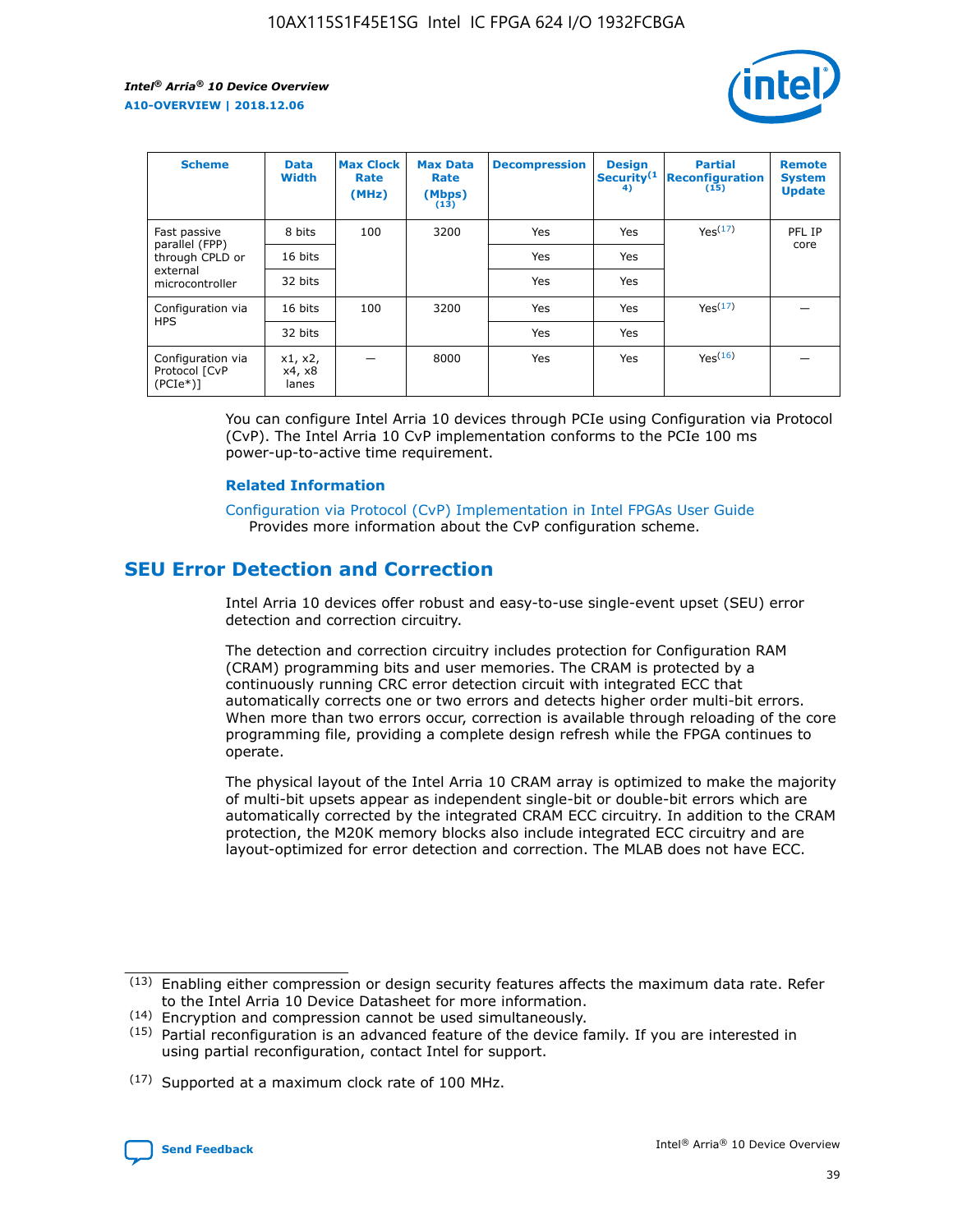

## **Power Management**

Intel Arria 10 devices leverage the advanced 20 nm process technology, a low 0.9 V core power supply, an enhanced core architecture, and several optional power reduction techniques to reduce total power consumption by as much as 40% compared to Arria V devices and as much as 60% compared to Stratix V devices.

The optional power reduction techniques in Intel Arria 10 devices include:

- **SmartVID**—a code is programmed into each device during manufacturing that allows a smart regulator to operate the device at lower core  $V_{CC}$  while maintaining performance
- **Programmable Power Technology**—non-critical timing paths are identified by the Intel Quartus Prime software and the logic in these paths is biased for low power instead of high performance
- **Low Static Power Options**—devices are available with either standard static power or low static power while maintaining performance

Furthermore, Intel Arria 10 devices feature Intel's industry-leading low power transceivers and include a number of hard IP blocks that not only reduce logic resources but also deliver substantial power savings compared to soft implementations. In general, hard IP blocks consume up to 90% less power than the equivalent soft logic implementations.

# **Incremental Compilation**

The Intel Quartus Prime software incremental compilation feature reduces compilation time and helps preserve performance to ease timing closure. The incremental compilation feature enables the partial reconfiguration flow for Intel Arria 10 devices.

Incremental compilation supports top-down, bottom-up, and team-based design flows. This feature facilitates modular, hierarchical, and team-based design flows where different designers compile their respective design sections in parallel. Furthermore, different designers or IP providers can develop and optimize different blocks of the design independently. These blocks can then be imported into the top level project.

# **Document Revision History for Intel Arria 10 Device Overview**

| <b>Document</b><br><b>Version</b> | <b>Changes</b>                                                                                                                                                                                                                                                              |
|-----------------------------------|-----------------------------------------------------------------------------------------------------------------------------------------------------------------------------------------------------------------------------------------------------------------------------|
| 2018.12.06                        | Added links to Intel Arria 10 device errata documents.<br>Removed automotive temperature option from the Intel Arria 10 GX devices.<br>Removed -3 fabric speed grade from the Intel Arria 10 GT devices.<br>Updated power options for the Intel Arria 10 GX and GT devices. |
| 2018.04.09                        | Updated the lowest $V_{CC}$ from 0.83 V to 0.82 V in the topic listing a summary of the device features.                                                                                                                                                                    |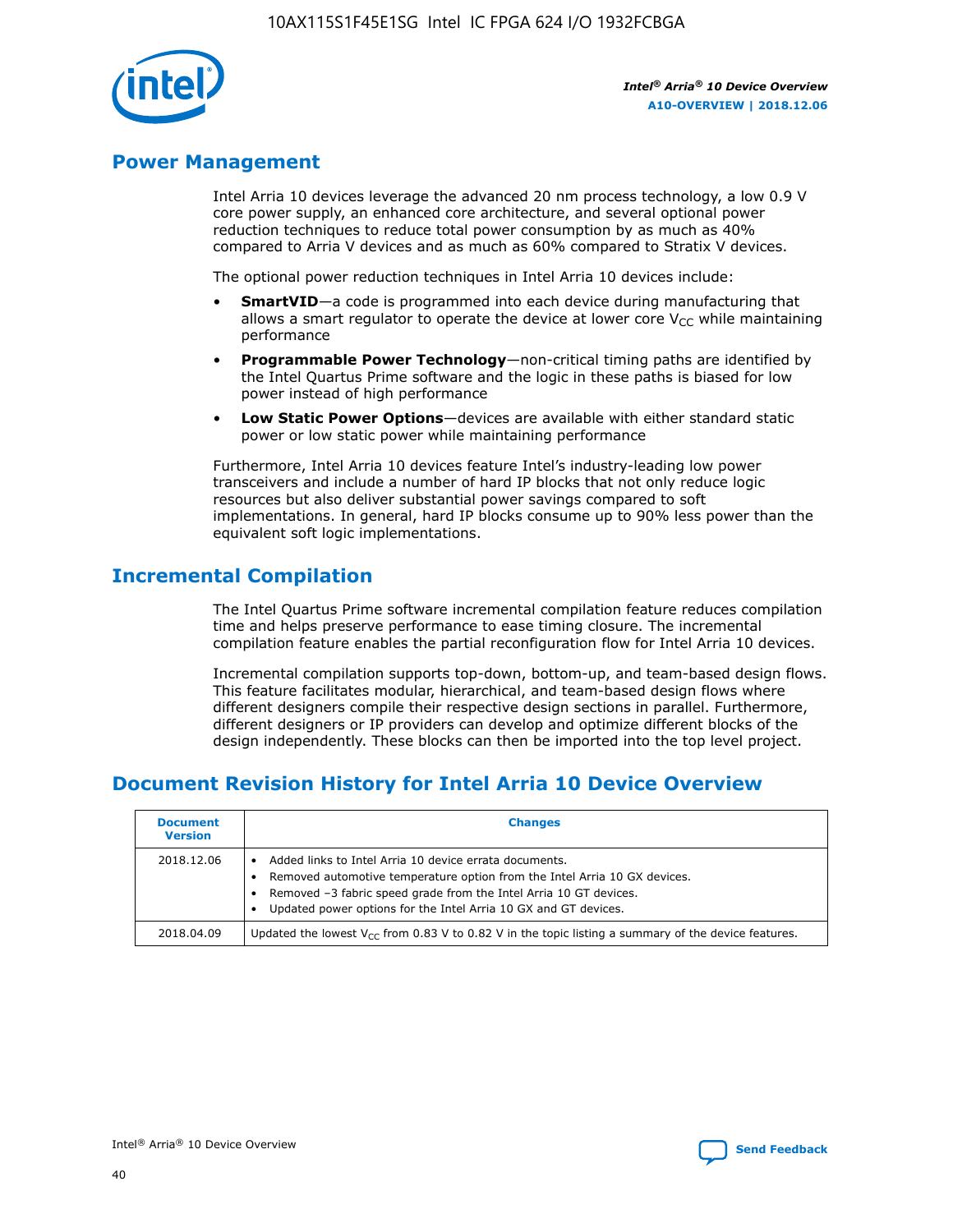*Intel® Arria® 10 Device Overview* **A10-OVERVIEW | 2018.12.06**



| <b>Date</b>    | <b>Version</b> | <b>Changes</b>                                                                                                                                                                                                                                                                                                                                                                                                                                                                                                                                                                                                                                                                                                                                                                                                                                                                                                                                                            |
|----------------|----------------|---------------------------------------------------------------------------------------------------------------------------------------------------------------------------------------------------------------------------------------------------------------------------------------------------------------------------------------------------------------------------------------------------------------------------------------------------------------------------------------------------------------------------------------------------------------------------------------------------------------------------------------------------------------------------------------------------------------------------------------------------------------------------------------------------------------------------------------------------------------------------------------------------------------------------------------------------------------------------|
| January 2018   | 2018.01.17     | Updated the maximum data rate for HPS (Intel Arria 10 SX devices<br>external memory interface DDR3 controller from 2,166 Mbps to 2,133<br>Mbps.<br>Updated maximum frequency supported for half rate QDRII and QDRII<br>+ SRAM to 633 MHz in Memory Standards Supported by the Soft<br>Memory Controller table.<br>Updated transceiver backplane capability to 12.5 Gbps.<br>$\bullet$<br>Removed transceiver speed grade 5 in Sample Ordering Core and<br>Available Options for Intel Arria 10 GX Devices figure.<br>Removed package code 40, low static power, SmartVID, industrial, and<br>military operating temperature support from Sample Ordering Core and<br>Available Options for Intel Arria 10 GT Devices figure.<br>Updated short reach transceiver rate for Intel Arria 10 GT devices to<br>25.8 Gbps.<br>Removed On-Die Instrumentation - EyeQ and Jitter Margin Tool<br>support from PMA Features of the Transceivers in Intel Arria 10 Devices<br>table. |
| September 2017 | 2017.09.20     | Updated the maximum speed of the DDR4 external memory interface from<br>1,333 MHz/2,666 Mbps to 1,200 MHz/2,400 Mbps.                                                                                                                                                                                                                                                                                                                                                                                                                                                                                                                                                                                                                                                                                                                                                                                                                                                     |
| July 2017      | 2017.07.13     | Corrected the automotive temperature range in the figure showing the<br>available options for the Intel Arria 10 GX devices from "-40°C to 100°C"<br>to "-40°C to 125°C".                                                                                                                                                                                                                                                                                                                                                                                                                                                                                                                                                                                                                                                                                                                                                                                                 |
| July 2017      | 2017.07.06     | Added automotive temperature option to Intel Arria 10 GX device family.                                                                                                                                                                                                                                                                                                                                                                                                                                                                                                                                                                                                                                                                                                                                                                                                                                                                                                   |
| May 2017       | 2017.05.08     | Corrected protocol names with "1588" to "IEEE 1588v2".<br>$\bullet$<br>Updated the vertical migration table to remove vertical migration<br>$\bullet$<br>between Intel Arria 10 GX and Intel Arria 10 SX device variants.<br>Removed all "Preliminary" marks.<br>$\bullet$                                                                                                                                                                                                                                                                                                                                                                                                                                                                                                                                                                                                                                                                                                |
| March 2017     | 2017.03.15     | Removed the topic about migration from Intel Arria 10 to Intel Stratix<br>10 devices.<br>Rebranded as Intel.<br>$\bullet$                                                                                                                                                                                                                                                                                                                                                                                                                                                                                                                                                                                                                                                                                                                                                                                                                                                 |
| October 2016   | 2016.10.31     | Removed package F36 from Intel Arria 10 GX devices.<br>Updated Intel Arria 10 GT sample ordering code and maximum GX<br>$\bullet$<br>transceiver count. Intel Arria 10 GT devices are available only in the<br>SF45 package option with a maximum of 72 transceivers.                                                                                                                                                                                                                                                                                                                                                                                                                                                                                                                                                                                                                                                                                                     |
| May 2016       | 2016.05.02     | Updated the FPGA Configuration and HPS Booting topic.<br>$\bullet$<br>Remove V <sub>CC</sub> PowerManager from the Summary of Features, Power<br>Management and Arria 10 Device Variants and packages topics. This<br>feature is no longer supported in Arria 10 devices.<br>Removed LPDDR3 from the Memory Standards Supported by the HPS<br>Hard Memory Controller table in the Memory Standards Supported by<br>Intel Arria 10 Devices topic. This standard is only supported by the<br>FPGA.<br>Removed transceiver speed grade 5 from the Device Variants and<br>Packages topic for Arria 10 GX and SX devices.                                                                                                                                                                                                                                                                                                                                                      |
| February 2016  | 2016.02.11     | Changed the maximum Arria 10 GT datarate to 25.8 Gbps and the<br>minimum datarate to 1 Gbps globally.<br>Revised the state for Core clock networks in the Summary of Features<br>$\bullet$<br>topic.<br>Changed the transceiver parameters in the "Summary of Features for<br>$\bullet$<br>Arria 10 Devices" table.<br>• Changed the transceiver parameters in the "Maximum Resource Counts<br>for Arria 10 GT Devices" table.<br>Changed the package availability for GT devices in the "Package Plan<br>for Arria 10 GT Devices" table.<br>Changed the package configurations for GT devices in the "Migration"<br>Capability Across Arria 10 Product Lines" figure.<br>continued                                                                                                                                                                                                                                                                                       |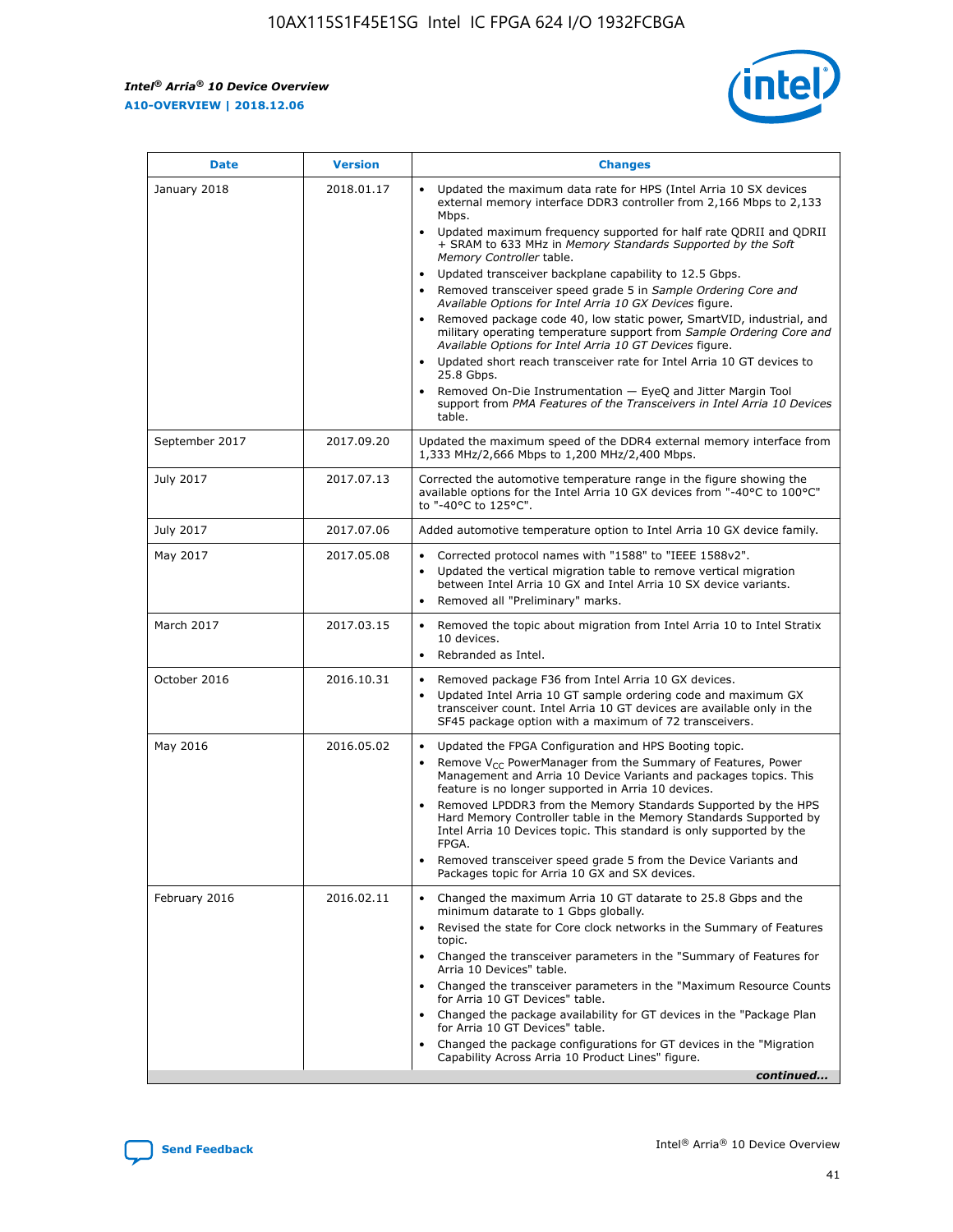

| <b>Date</b>   | <b>Version</b> | <b>Changes</b>                                                                                                                                                                   |
|---------------|----------------|----------------------------------------------------------------------------------------------------------------------------------------------------------------------------------|
|               |                | • Changed transceiver parameters in the "Low Power Serial Transceivers"<br>section.                                                                                              |
|               |                | • Changed the transceiver descriptions in the "Device Variants for the<br>Arria 10 Device Family" table.                                                                         |
|               |                | Changed the "Sample Ordering Code and Available Options for Arria 10<br>GT Devices" figure.                                                                                      |
|               |                | Changed the datarates for GT devices in the "PMA Features" section.                                                                                                              |
|               |                | Changed the datarates for GT devices in the "PCS Features" section.<br>$\bullet$                                                                                                 |
| December 2015 | 2015.12.14     | Updated the number of M20K memory blocks for Arria 10 GX 660 from<br>$\bullet$<br>2133 to 2131 and corrected the total RAM bit from 48,448 Kb to<br>48,408 Kb.                   |
|               |                | Corrected the number of DSP blocks for Arria 10 GX 660 from 1688 to<br>$\bullet$<br>1687 in the table listing floating-point arithmetic resources.                               |
| November 2015 | 2015.11.02     | Updated the maximum resources for Arria 10 GX 220, GX 320, GX 480,<br>$\bullet$<br>GX 660, SX 220, SX 320, SX 480, and SX 660.                                                   |
|               |                | Updated resource count for Arria 10 GX 320, GX 480, GX 660, SX 320,<br>$\bullet$<br>SX 480, a SX 660 devices in Number of Multipliers in Intel Arria 10<br><b>Devices</b> table. |
|               |                | Updated the available options for Arria 10 GX, GT, and SX.<br>$\bullet$                                                                                                          |
|               |                | Changed instances of Quartus II to Quartus Prime.<br>$\bullet$                                                                                                                   |
| June 2015     | 2015.06.15     | Corrected label for Intel Arria 10 GT product lines in the vertical migration<br>figure.                                                                                         |
| May 2015      | 2015.05.15     | Corrected the DDR3 half rate and quarter rate maximum frequencies in the<br>table that lists the memory standards supported by the Intel Arria 10 hard<br>memory controller.     |
| May 2015      | 2015.05.04     | • Added support for 13.5G JESD204b in the Summary of Features table.<br>• Added a link to Arria 10 GT Channel Usage in the Arria 10 GT Package<br>Plan topic.                    |
|               |                | • Added a note to the table, Maximum Resource Counts for Arria 10 GT<br>devices.                                                                                                 |
|               |                | Updated the power requirements of the transceivers in the Low Power<br>Serial Transceivers topic.                                                                                |
| January 2015  | 2015.01.23     | • Added floating point arithmetic features in the Summary of Features<br>table.                                                                                                  |
|               |                | • Updated the total embedded memory from 38.38 megabits (Mb) to<br>65.6 Mb.                                                                                                      |
|               |                | • Updated the table that lists the memory standards supported by Intel<br>Arria 10 devices.                                                                                      |
|               |                | Removed support for DDR3U, LPDDR3 SDRAM, RLDRAM 2, and DDR2.<br>Moved RLDRAM 3 support from hard memory controller to soft memory                                                |
|               |                | controller. RLDRAM 3 support uses hard PHY with soft memory<br>controller.                                                                                                       |
|               |                | Added soft memory controller support for QDR IV.                                                                                                                                 |
|               |                | Updated the maximum resource count table to include the number of<br>hard memory controllers available in each device variant.                                                   |
|               |                | Updated the transceiver PCS data rate from 12.5 Gbps to 12 Gbps.<br>$\bullet$                                                                                                    |
|               |                | Updated the max clock rate of PS, FPP x8, FPP x16, and Configuration<br>via HPS from 125 MHz to 100 MHz.                                                                         |
|               |                | Added a feature for fractional synthesis PLLs: PLL cascading.                                                                                                                    |
|               |                | Updated the HPS programmable general-purpose I/Os from 54 to 62.<br>$\bullet$                                                                                                    |
|               |                | continued                                                                                                                                                                        |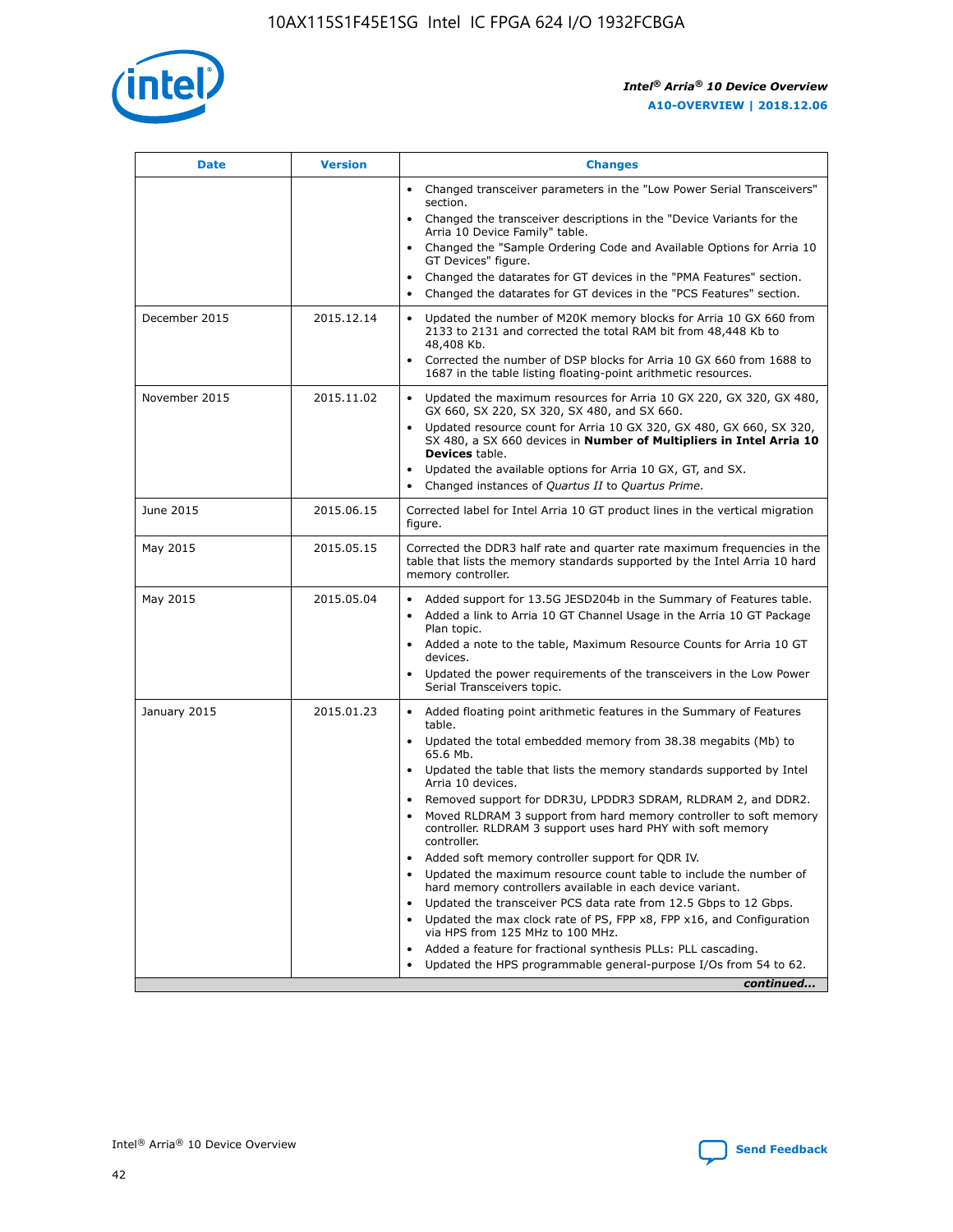r



| <b>Date</b>    | <b>Version</b> | <b>Changes</b>                                                                                                                                                                                                                                                                                                                                                                                                                                                                                                                                      |
|----------------|----------------|-----------------------------------------------------------------------------------------------------------------------------------------------------------------------------------------------------------------------------------------------------------------------------------------------------------------------------------------------------------------------------------------------------------------------------------------------------------------------------------------------------------------------------------------------------|
| September 2014 | 2014.09.30     | Corrected the 3 V I/O and LVDS I/O counts for F35 and F36 packages<br>$\bullet$<br>of Arria 10 GX.<br>Corrected the 3 V I/O, LVDS I/O, and transceiver counts for the NF40<br>$\bullet$<br>package of the Arria GX 570 and 660.<br>Removed 3 V I/O, LVDS I/O, and transceiver counts for the NF40<br>$\bullet$<br>package of the Arria GX 900 and 1150. The NF40 package is not<br>available for Arria 10 GX 900 and 1150.                                                                                                                          |
| August 2014    | 2014.08.18     | Updated Memory (Kb) M20K maximum resources for Arria 10 GX 660<br>devices from 42,660 to 42,620.<br>Added GPIO columns consisting of LVDS I/O Bank and 3V I/O Bank in<br>$\bullet$<br>the Package Plan table.<br>Added how to use memory interface clock frequency higher than 533<br>$\bullet$<br>MHz in the I/O vertical migration.<br>Added information to clarify that RLDRAM3 support uses hard PHY with<br>$\bullet$<br>soft memory controller.<br>Added variable precision DSP blocks support for floating-point<br>$\bullet$<br>arithmetic. |
| June 2014      | 2014.06.19     | Updated number of dedicated I/Os in the HPS block to 17.                                                                                                                                                                                                                                                                                                                                                                                                                                                                                            |
| February 2014  | 2014.02.21     | Updated transceiver speed grade options for GT devices in Figure 2.                                                                                                                                                                                                                                                                                                                                                                                                                                                                                 |
| February 2014  | 2014.02.06     | Updated data rate for Arria 10 GT devices from 28.1 Gbps to 28.3 Gbps.                                                                                                                                                                                                                                                                                                                                                                                                                                                                              |
| December 2013  | 2013.12.10     | Updated the HPS memory standards support from LPDDR2 to LPDDR3.<br>Updated HPS block diagram to include dedicated HPS I/O and FPGA<br>$\bullet$<br>Configuration blocks as well as repositioned SD/SDIO/MMC, DMA, SPI<br>and NAND Flash with ECC blocks.                                                                                                                                                                                                                                                                                            |
| December 2013  | 2013.12.02     | Initial release.                                                                                                                                                                                                                                                                                                                                                                                                                                                                                                                                    |